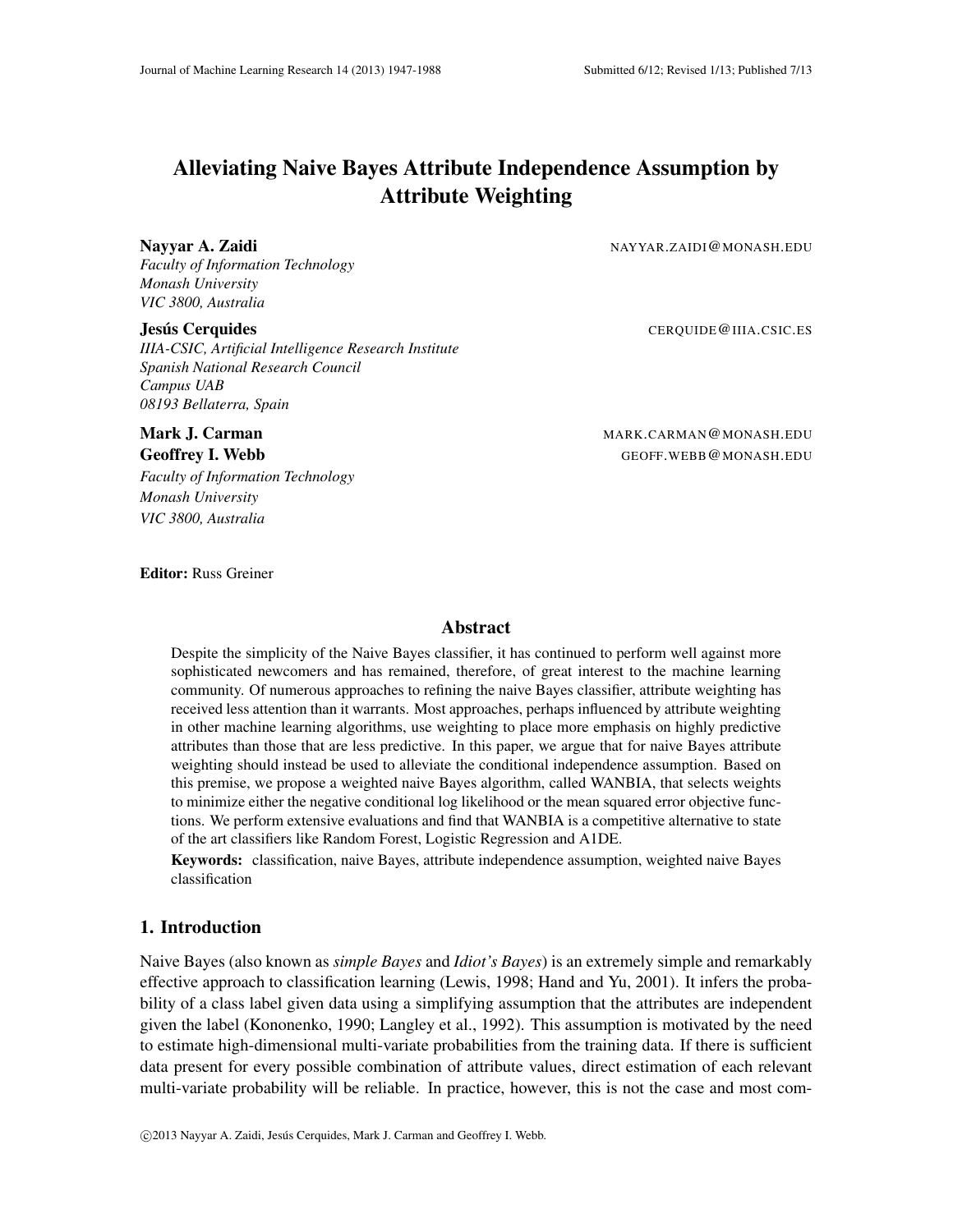binations are either not represented in the training data or not present in sufficient numbers. Naive Bayes circumvents this predicament by its conditional independence assumption. Surprisingly, it has been shown that the prediction accuracy of naive Bayes compares very well with other more complex classifiers such as decision trees, instance-based learning and rule learning, especially when the data quantity is small (Hand and Yu, 2001; Cestnik et al., 1987; Domingos and Pazzani, 1996; Langley et al., 1992).

In practice, naive Bayes' attribute independence assumption is often violated, and as a result its probability estimates are often suboptimal. A large literature addresses approaches to reducing the inaccuracies that result from the conditional independence assumption. Such approaches can be placed into two categories. The first category comprises *semi-naive Bayes methods*. These methods are aimed at enhancing naive Bayes' accuracy by relaxing the assumption of conditional independence between attributes given the class label (Langley and Sage, 1994; Friedman and Goldszmidt, 1996; Zheng et al., 1999; Cerquides and De Mantaras, 2005a; Webb et al., 2005, 2011; Zheng et al., ´ 2012). The second category comprises *attribute weighting methods* and has received relatively little attention (Hilden and Bjerregaard, 1976; Ferreira et al., 2001; Hall, 2007). There is some evidence that attribute weighting appears to have primarily been viewed as a means of increasing the influence of highly predictive attributes and discounting attributes that have little predictive value. This is not so much evident from the explicit motivation stated in the prior work, but rather from the manner in which weights have been assigned. For example, weighting by mutual information between an attribute and the class is directly using a measure of how predictive is each individual attribute (Zhang and Sheng, 2004). In contrast, we argue that the primary value of attribute weighting is its capacity to reduce the impact on prediction accuracy of violations of the assumption of conditional attribute independence.

Contributions of this paper are two-fold:

- This paper reviews the state of the art in weighted naive Bayesian classification. We provide a compact survey of existing techniques and compare them using the bias-variance decomposition method of Kohavi and Wolpert (1996). We also use Friedman test and Nemenyi statistics to analyze error, bias, variance and root mean square error.
- We present novel algorithms for learning attribute weights for naive Bayes. It should be noted that the motivation of our work differs from most previous *attribute weighting methods*. We view weighting as a way to reduce the effects of the violations of the attribute independence assumption on which naive Bayes is based. Also, our work differs from *semi-naive Bayes methods*, as we weight the attributes rather than modifying the structure of naive Bayes.

We propose a weighted naive Bayes algorithm, Weighting attributes to Alleviate Naive Bayes' Independence Assumption (WANBIA), that introduces weights in naive Bayes and learns these weights in a discriminative fashion that is minimizing either the negative conditional log likelihood or the mean squared error objective functions. Naive Bayes probabilities are set to be their maximum a posteriori (MAP) estimates.

The paper is organized as follows: we provide a formal description of the weighted naive Bayes model in Section 2. Section 3 provides a survey of related approaches. Our novel techniques for learning naive Bayes weights are described in Section 4 where we also discuss their connection with naive Bayes and Logistic Regression in terms of parameter optimization. Section 5 presents experimental evaluation of our proposed methods and their comparison with related approaches. Section 6 presents conclusions and directions for future research.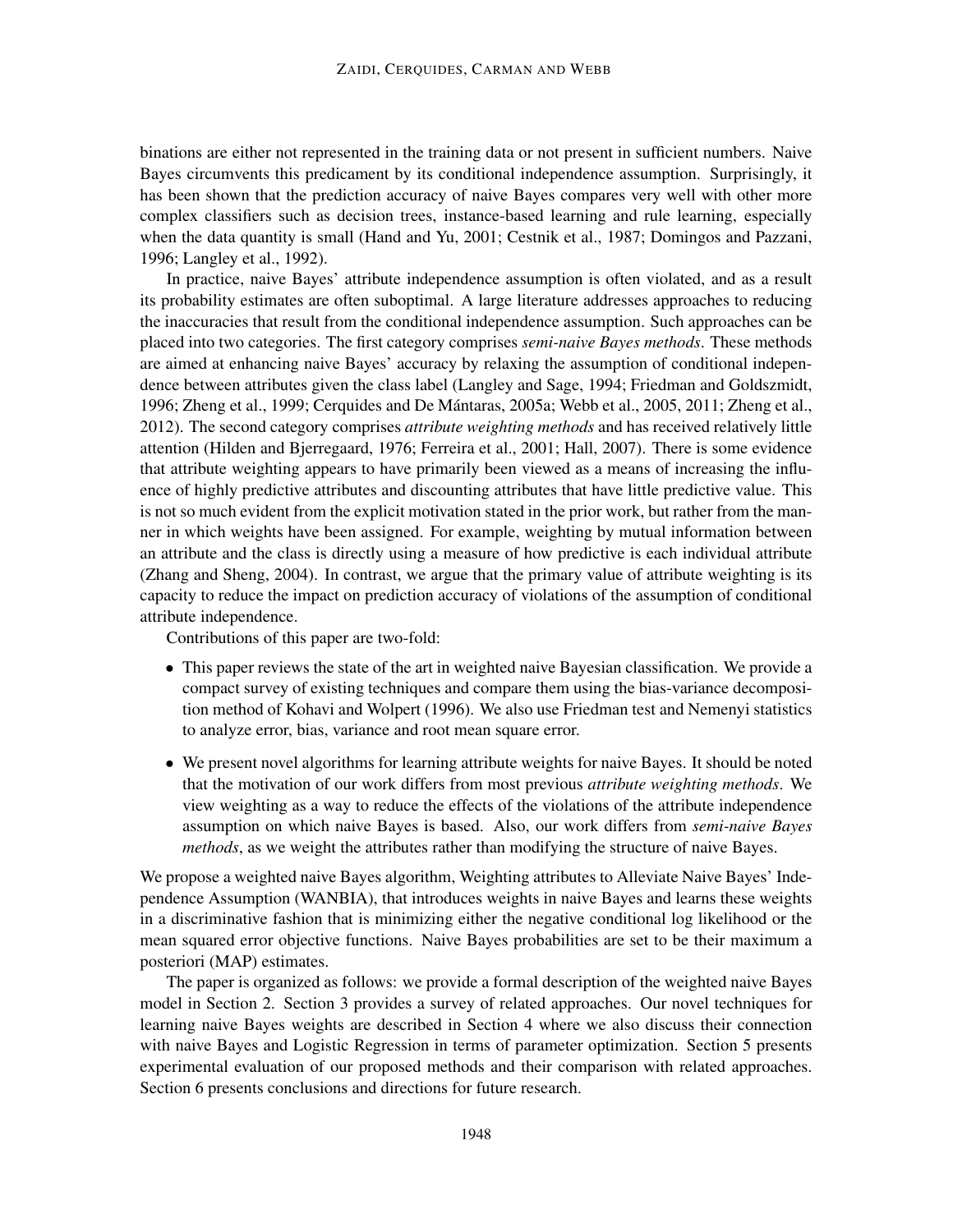| Notation                                                    | Description                                                                |
|-------------------------------------------------------------|----------------------------------------------------------------------------|
| P(e)                                                        | the unconditioned probability of event e                                   |
| P(e g)                                                      | conditional probability of event e given g                                 |
| $\hat{P}(\bullet)$                                          | an estimate of $P(\bullet)$                                                |
| $\boldsymbol{a}$                                            | the number of attributes                                                   |
| n.                                                          | the number of data points in $\mathcal D$                                  |
| $\mathbf{x} = \langle x_1, \ldots, x_a \rangle$             | an object ( <i>a</i> -dimensional vector) and $\mathbf{x} \in \mathcal{D}$ |
| $y \in \mathcal{Y}$                                         | the class label for object <b>x</b>                                        |
| $ \gamma $                                                  | the number of classes                                                      |
| $\mathcal{D} = {\mathbf{x}^{(1)}, \dots, \mathbf{x}^{(n)}}$ | data consisting of $n$ objects                                             |
| $\mathcal{L} = \{y^{(1)}, \ldots, y^{(n)}\}\$               | labels of data points in $D$                                               |
| $\chi_i$                                                    | discrete set of values for attribute i                                     |
| $ \mathcal{X}_i $                                           | the cardinality of attribute <i>i</i>                                      |
| $v = \frac{1}{a} \sum_i  X_i $                              | the average cardinality of the attributes                                  |

Table 1: List of symbols used

# 2. Weighted Naive Bayes

We wish to estimate from a training sample D consisting of *n* objects, the probability  $P(y|x)$  that an example  $x \in \mathcal{D}$  belongs to a class with label  $y \in \mathcal{Y}$ . All the symbols used in this work are listed in Table 1. From the definition of conditional probability we have

$$
P(y | x) = P(y, x) / P(x).
$$
 (1)

As  $P(x) = \sum_{i=1}^{|y|} P(y_i, x)$ , we can always estimate  $P(y|x)$  in Equation 1 from the estimates of  $P(y, x)$ for each class as:

$$
P(y, x) / P(x) = \frac{P(y, x)}{\sum_{i=1}^{\lfloor \mathcal{Y} \rfloor} P(y_i, x)}.
$$
\n(2)

In consequence, in the remainder of this paper we consider only the problem of estimating  $P(y, x)$ .

Naive Bayes estimates  $P(y, x)$  by assuming the attributes are independent given the class, resulting in the following formula:

$$
\hat{\mathbf{P}}(\mathbf{y}, \mathbf{x}) = \hat{\mathbf{P}}(\mathbf{y}) \prod_{i=1}^{a} \hat{\mathbf{P}}(x_i | \mathbf{y}).
$$
\n(3)

Weighted naive Bayes extends the above by adding a weight to each attribute. In the most general case, this weight depends on the attribute value:

$$
\hat{\mathbf{P}}(\mathbf{y}, \mathbf{x}) = \hat{\mathbf{P}}(\mathbf{y}) \prod_{i=1}^{a} \hat{\mathbf{P}}(x_i | \mathbf{y})^{w_{i, x_i}}.
$$
\n(4)

Doing this results in  $\sum_{i}^{a} |\mathcal{X}_i|$  weight parameters (and is in some cases equivalent to a "binarized" logistic regression model" see Section 4 for a discussion). A second possibility is to give a single weight per attribute:

$$
\hat{\mathbf{P}}(\mathbf{y}, \mathbf{x}) = \hat{\mathbf{P}}(\mathbf{y}) \prod_{i=1}^{a} \hat{\mathbf{P}}(x_i | \mathbf{y})^{w_i}.
$$
\n(5)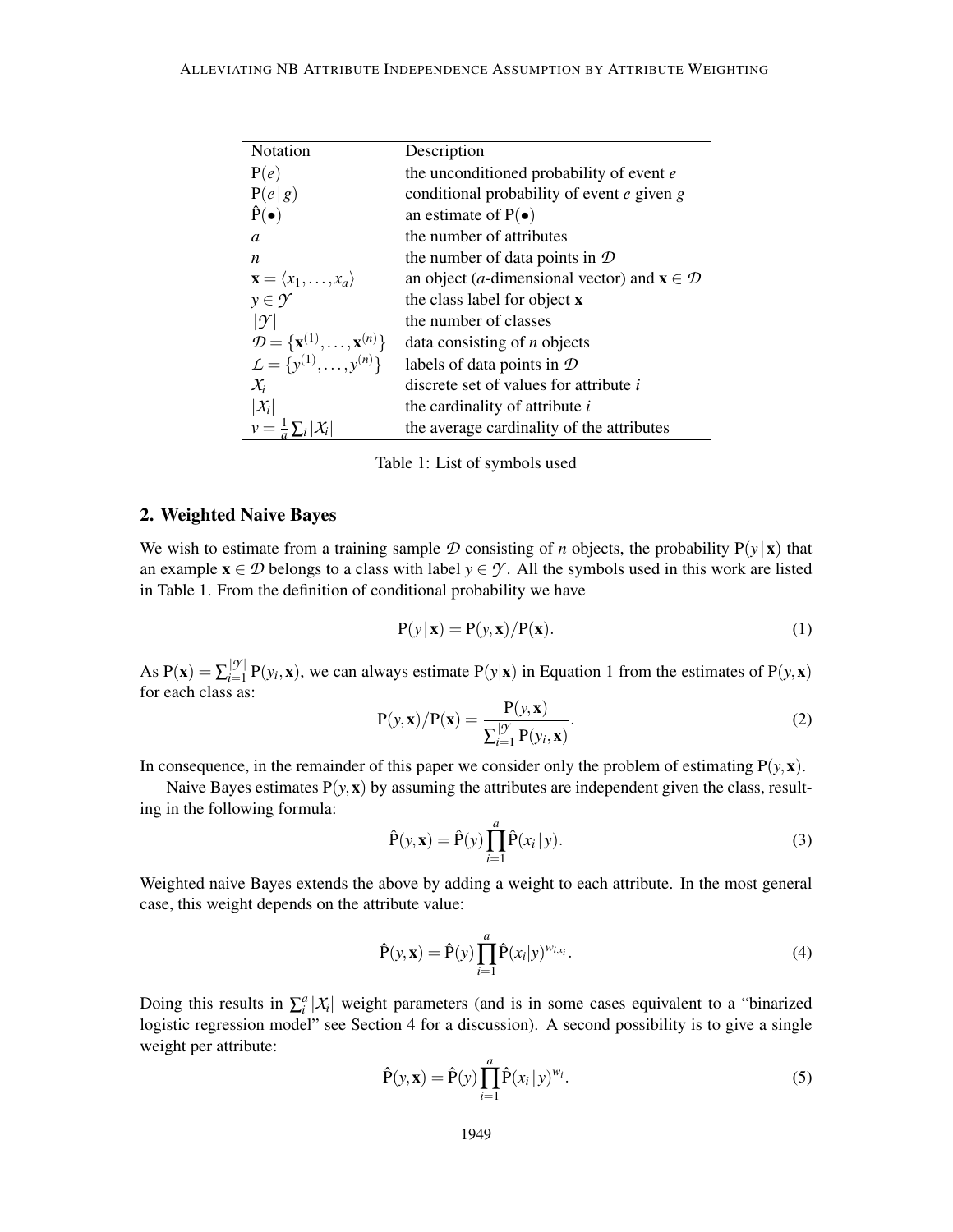One final possibility is to set all weights to a single value:

$$
\hat{\mathbf{P}}(\mathbf{y}, \mathbf{x}) = \hat{\mathbf{P}}(\mathbf{y}) \left( \prod_{i=1}^{a} \hat{\mathbf{P}}(x_i | \mathbf{y}) \right)^{w}.
$$
\n(6)

Equation 5 is a special case of Equation 4, where  $\forall_{i,j}$   $w_{ij} = w_i$ , and Equation 6 is a special case of Equation 5 where  $\forall$ *i*  $w$ <sup>*i*</sup> = *w*. Unless explicitly stated, in this paper we intend the intermediate form when we refer to attribute weighting, as we believe it provides an effective trade-off between computational complexity and inductive power.

Appropriate weights can reduce the error that results from violations of naive Bayes' conditional attribute independence assumption. Trivially, if data include a set of *a* attributes that are identical to one another, the error due to the violation of the conditional independence assumption can be removed by assigning weights that sum to 1.0 to the set of attributes in the set. For example, the weight for one of the attributes,  $x_i$  could be set to 1.0, and that of the remaining attributes that are identical to  $x_i$  set to 0.0. This is equivalent to deleting the remaining attributes. Note that, any assignment of weights such that their sum is 1.0 for the *a* attributes will have the same effect, for example, we could set the weights of all *a* attributes to 1/*a*.

Attribute weighting is strictly more powerful than attribute selection, as it is possible to obtain identical results to attribute selection by setting the weights of selected attributes to 1.0 and of discarded attributes to 0.0, and assignment of other weights can create classifiers that cannot be expressed using attribute selection.

#### 2.1 Dealing with Dependent Attributes by Weighting: A Simple Example

This example shows the relative performance of naive Bayes and weighted naive Bayes as we vary the conditional dependence between attributes. In particular it demonstrates how optimal assignment of weights will never result in higher error than attribute selection or standard naive Bayes, and that for certain violations of the attribute independence assumption it can result in lower error than either.

We will constrain ourselves to a binary class problem with two binary attributes. We quantify the conditional dependence between the attributes using the Conditional Mutual Information (CMI):

$$
I(X_1, X_2|Y) = \sum_{y} \sum_{x_2} \sum_{x_1} P(x_1, x_2, y) \log \frac{P(x_1, x_2|y)}{P(x_1|y)P(x_2|y)}.
$$

The results of varying the conditional dependence between the attributes on the performance of the different classifiers in terms of their Root Mean Squared Error (RMSE) is shown in Figure 1.

To generate these curves, we varied the probabilities  $P(y|x_1, x_2)$  and  $P(x_1, x_2)$  and plotted average results across distinct values of the Conditional Mutual Information. For each of the 4 possible attribute value combinations  $(x_1, x_2) \in \{(0,0), (0,1), (1,0), (1,1)\}$ , we selected values for the class probability given the attribute value combination from the set:  $P(y|x_1, x_2) \in \{0.25, 0.75\}$ . Note that  $P(\neg y|x_1, x_2) = 1 - P(y|x_1, x_2)$ , so this process resulted in 2<sup>4</sup> possible assignments to the vector  $P(y|\bullet,\bullet).$ 

We then set the values for the attribute value probabilities  $P(x_1, x_2)$  by fixing the marginal distributions to a half  $P(x_1) = P(x_2) = 1/2$ , and varying the correlation between the attributes using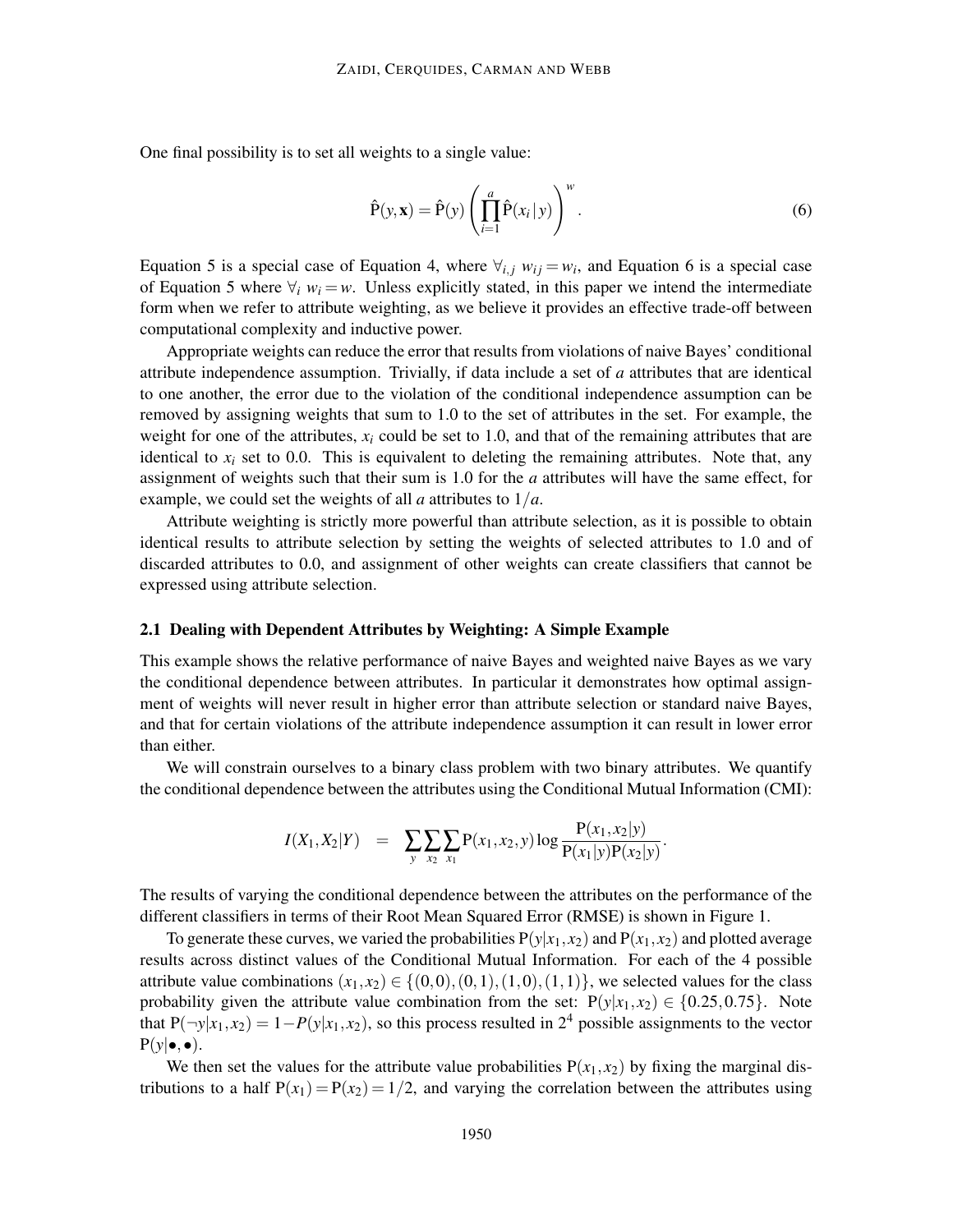

Figure 1: Variation of Error of naive Bayes, selective naive Bayes, weighted naive Bayes and classifier based only on prior probabilities of the class as a function of conditional dependence (conditional mutual information) between the two attributes.

Pearson's correlation coefficient, denoted  $\rho$ , as follows:<sup>1</sup>

$$
P(X_1 = 0, X_2 = 0) = P(X_1 = 1, X_2 = 1) = \frac{(1 + \rho)}{4},
$$
  
\n
$$
P(X_1 = 0, X_2 = 1) = P(X_1 = 1, X_2 = 0) = \frac{(1 - \rho)}{4},
$$
  
\nwhere  $-1 \le \rho \le 1$ .

Note that when  $p = -1$  the attributes are perfectly anti-correlated  $(x_1 = -x_2)$ , when  $p = 0$  the attributes are independent (since the joint distribution  $P(x_1, x_2)$  is uniform) and when  $\rho = 1$  the attributes are perfectly correlated.

For the graph, we increased values of  $\rho$  in increments of 0.00004, resulting in 50000 distributions (vectors) for P( $\bullet$ , $\bullet$ ) for each vector P( $y | \bullet$ , $\bullet$ ). Near optimal weights ( $w_1, w_2$ ) for the weighted naive Bayes classifier were found using grid search over the range  $\{\{0.0, 0.1, 0.2, \ldots, 0.9, 1.0\} \times$  $\{0.0, 0.1, 0.2, \ldots, 0.9, 1.0\}$ . Results in Figure 1 are plotted by taking average across conditional mutual information values, with a window size of 0.1.

$$
\rho = \frac{E[(X_1 - E[X_1])(X_2 - E[X_2])]}{\sqrt{E[(X_1 - E[X_1])^2]E[(X_2 - E[X_2])^2]}} = 4P(X_1 = 1, X_2 = 1) - 1,
$$

since  $E[X_1] = E[X_2] = P(1) = 1/2$  and  $E[X_1X_2] = P(X_1 = 1, X_2 = 1)$ .

<sup>1.</sup> Note that from the definition of Pearson's correlation coefficient we have: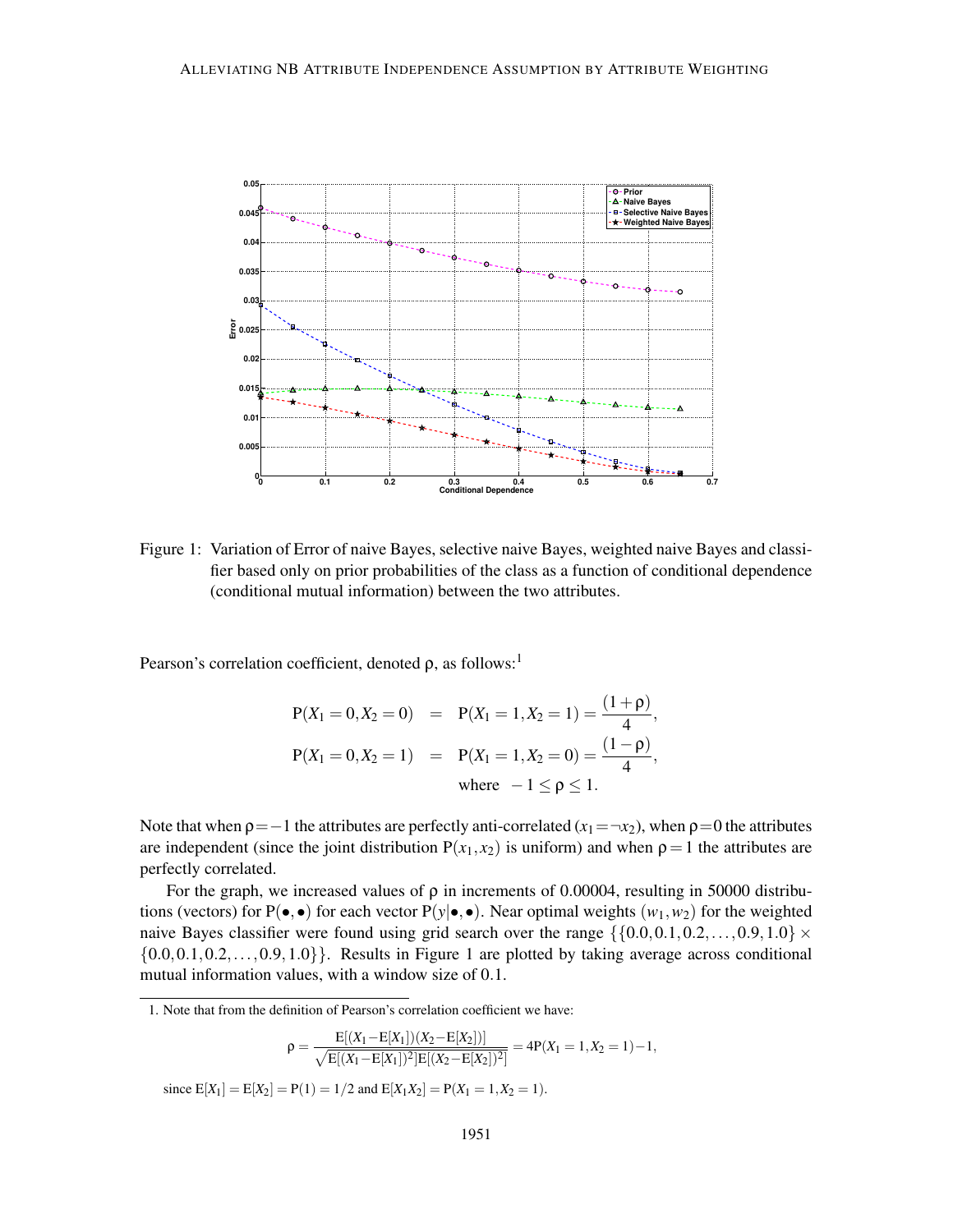We compare the expected RMSE of naive Bayes ( $w_1 = 1, w_2 = 1$ ), weighted naive Bayes, naive Bayes based on feature 1 only (selective Bayes with  $w_1 = 1, w_2 = 0$ ), naive Bayes based on feature 2 only (selective Bayes with  $w_1 = 0, w_2 = 1$ ), and naive Bayes using only the prior (equivalent to weighted naive Bayes with both weights set to 0.0). It can be seen that when conditional mutual information (CMI) is small, naive Bayes performs better than selective naive Bayes and the prior classifier. Indeed, when CMI is 0.0, naive Bayes is optimal. As CMI is increased, naive Bayes performance deteriorates compared to selective naive Bayes. Weighted naive Bayes, on the other hand, has the best performance in all circumstances. Due to the symmetry of the problem, the two selective Bayes classifiers give exactly the same results.

Note that in this experiment we have used the optimal weights to calculate the results. We have shown that weighted naive Bayes is capable of *expressing* more accurate classifiers than selective naive Bayes. In the remaining sections we will examine and evaluate techniques for learning from data the weights those models require.

#### 3. Survey of Attribute Weighting and Selecting Methods for Naive Bayes

*Attribute weighting* is well-understood in the context of nearest-neighbor learning methods and is used for reducing bias in high-dimensional problems due to the presence of redundant or irrelevant features (Friedman, 1994; Guyon et al., 2004). It is also used for mitigating the effects of the curseof-dimensionality which results in exponential increase in the required training data as the number of features are increased (Bellman, 1957). Attribute weighting for naive Bayes is comparatively less explored.

Before discussing these techniques, however, it is useful to briefly examine the closely related area of feature selection for naive Bayes. As already pointed out, weighting can achieve feature selection by settings weights to either 0.0 or 1.0, and so can be viewed as a generalization of feature selection.

Langley and Sage (1994) proposed the Selective Bayes (SB) classifier, using feature selection to accommodate redundant attributes in the prediction process and to augment naive Bayes with the ability to exclude attributes that introduce dependencies. The technique is based on searching through the entire space of all attribute subsets. For that, they use a forward sequential search with a greedy approach to traverse the search space. That is, the algorithm initializes the subset of attributes to an empty set, and the accuracy of the resulting classifier, which simply predicts the most frequent class, is saved for subsequent comparison. On each iteration, the method considers adding each unused attribute to the subset on a trial basis and measures the performance of the resulting classifier on the training data. The attribute that most improves the accuracy is permanently added to the subset. The algorithm terminates when addition of any attribute results in reduced accuracy, at which point it returns the list of current attributes along with their ranks. The rank of the attribute is based on the order in which they are added to the subset.

Similar to Langley and Sage (1994), Correlation-based Feature Selection (CFS) used a correlation measure as a metric to determine the relevance of the attribute subset (Hall, 2000). It uses a best-first search to traverse through feature subset space. Like SB, it starts with an empty set and generates all possible single feature expansions. The subset with highest evaluation is selected and expanded in the same manner by adding single features. If expanding a subset results in no improvement, the search drops back to the next best unexpanded subset and continues from there.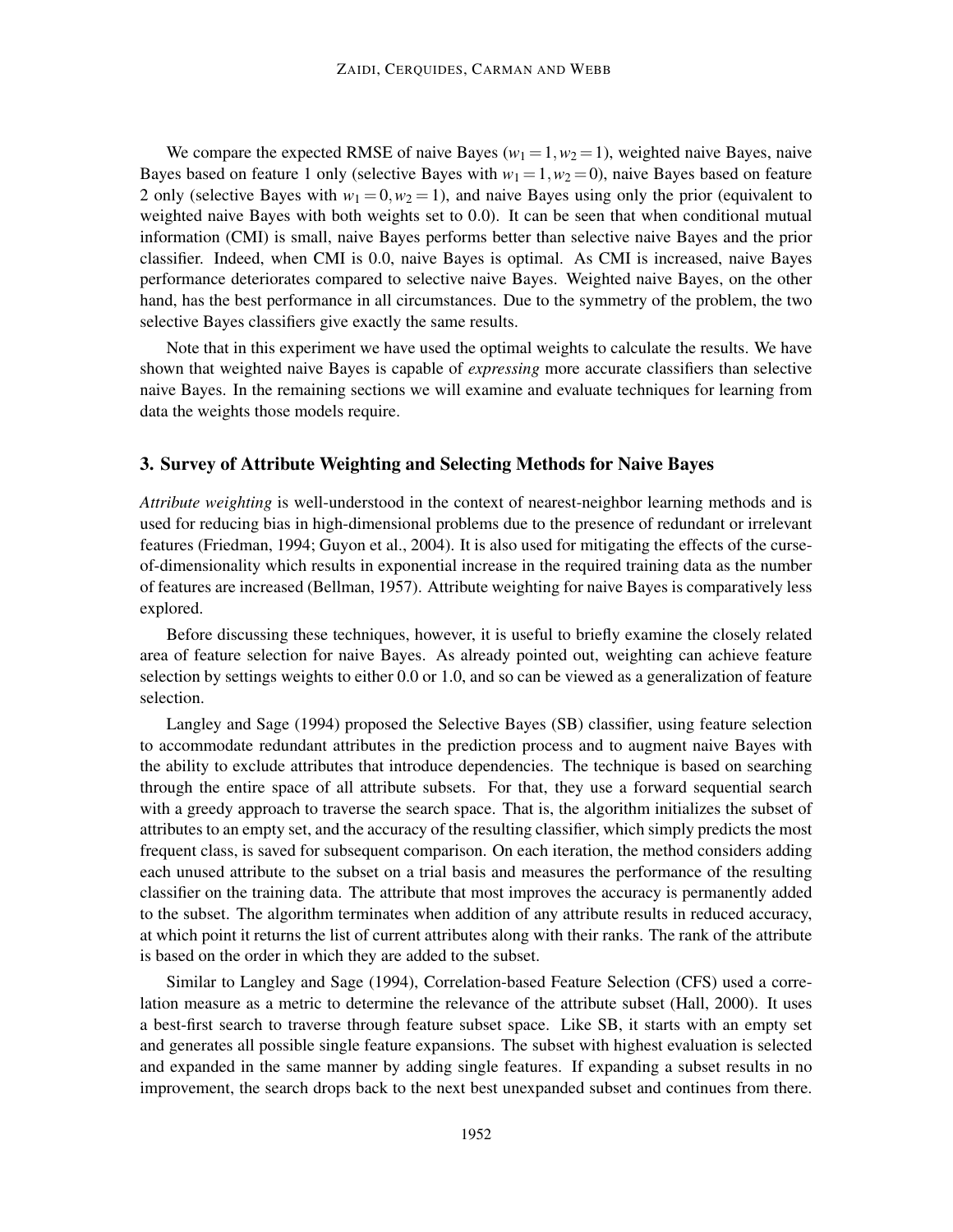The best subset found is returned when the search terminates. CFS uses a stopping criterion of five consecutive fully expanded non-improving subsets.

There has been a growing trend in the use of decision trees to improve the performance of other learning algorithms and naive Bayes classifiers are no exception. For example, one can build a naive Bayes classifier by using only those attributes appearing in a C4.5 decision tree. This is equivalent to giving zero weights to attributes not appearing in the decision tree. The Selective Bayesian Classifier (SBC) of Ratanamahatana and Gunopulos (2003) also employs decision trees for attribute selection for naive Bayes. Only those attributes appearing in the top three levels of a decision tree are selected for inclusion in naive Bayes. Since decision trees are inherently unstable, five decision trees (C4.5) are generated on samples generated by bootstrapping 10% from the training data. Naive Bayes is trained on an attribute set which comprises the union of attributes appearing in all five decision trees.

One of the earliest works on weighted naive Bayes is by Hilden and Bjerregaard (1976), who used weighting of the form of Equation 6. This strategy uses a single weight and therefore is not strictly performing attribute weighting. Their approach is motivated as a means of alleviating the effects of violations of the attribute independence assumption. Setting *w* to unity is appropriate when the conditional independence assumption is satisfied. However, on their data set (acute abdominal pain study in Copenhagen by Bjerregaard et al. 1976), improved classification was obtained when *w* was small, with an optimum value as low as 0.3. The authors point out that if symptom variables of a clinical field trial are not independent, but pair-wise correlated with independence between pairs, then  $w = 0.5$  will be the correct choice since using  $w = 1$  would make all probabilities the square of what they ought be. Looking at the optimal value of  $w = 0.3$  for their data set, they suggested that out of ten symptoms, only three are providing independent information. The value of  $w$  was obtained by maximizing the log-likelihood over the entire testing sample.

Zhang and Sheng (2004) used the gain ratio of an attribute with the class labels as its weight. Their formula is shown in Equation 7. The gain ratio is a well-studied attribute weighting technique and is generally used for splitting nodes in decision trees (Duda et al., 2006). The weight of each attribute is set to the gain ratio of the attribute relative to the average gain ratio across all attributes. Note that, as a result of the definition at least one (possibly many) of the attributes have weights greater than 1, which means that they are not only attempting to lessen the effects of the independence assumption—otherwise they would restrict the weights to be no more than one.

$$
w_i = \frac{\text{GR}(i)}{\frac{1}{a}\sum_{i=1}^a \text{GR}(i)}.
$$
\n(7)

The gain ratio of an attribute is then simply the Mutual Information between that attribute and the class label divided by the entropy of that attribute:

$$
GR(i) = \frac{I(X_i, Y)}{H(X_i)} = \frac{\sum_{y} \sum_{x_1} P(x_1, y) \log \frac{P(x_1, y)}{P(x_1)P(y)}}{\sum_{x_1} P(x_1) \log \frac{1}{P(x_1)}}.
$$

Several other wrapper-based methods are also proposed in Zhang and Sheng (2004). For example, they use a simple hill climbing search to optimize weight w using Area Under Curve (AUC) as an evaluation metric. Another Markov-Chain-Monte-Carlo (MCMC) method is also proposed.

An attribute weighting scheme based on differential evolution algorithms for naive Bayes classification have been proposed in Wu and Cai (2011). First, a population of attribute weight vectors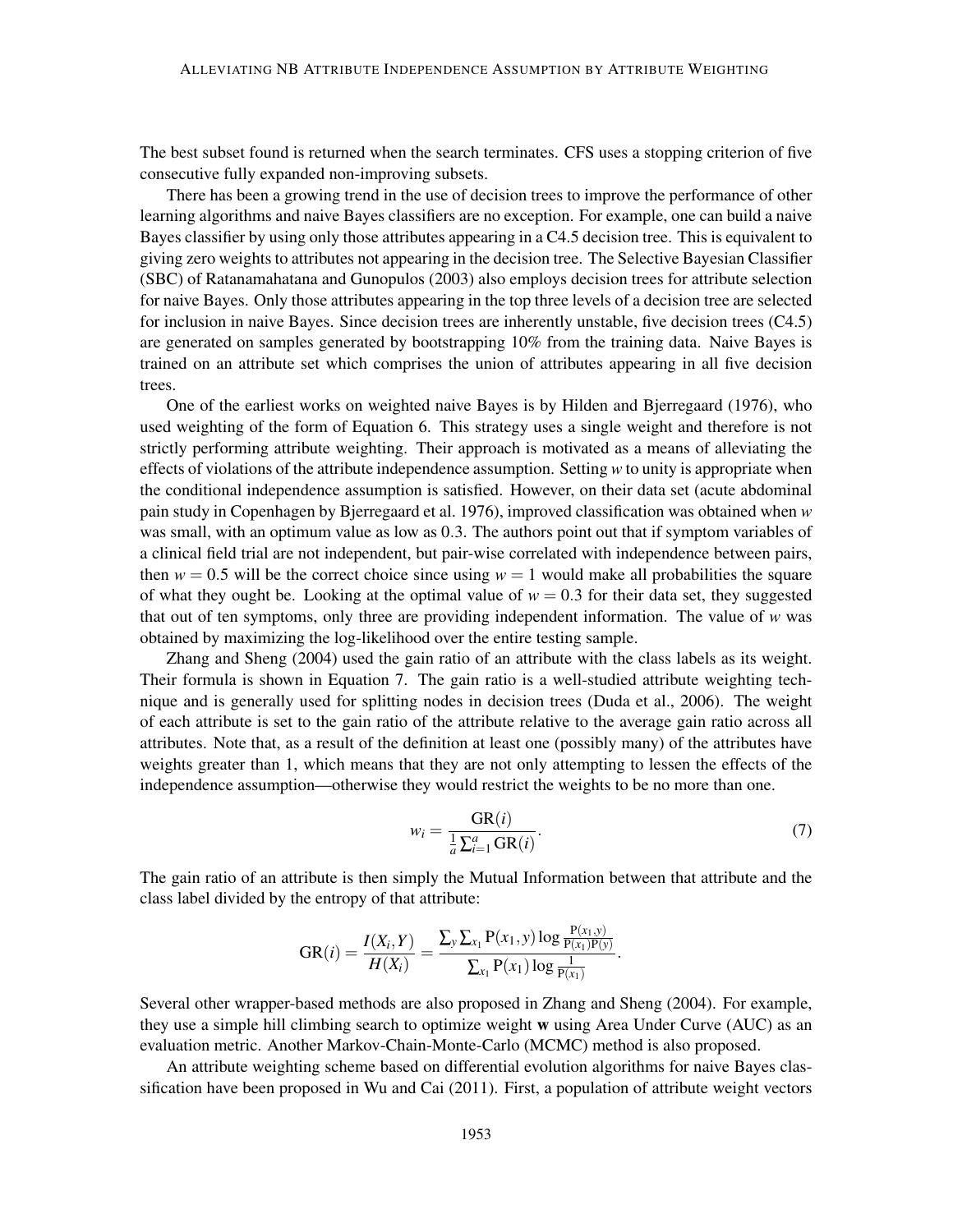is randomly generated, weights in the population are constrained to be between 0 and 1. Second, typical genetic algorithmic steps of mutation and cross-over are performed over the the population. They defined a fitness function which is used to determine if mutation can replace the current individual (weight vector) with a new one. Their algorithm employs a greedy search strategy, where mutated individuals are selected as offspring only if the fitness is better than that of target individual. Otherwise, the target is maintained in the next iteration.

A scheme used in Hall (2007) is similar in spirit to SBC where the weight assigned to each attribute is inversely proportional to the minimum depth at which they were first tested in an unpruned decision tree. Weights are stabilized by averaging across 10 decision trees learned on data samples generated by bootstrapping 50% from the training data. Attributes not appearing in the decision trees are assigned a weight of zero. For example, one can assign weight to an attribute *i* as:

$$
w_i = \frac{1}{T} \sum_{t}^{T} \frac{1}{\sqrt{d_{ti}}}.
$$
\n
$$
(8)
$$

where  $d_i$  is the minimum depth at which the attribute *i* appears in decision tree *t*, and *T* is the total number of decision trees generated. To understand whether the improvement in naive Bayes accuracy was due to attribute weighting or selection, a variant of the above approach was also proposed where all non-zero weights are set to one. This is equivalent to SBC except using a bootstrap size of 50% with 10 iterations.

Both SB and CFS are feature selection methods. Since selecting an optimal number of features is not trivial, Hall (2007) proposed to use SB and CFS for feature weighting in naive Bayes. For example, the weight of an attribute *i* can be defined as:

$$
w_i = \frac{1}{\sqrt{r_i}}.\tag{9}
$$

where  $r_i$  is the rank of the feature based on SB and CFS feature selection.

The feature weighting method proposed in Ferreira et al. (2001) is the only one to use Equation 4, weighting each attribute value rather than each attribute. They used entropy-based discretization for numeric attributes and assigned a weight to each partition (value) of the attribute that is proportional to its predictive capability of the class. Different weight functions are proposed to assign weights to the values. These functions measure the difference between the distribution over classes for the particular attribute-value pair and a "baseline class distribution". The choice of weight function reduces to a choice of baseline distribution and the choice of measure quantifying the difference between the distributions. They used two simple baseline distribution schemes. The first assumes equiprobable classes, that is, uniform class priors. In that case the weight of for value *j* of the attribute *i* can be written as:

$$
w_{ij} \propto \left(\sum_{y} |P(y|X_i = j) - \frac{1}{|\mathcal{Y}|} |\alpha \right)^{1/\alpha}.
$$

where  $P(y|X_i = j)$  denotes the probability that the class is y given that the *i*-th attribute of a data point has value *j*. Alternatively, the baseline class distribution can be set to the class probabilities across all values of the attribute (i.e., the class priors). The weighing function will take the form:

$$
w_{ij} \propto \left(\sum_{y} |P(y|X_i = j) - P(y|X_i \neq \text{miss})|^{\alpha}\right)^{1/\alpha}.
$$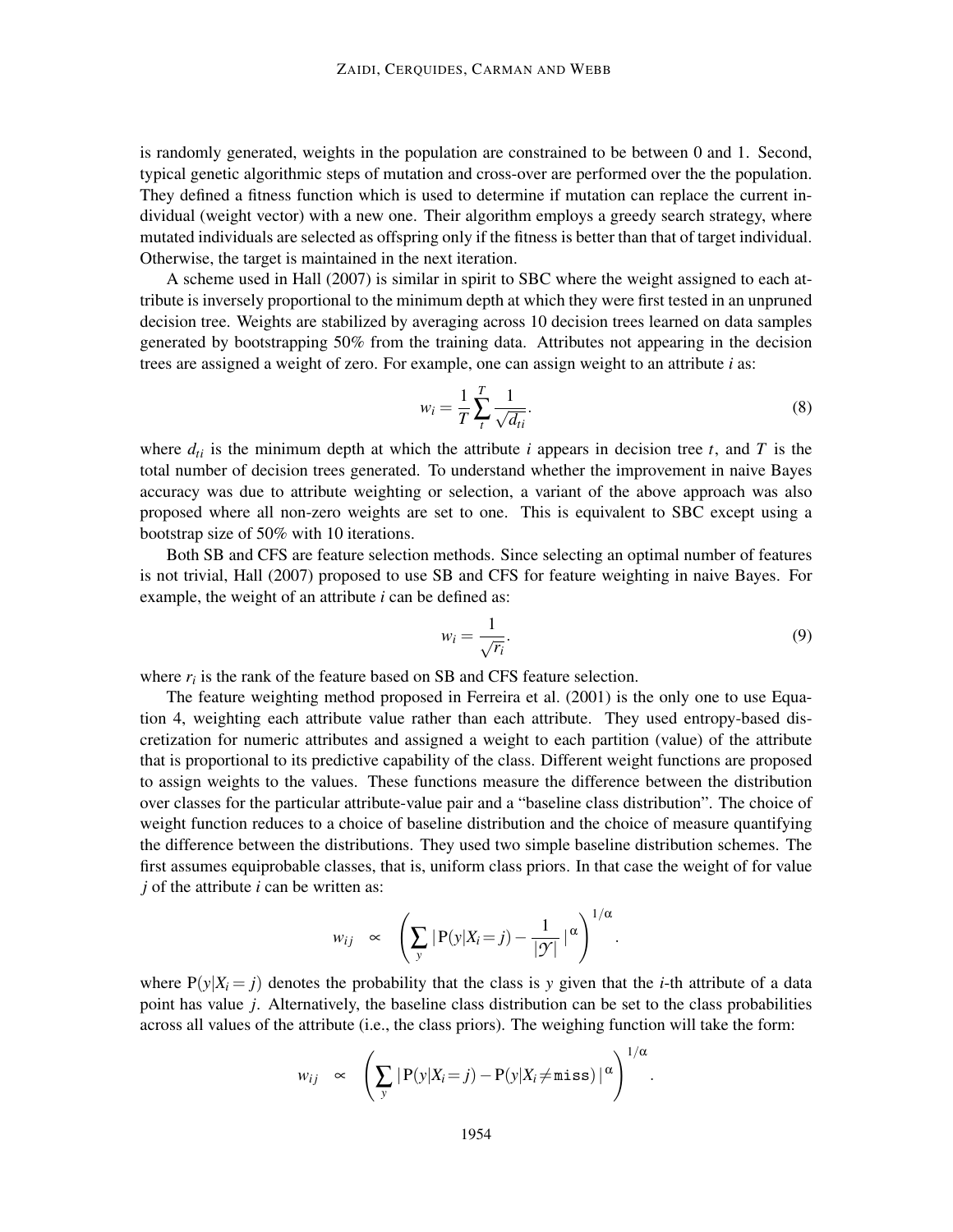where  $P(y|X_i \neq \text{miss})$  is the class prior probability across all data points for which the attribute *i* is not missing. Equation 10 and 10 assume an  $L_{\alpha}$  distance metric where  $\alpha = 2$  corresponds to the *L*<sup>2</sup> norm. Similarly, they have also proposed to use distance based on Kullback-Leibler divergence between the two distributions to set weights.

Many researchers have investigated techniques for extending the basic naive Bayes independence model with a small number of additional dependencies between attributes in order to improve classification performance (Zheng and Webb, 2000). Popular examples of such *semi-naive Bayes methods* include Tree-Augmented Naive Bayes (TAN) (Friedman et al., 1997) and ensemble methods such as Averaged n-Dependence Estimators (AnDE) (Webb et al., 2011). While detailed discussion of these methods is beyond the scope of this work, we will describe both TAN and AnDE in Section 5.10 for the purposes of empirical comparison.

Semi-naive Bayes methods usually limit the structure of the dependency network to simple structures such as trees, but more general graph structures can also be learnt. Considerable research has been done in the area of learning general Bayesian Networks (Greiner et al., 2004; Grossman and Domingos, 2004; Roos et al., 2005), with techniques differing on whether the network structure is chosen to optimize a generative or discriminative objective function, and whether the same objective is also used for optimizing the parameters of the model. Indeed optimizing network structure using a discriminative objective function can quickly become computationally challenging and thus recent work in this area has looked at efficient heuristics for discriminative structure learning (Pernkopf and Bilmes, 2010) and at developing decomposable discriminative objective functions (Carvalho et al., 2011).

In this paper we are interested in improving performance of the NB classifier by reducing the effect of attribute independence violations through attribute weighting. We do not attempt to identify the particular dependencies between attributes that cause the violations and thus are not attempting to address the much harder problem of inducing the dependency network structure. While it is conceivable that semi-naive Bayes methods and more general Bayesian Network classifier learning could also benefit from attribute weighting, we leave its investigation to future work.

A summary of different methods compared in this research is given in Table 2.

#### 4. Weighting to Alleviate the Naive Bayes Independence Assumption

In this section, we will discuss our proposed methods to incorporate weights in naive Bayes.

#### 4.1 WANBIA

Many previous approaches to attribute weighting for naive Bayes have found weights using some form of mechanism that increases the weights of attributes that are highly predictive of the class and decreases the weights of attributes that are less predictive of the class. We argue that this is not appropriate. Naive Bayes delivers Bayes optimal classification if the attribute independence assumption holds. Weighting should only be applied to remedy violations of the attribute independence assumption. For example, consider the case where there are three attributes,  $x_1$ ,  $x_2$  and  $x_3$ , such that  $x_1$  and  $x_2$  are conditionally independent of one another given the class and  $x_3$  is an exact copy of *x*<sup>1</sup> (and hence violates the independence assumption). Irrespective of any measure of how well these three attributes each predict the class, Bayes optimal classification will be obtained by setting the weights of  $x_1$  and  $x_3$  to sum to 1.0 and setting the weight of  $x_2$  to 1.0. In contrast, a method that uses a measure such as mutual information with the class to weight the attribute will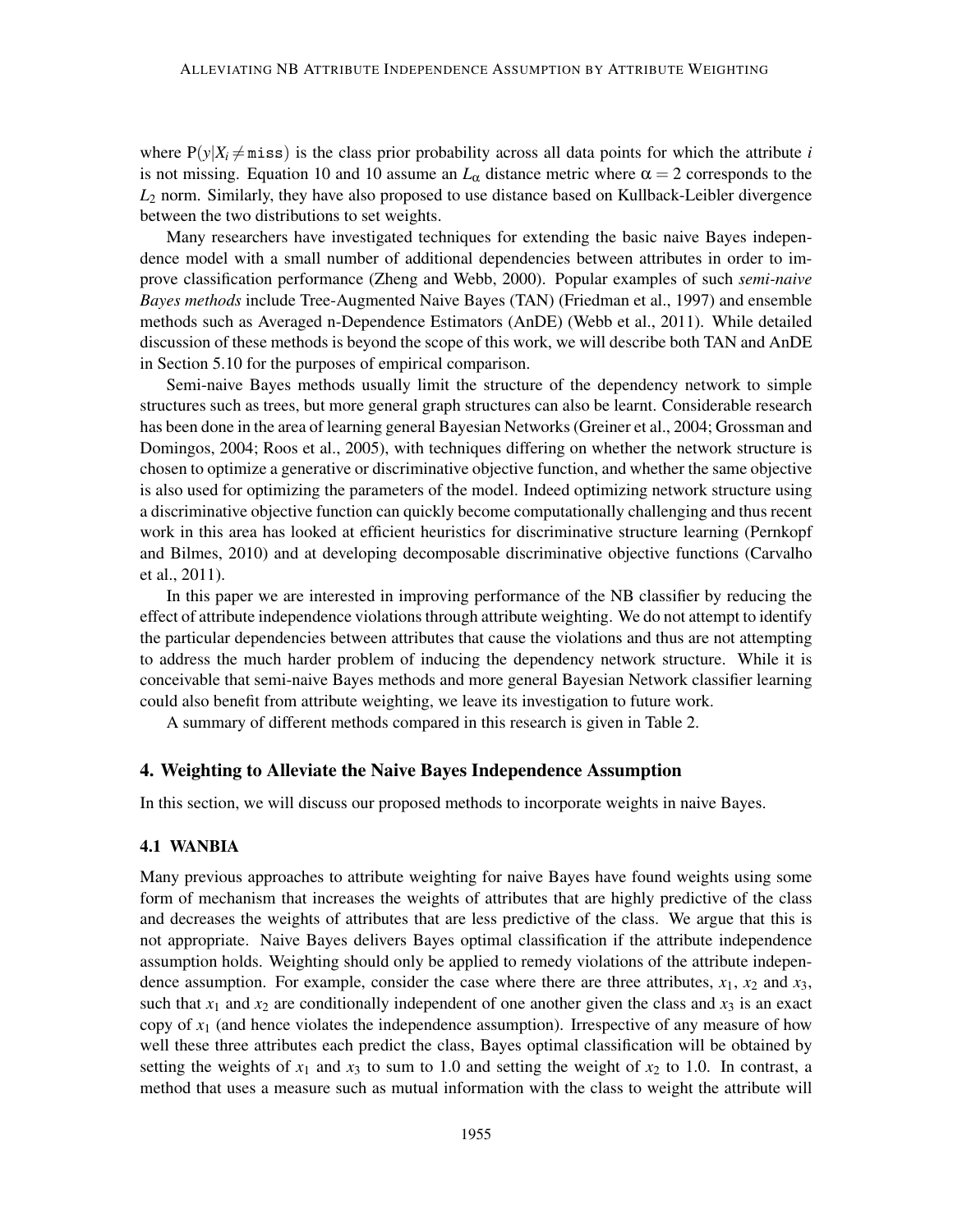| <b>Name</b>                                                             | <b>Description</b>                                                                                                |  |  |  |  |
|-------------------------------------------------------------------------|-------------------------------------------------------------------------------------------------------------------|--|--|--|--|
|                                                                         | <b>Naive Baves.</b>                                                                                               |  |  |  |  |
| <b>NB</b>                                                               | Naive Bayes Classifier.                                                                                           |  |  |  |  |
|                                                                         | Weighted Naive Bayes (using Typical Feature Weighting Methods).                                                   |  |  |  |  |
| <b>GRW</b>                                                              | Use gain ratio as attribute weights in naive Bayes, shown in Equation 7 (Zhang and Sheng, 2004).                  |  |  |  |  |
| <b>SBC</b>                                                              | Assign weight to attribute i as given in Equation 8 where $L = 5$ with a bootstrap size of 10%. Also $d_i = 0$ if |  |  |  |  |
|                                                                         | $d_i > 3$ (Ratanamahatana and Gunopulos, 2003).                                                                   |  |  |  |  |
| MН                                                                      | Assign weight to attribute i as given in Equation 8 where $L = 10$ with a bootstrap size of 50% (Hall, 2007).     |  |  |  |  |
| <b>SB</b>                                                               | Use Selective Bayes method to determine the rank of individual features and assign weights according to Equa-     |  |  |  |  |
|                                                                         | tion 9 (Langley and Sage, 1994).                                                                                  |  |  |  |  |
| <b>CFS</b>                                                              | Use correlation-based feature selection method to determine the rank of individual features and assign weights    |  |  |  |  |
|                                                                         | according to Equation 9 (Langley and Sage, 1994; Hall, 2007).                                                     |  |  |  |  |
| <b>Selective Naive Bayes (using Typical Feature Selection Methods).</b> |                                                                                                                   |  |  |  |  |
| <b>SBC-FS</b>                                                           | Similar to SBC except $w_i = 1$ if $w_i > 0$ .                                                                    |  |  |  |  |
| MH-FS                                                                   | Similar to MH except $w_i = 1$ if $w_i > 0$ (Hall, 2007).                                                         |  |  |  |  |
|                                                                         | Weighted Naive Bayes (Ferreira et al., 2001).                                                                     |  |  |  |  |
| $FNB-d1$                                                                | Weights computed per attribute value using Equation 10 with $\alpha = 2$ .                                        |  |  |  |  |
| $FNB-d2$                                                                | Weights computed per attribute value using Equation 10 with $\alpha = 2$ .                                        |  |  |  |  |
|                                                                         | <b>Semi-naive Baves Classifiers.</b>                                                                              |  |  |  |  |
| AnDE                                                                    | Average <i>n</i> -Dependent Estimator (Webb et al., 2011).                                                        |  |  |  |  |
| <b>TAN</b>                                                              | Tree Augmented Naive Bayes (Friedman et al., 1997).                                                               |  |  |  |  |
| <b>State of the Art Classification Techniques.</b>                      |                                                                                                                   |  |  |  |  |
| RF                                                                      | Random Forests (Breiman, 2001).                                                                                   |  |  |  |  |
| LR                                                                      | Logistic Regression (Roos et al., 2005).                                                                          |  |  |  |  |
|                                                                         | Weighted Naive Bayes (Proposed Methods, will be discussed in Section 4).                                          |  |  |  |  |
| WANBIACLL                                                               | Naive Bayes weights obtained by maximizing Conditional Log-Likelihood.                                            |  |  |  |  |
| WANBIA <sup>MSE</sup>                                                   | Naive Bayes weights obtained by minimizing Mean-Square-Error.                                                     |  |  |  |  |

Table 2: Summary of techniques compared in this research.

reduce the accuracy of the classifier relative to using uniform weights in any situation where  $x_1$  and *x*<sup>3</sup> receive higher weights than *x*2.

Rather than selecting weights based on measures of predictiveness, we suggest it is more profitable to pursue approaches such as those of Zhang and Sheng (2004) and Wu and Cai (2011) that optimize the weights to improve the prediction performance of the weighted classifier as a whole.

Following from Equations 1, 2 and 5, let us re-define the weighted naive Bayes model as:

$$
\hat{P}(y|\mathbf{x}; \pi, \Theta, \mathbf{w}) = \frac{\pi_y \prod_i \theta_{X_i = x_i|y}^{w_i}}{\sum_{y'} \pi_{y'} \prod_i \theta_{X_i = x_i|y'}^{w_i}},
$$
\n(10)

with constraints:

$$
\sum_{y} \pi_{y} = 1 \text{ and } \forall_{y,i} \sum_{j} \theta_{X_{i} = x_{i}|y} = 1,
$$

where

- $\{\pi_y, \theta_{X_i=x_i|y}\}\$  are naive Bayes parameters.
- $\pi \in [0,1]^{|\mathcal{Y}|}$  is a class probability vector.
- The matrix  $\Theta$  consist of class and attribute-dependent probability vectors  $\theta_{i,y} \in [0,1]^{|\mathcal{X}_i|}$ .
- w is a vector of class-independent weights, *w<sup>i</sup>* for each attribute *i*.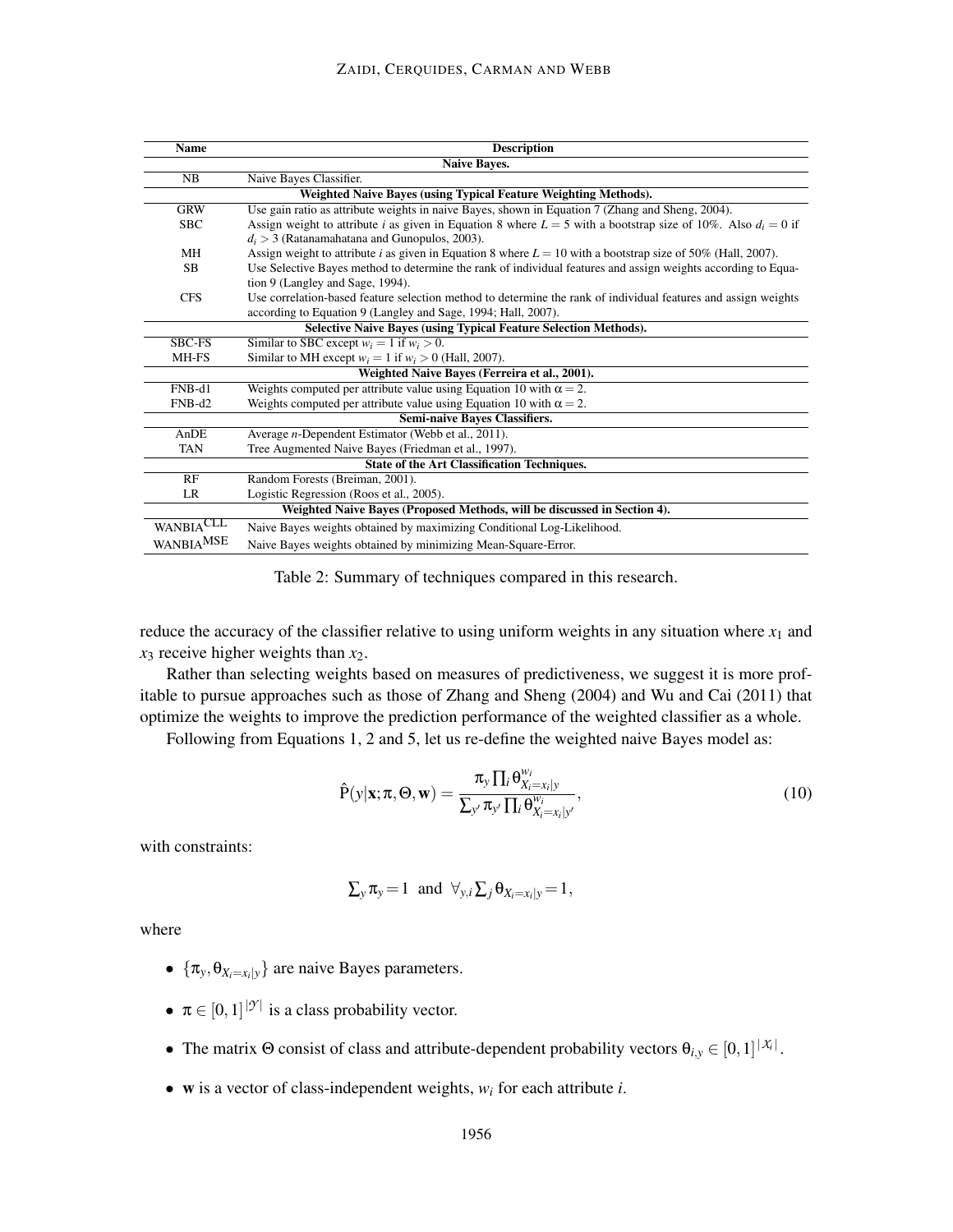Our proposed method WANBIA is inspired by Cerquides and De Mántaras (2005b) where weights of different classifiers in an ensemble are calculated by maximizing the conditional log-likelihood (CLL) of the data. We will follow their approach of maximizing the CLL of the data to determine weights **w** in the model. In doing so, we will make the following assumptions:

- Naive Bayes parameters  $(\pi_y, \theta_{X_i=x_i|y})$  are fixed. Hence we can write  $\hat{P}(y|\mathbf{x}; \pi, \Theta, \mathbf{w})$  in Equation 10 as  $\hat{P}(y|\mathbf{x}; \mathbf{w})$ .
- Weights lie in the interval between zero and one and hence  $\mathbf{w} \in [0,1]^a$ .

For notational simplicity, we will write conditional probabilities as  $\theta_{x_i|y}$  instead of  $\theta_{X_i=x_i|y}$ . Since our prior is constant, let us define our supervised posterior as follows:

$$
\hat{\mathbf{P}}(\mathcal{L} \mid \mathcal{D}, \mathbf{w}) = \prod_{j=1}^{|\mathcal{D}|} \hat{\mathbf{P}}(\mathbf{y}^{(j)} | \mathbf{x}^{(j)}; \mathbf{w}). \tag{11}
$$

Taking the log of Equation 11, we get the Conditional Log-Likelihood (CLL) function, so our objective function can be defined as:

$$
\begin{aligned}\n\text{CLL}(\mathbf{w}) &= \log \hat{P}(\mathcal{L} \mid \mathcal{D}, \mathbf{w}) \\
&= \sum_{j=1}^{|\mathcal{D}|} \log \hat{P}(y^{(j)} | \mathbf{x}^{(j)}; \mathbf{w}) \\
&= \sum_{j=1}^{|\mathcal{D}|} \log \frac{\gamma_{y\mathbf{x}}(\mathbf{w})}{\sum_{y'} \gamma_{y'\mathbf{x}}(\mathbf{w})},\n\end{aligned} \tag{12}
$$

where

$$
\gamma_{yx}(\mathbf{w}) = \pi_y \prod_i \theta_{x_i|y}^{w_i}.
$$

The proposed method WANBIA<sup>CLL</sup> is aimed at solving the following optimization problem: find the weights w that maximizes the objective function CLL(w) in Equation 12 subject to  $0 \leq w_i \leq$ 1 ∀*i*. We can solve the problem by using the L-BFGS-M optimization procedure (Zhu et al., 1997). In order to do that, we need to be able to assess  $CLL(w)$  in Equation 12 and its gradient.

Before calculating the gradient of  $CLL(w)$  with respect to w, let us find out the gradient of  $\gamma_{yx}(w)$  with respect to  $w_i$ , we can write:

$$
\frac{\partial}{\partial w_i} \gamma_{yx}(\mathbf{w}) = (\pi_y \prod_{i' \neq i} \theta_{x_{i'}|y}^{w_{i'}}) \frac{\partial}{\partial w_i} \theta_{x_i|y}^{w_i} \n= (\pi_y \prod_{i' \neq i} \theta_{x_{i'}|y}^{w_{i'}}) \theta_{x_i|y}^{w_i} \log(\theta_{x_i|y}) \n= \gamma_{yx}(\mathbf{w}) \log(\theta_{x_i|y}).
$$
\n(13)

Now, we can write the gradient of  $CLL(w)$  as:

$$
\frac{\partial}{\partial w_i} \text{CLL}(\mathbf{w}) = \frac{\partial}{\partial w_i} \sum_{\mathbf{x} \in \mathcal{D}} \left( \log(\gamma_{y\mathbf{x}}(\mathbf{w})) - \log(\sum_{y'} \gamma_{y'\mathbf{x}}(\mathbf{w})) \right)
$$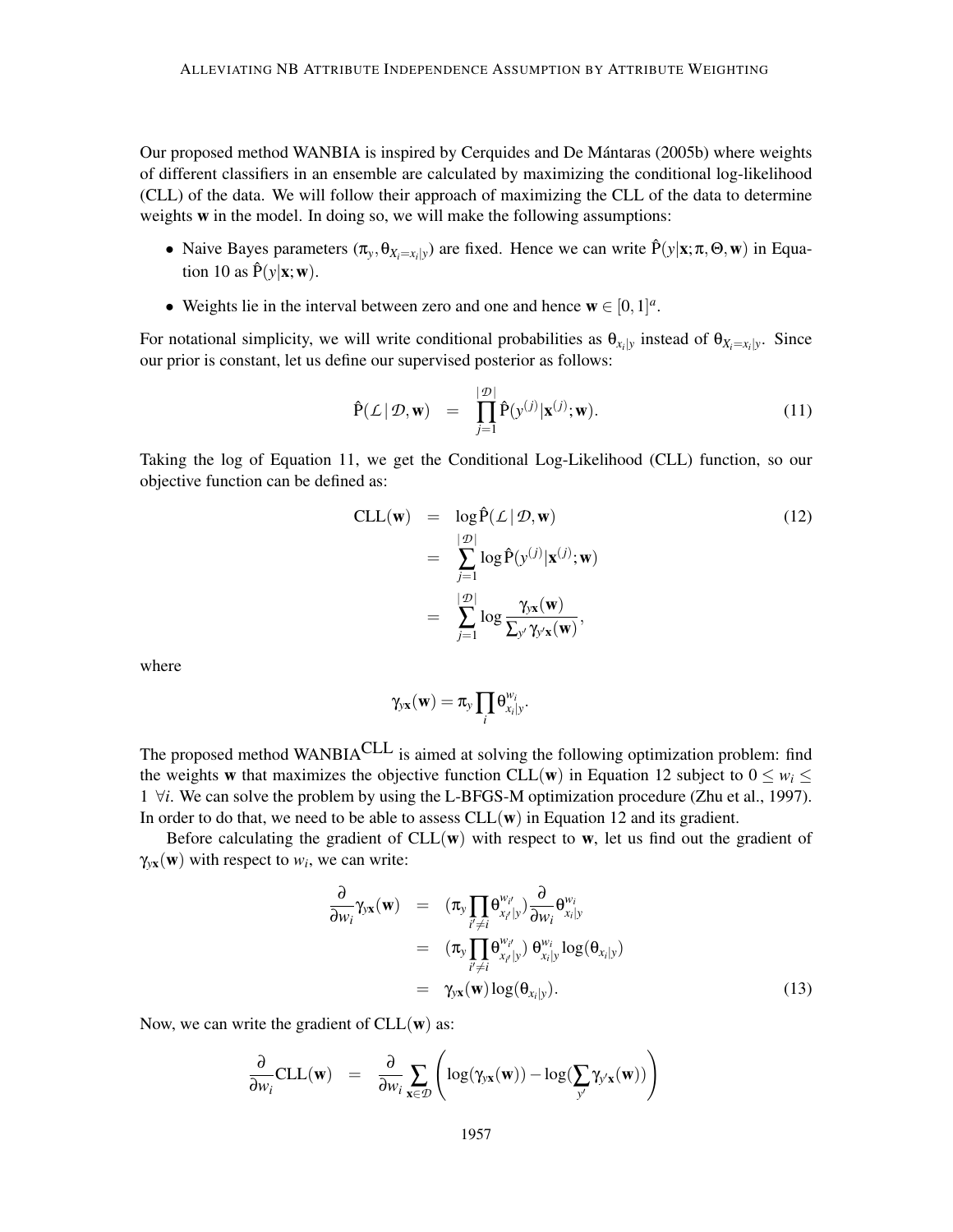$$
= \sum_{\mathbf{x}\in\mathcal{D}} \left( \frac{\gamma_{y\mathbf{x}}(\mathbf{w}) \log(\theta_{x_i|y})}{\gamma_{y\mathbf{x}}(\mathbf{w})} - \frac{\sum_{y'} \gamma_{y'\mathbf{x}}(\mathbf{w}) \log(\theta_{x_i|y'})}{\sum_{y'} \gamma_{y'\mathbf{x}}(\mathbf{w})} \right)
$$
  

$$
= \sum_{\mathbf{x}\in\mathcal{D}} \left( \log(\theta_{x_i|y}) - \sum_{y'} \hat{P}(y'|\mathbf{x}; \mathbf{w}) \log(\theta_{x_i|y'}) \right).
$$
(14)

WANBIACLL evaluates the function in Equation 12 and its gradient in Equation 14 to determine optimal values of weight vector w.

Instead of maximizing the supervised posterior, one can also minimize Mean Square Error (MSE). Our second proposed weighting scheme WANBIAMSE is based on minimizing the MSE function. Based on MSE, we can define our objective function as follows:

$$
\text{MSE}(\mathbf{w}) = \frac{1}{2} \sum_{\mathbf{x}^{(j)} \in \mathcal{D}} \sum_{\mathbf{y}} (\mathbf{P}(\mathbf{y}|\mathbf{x}^{(j)}) - \hat{\mathbf{P}}(\mathbf{y}|\mathbf{x}^{(j)}))^2,
$$
(15)

where we define

$$
P(y|\mathbf{x}^{(j)}) = \begin{cases} 1 & \text{if } y = y^{(j)} \\ 0 & \text{otherwise} \end{cases}.
$$

The gradient of  $MSE(w)$  in Equation 15 with respect to w can be derived as:

$$
\frac{\partial \text{MSE}(\mathbf{w})}{\partial w_i} = -\sum_{\mathbf{x} \in \mathcal{D}} \sum_{y} \left( P(y|\mathbf{x}) - \hat{P}(y|\mathbf{x}) \right) \frac{\partial \hat{P}(y|\mathbf{x})}{\partial w_i},\tag{16}
$$

where

$$
\frac{\partial \hat{P}(y|\mathbf{x})}{\partial w_i} = \frac{\frac{\partial}{\partial w_i} \gamma_{yx}(\mathbf{w})}{\sum_{y'} \gamma_{y'\mathbf{x}}(\mathbf{w})} - \frac{\gamma_{yx}(\mathbf{w}) \frac{\partial}{\partial w_i} \sum_{y'} \gamma_{y'\mathbf{x}}(\mathbf{w})}{(\sum_{y'} \gamma_{y'\mathbf{x}}(\mathbf{w}))^2} = \frac{1}{\sum_{y'} \gamma_{y'\mathbf{x}}(\mathbf{w})} \left( \frac{\partial \gamma_{yx}(\mathbf{w})}{\partial w_i} - \hat{P}(y|\mathbf{x}) \sum_{y'} \frac{\partial \gamma_{y'\mathbf{x}}(\mathbf{w})}{\partial w_i} \right).
$$

Following from Equation 13, we can write:

$$
\frac{\partial \hat{P}(y|\mathbf{x})}{\partial w_i} = \frac{1}{\sum_{y'} \gamma_{y'\mathbf{x}}(\mathbf{w})} \left( \gamma_{y\mathbf{x}}(\mathbf{w}) \log(\theta_{x_i|y}) - \hat{P}(y|\mathbf{x}) \sum_{y'} \gamma_{y'\mathbf{x}}(\mathbf{w}) \log(\theta_{x_i|y'}) \right)
$$
\n
$$
= \hat{P}(y|\mathbf{x}) \log(\theta_{x_i|y}) - \hat{P}(y|\mathbf{x}) \sum_{y'} \hat{P}(y'|\mathbf{x}) \log(\theta_{x_i|y'})
$$
\n
$$
= \hat{P}(y|\mathbf{x}) \left( \log(\theta_{x_i|y}) - \sum_{y'} \hat{P}(y'|\mathbf{x}) \log(\theta_{x_i|y'}) \right). \tag{17}
$$

Plugging the value of  $\frac{\partial \hat{P}(y|x)}{\partial w_i}$  from Equation 17 in Equation 16, we can write the gradient as:

$$
\frac{\partial \text{MSE}(\mathbf{w})}{\partial w_i} = -\sum_{\mathbf{x} \in \mathcal{D}} \sum_{y} \left( P(y|\mathbf{x}) - \hat{P}(y|\mathbf{x}) \right) \hat{P}(y|\mathbf{x})
$$

$$
\left( \log(\theta_{x_i|y}) - \sum_{y'} \hat{P}(y'|\mathbf{x}) \log(\theta_{x_i|y'}) \right). \tag{18}
$$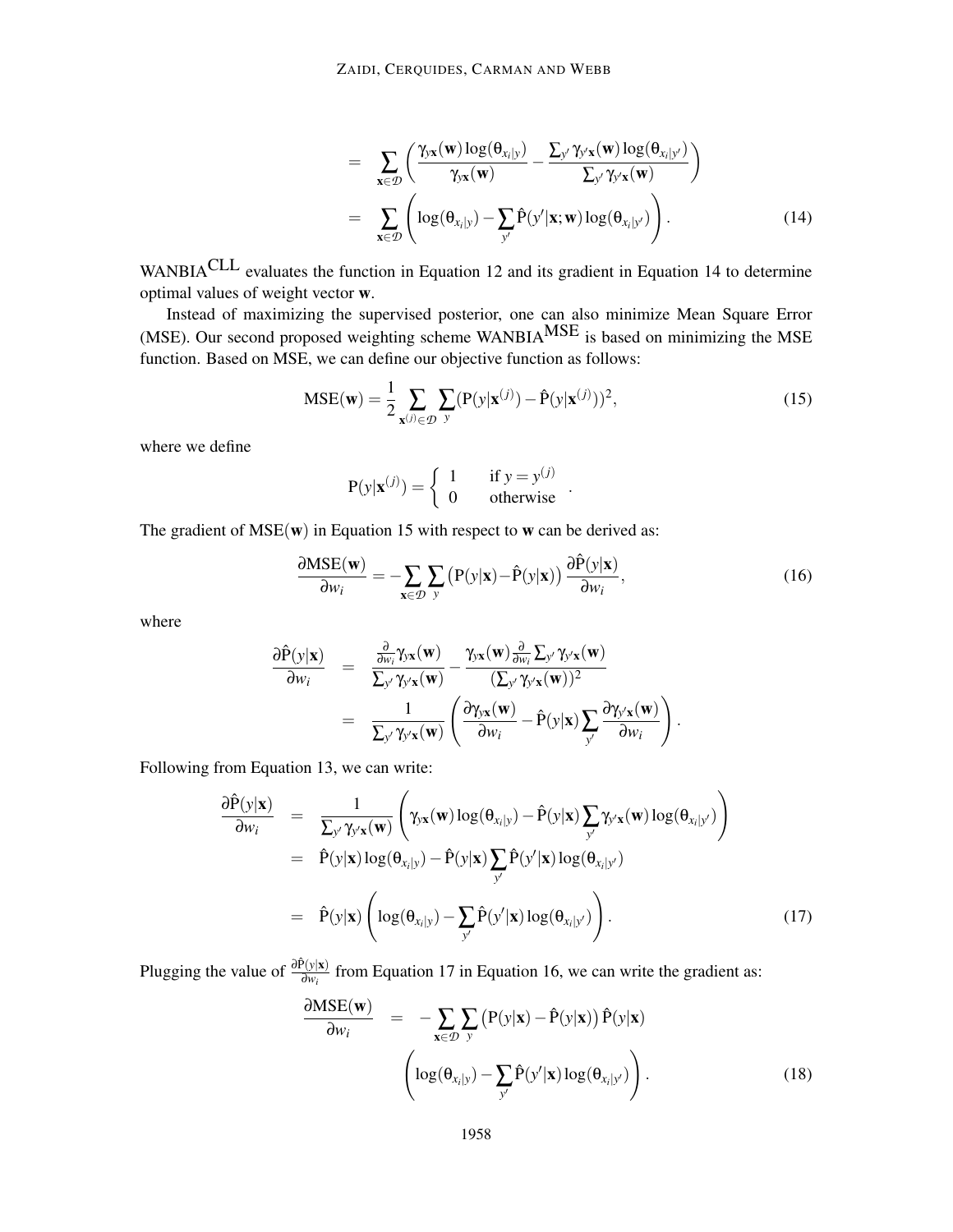WANBIA<sup>MSE</sup> evaluates the function in Equation 15 and its gradient in Equation 18 to determine the optimal value of weight vector w.

#### 4.2 Connections with Logistic Regression

In this section, we will re-visit naive Bayes to illustrate WANBIA's connection with the logistic regression.

#### 4.2.1 BACKGROUND: NAIVE BAYES AND LOGISTIC REGRESSION

As discussed in Section 2 and 4.1, the naive Bayes (NB) model for estimating  $P(y|x)$  is parameterized by a class probability vector  $\pi \in [0,1]^{|\mathcal{Y}|}$  and a matrix  $\Theta$ , consisting of class and attribute dependent probability vectors  $\theta_{i,y} \in [0,1]^{|\mathcal{X}_i|}$ . The NB model thus contains

$$
(|\mathcal{T}|-1)+|\mathcal{T}|\sum_i(|\mathcal{X}_i|-1)
$$

free parameters, which are estimated by maximizing the likelihood function:

$$
P(\mathcal{D}, \mathcal{L}; \pi, \Theta) = \prod_j P(y^{(j)}, \mathbf{x}^{(j)}),
$$

or the posterior over model parameters (in which case they are referred to as maximum a posteriori or MAP estimates). Importantly, these estimates can be calculated analytically from attribute-value count vectors.

Meanwhile a multi-class logistic regression model is parameterized by a vector  $\alpha \in \mathcal{R}^{|\mathcal{Y}|}$  and matrix  $B \in \mathcal{R}^{|\mathcal{Y}| \times a}$  each consisting of real values, and can be written as:

$$
P_{LR}(y|\mathbf{x}; \alpha, \mathcal{B}) = \frac{\exp(\alpha_y + \sum_i \beta_{i,y} x_i)}{\sum_{y'} \exp(\alpha_{y'} + \sum_i \beta_{i,y'} x_i)},
$$

where

$$
\alpha_1=0 \& \forall_i \beta_{i,1}=0.
$$

The constraints arbitrarily setting all parameters for  $y=1$  to the value zero are necessary only to prevent over-parameterization. The LR model, therefore, has:

$$
(|\mathcal{Y}| - 1) \times (1 + a)
$$

free parameters. Rather than maximizing the likelihood, LR parameters are estimated by maximizing the conditional likelihood of the class labels given the data:

$$
P(\mathcal{L}|\mathcal{D}; \alpha, \mathcal{B}) = \prod_j P(y^{(j)}|\mathbf{x}^{(j)}),
$$

or the corresponding posterior distribution. Estimating the parameters in this fashion requires search using gradient-based methods.

Mathematically the relationship between the two models is simple. One can compare the models, by considering that the "multiplicative contribution" of an attribute value  $x_i$  in NB is found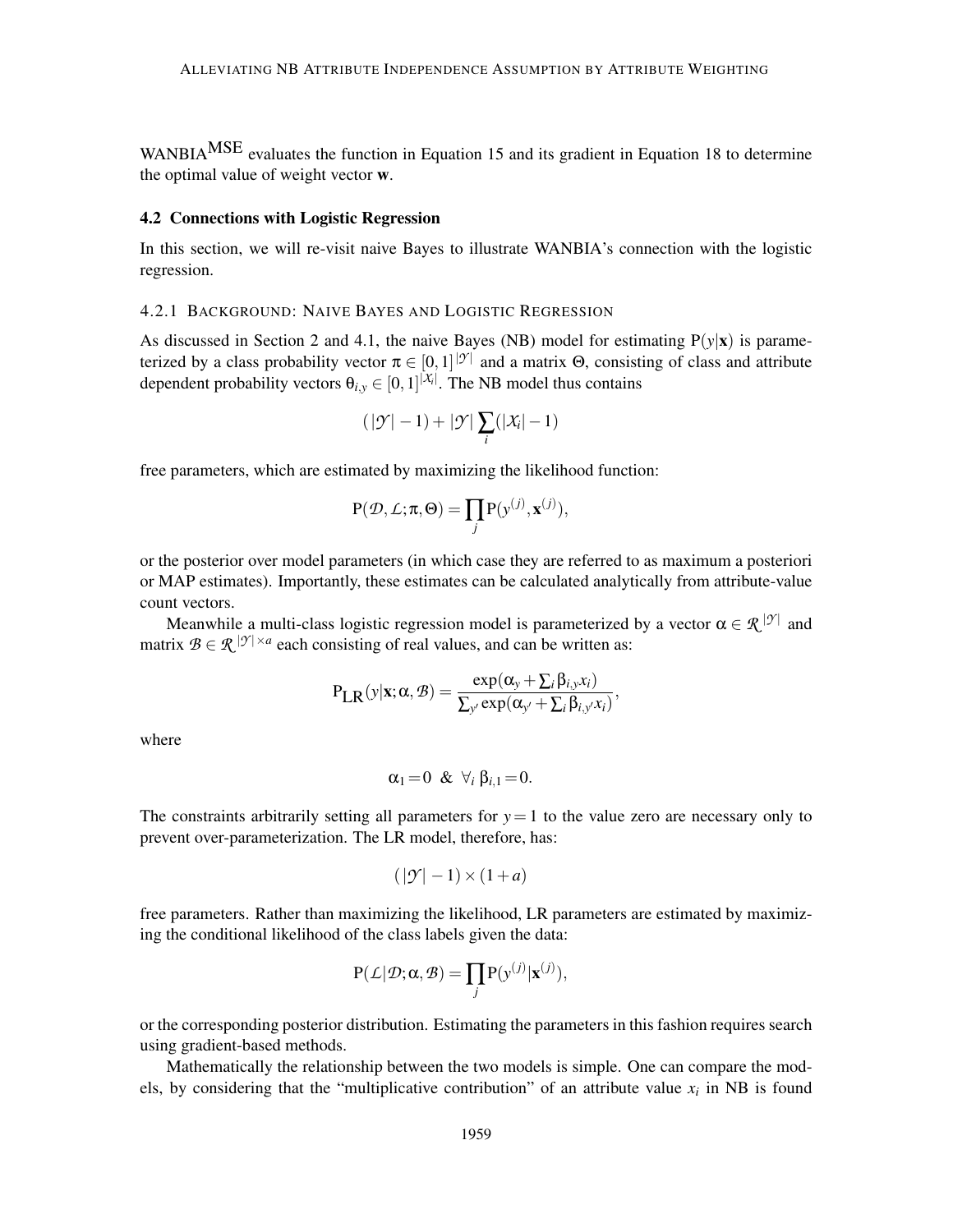by simply looking up the corresponding parameter  $\theta_{X_i=x_i|y}$  in  $\Theta$ , while for LR it is calculated as  $exp(\beta_{i,v}x_i)$ , that is, by taking the exponent of the product of the value with an attribute (but *not value*) dependent parameter β*i*,*<sup>y</sup>* from *B*. 2

## 4.2.2 PARAMETERS OF WEIGHTED ATTRIBUTE NAIVE BAYES

The WANBIA model is an extension of the NB model where we introduce a weight vector  $\mathbf{w} \in [0,1]^a$ containing a class-independent weight *w<sup>i</sup>* for each attribute *i*. The model as written in Equation 10 includes the NB model as a special case (where  $w = 1$ ). We do not treat the NB parameters of the model as free however, but instead fix them to their MAP estimates (assuming the weights were all one), which can be computed analytically and therefore does not require any search. We then estimate the parameter vector  $w$  by maximizing the Conditional Log Likelihood (CLL) or by minimizing the Mean Squared Error  $(MSE)^3$ 

Thus in terms of the number of parameters that needs to be estimated using gradient-based search, a WANBIA model can be considered to have *a* free parameters, which is always less than the corresponding LR model with  $(|\mathcal{Y}| - 1)(1 + a)$  free parameters to be estimated. Thus for a binary class problems containing only binary attributes, WANBIA has 1 less free parameter than LR, but for multi-class problems with binary attributes it results in a *multiplicative factor* of  $|\mathcal{Y}| - 1$  fewer parameters. Since parameter estimation using CLL or MSE (or even Hinge Loss) requires search, fewer free parameters to estimate means faster learning and therefore scaling to larger problems.

For problems containing non-binary attributes, WANBIA allows us to build (more expressive) *non-linear classifiers*, which are not possible for Logistic Regression unless one "binarizes" all attributes, with the resulting blow-out in the number of free parameters as mentioned above. One should note that LR can only operate on nominal data by binarizing it. Therefore, on discrete problems with nominal data, WANBIA offers significant advantage in terms of the number of free parameters.

Lest the reader assume that the only goal of this work is to find a more computationally efficient version of LR, we note that the real advantage of the WANBIA model is to make use of the information present in the easy to compute naive Bayes MAP estimates to guide the search toward reasonable settings for parameters of a model that is *not hampered by the assumption of attribute independence*.

A summary of the comparison of naive Bayes, WANBIA and Logistic Regression is given in Table 3.

# 5. Experiments

In this section, we compare the performance of our proposed methods WANBIACLL and WANBIA<sup>MSE</sup> with state of the art classifiers, existing semi-naive Bayes methods and weighted naive Bayes methods based on both attribute selection and attribute weighting. The performance is analyzed in terms of 0-1 loss, root mean square error (RMSE), bias and variance on 73 natural domains from the UCI repository of machine learning (Frank and Asuncion, 2010). Table 4 describes the details of each data set used, including the number of instances, attributes and classes.

<sup>2.</sup> Note that unlike the NB model, the LR model does not require that the domain of attribute values be discrete. Nondiscrete data can also be handled by Naive Bayes models, but a different parameterization for the distribution over attribute values must be used.

<sup>3.</sup> Note that we cannot maximize the Log Likelihood (LL) since the model is not generative.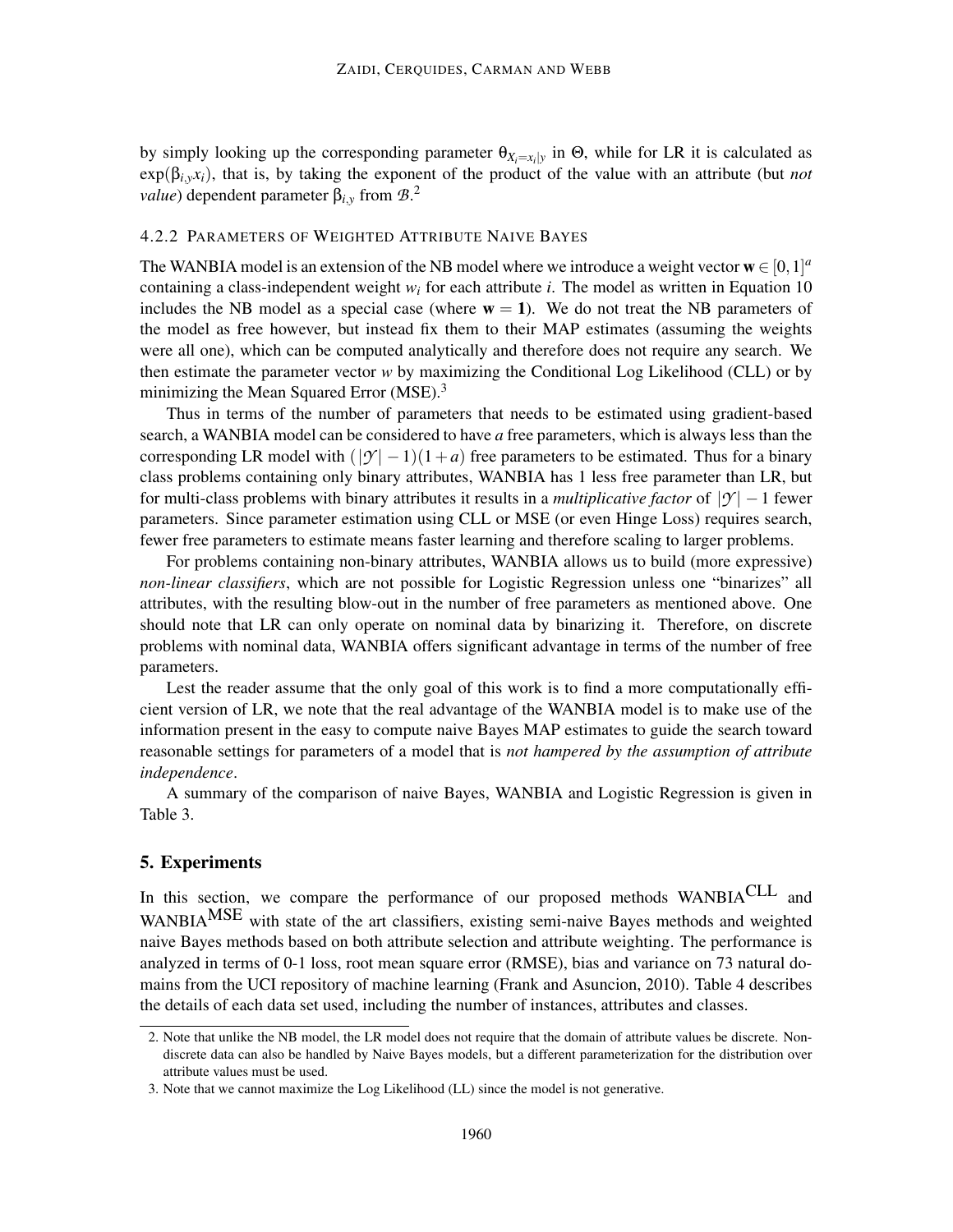|                         | <b>Naive Bayes</b>                                                                                    | <b>WANBIA</b>                                                                                     | <b>Logistic Regression</b>                                                                              |
|-------------------------|-------------------------------------------------------------------------------------------------------|---------------------------------------------------------------------------------------------------|---------------------------------------------------------------------------------------------------------|
| Approach                | Estimate<br>parameters                                                                                | Estimate<br>parameters                                                                            | Estimate<br>parameters                                                                                  |
|                         | by maximizing the                                                                                     | by maximizing condi-                                                                              | by maximizing con-                                                                                      |
|                         | likelihood<br>function                                                                                | tional log-likelihood                                                                             | ditional<br>likelihood                                                                                  |
|                         | $P(\mathcal{D}, \mathcal{L})$                                                                         | $P(L D)$ or minimizing                                                                            | $P(L \mathcal{D})$                                                                                      |
|                         |                                                                                                       | Mean-Squared-Error                                                                                |                                                                                                         |
| Form                    | $P(y \mathbf{x}; \pi, \Theta)$                                                                        | $\hat{P}(y \mathbf{x};\pi,\Theta,\mathbf{w})$                                                     | $\hat{P}(y \mathbf{x};\alpha,\mathcal{B})$                                                              |
| Formula                 | $\frac{\pi_{y} \prod_{i} \theta_{x_{i}   i, y}}{\sum_{y'} \pi_{y'} \prod_{i} \theta_{x_{i}   i, y'}}$ | $\frac{\pi_y \prod_i \theta_{x_i i,y}^{w_i}}{\sum_{y'} \pi_{y'} \prod_i \theta_{x_i i,y'}^{w_i}}$ | $\frac{\exp(\alpha_y + \sum_i \beta_{i,y} x_i)}{\sum_{y'} \exp(\alpha_{y'} + \sum_i \beta_{i,y'} x_i)}$ |
| Constraints             | $\pi \in [0,1]^{ \mathcal{Y} },$                                                                      | $\pi \in [0,1]^{ \mathcal{Y} }, \ \alpha_1 = 0, \forall_i \beta_{i,1} = 0$                        |                                                                                                         |
|                         | $\theta_{i,v} \in [0,1]^{ \mathcal{X}_i }, \sum_{y} \pi_y =$                                          | $\theta_{i,y}$ $\in$ $[0,1]^{ \mathcal{X}_i },$                                                   |                                                                                                         |
|                         | $1, \forall y, i \sum_{i} \theta_{X_i = x_i   y} = 1$                                                 | $\mathbf{w} \in [0,1]^a, \sum_{y} \pi_y =$                                                        |                                                                                                         |
|                         |                                                                                                       | $1, \forall_{y,i} \sum_j \theta_{X_i=x_i y} = 1$                                                  |                                                                                                         |
| No. of 'Fixed' Param-   | $+$<br>$( \mathcal{Y} )$<br>1)                                                                        | $( \mathcal{Y}  \quad - \quad 1)$<br>$+$                                                          | None                                                                                                    |
| eters                   | $ \mathcal{Y}  \sum_i ( \mathcal{X}_i  - 1)$                                                          | $ \mathcal{Y}  \sum_i ( \mathcal{X}_i  - 1)$                                                      |                                                                                                         |
| No. of 'Fixed' Param-   | $1+(2\times a)$                                                                                       | $1+(2\times a)$                                                                                   | None                                                                                                    |
| eters (Binary Case)     |                                                                                                       |                                                                                                   |                                                                                                         |
| Strategy to calculate   | $\pi$ and $\Theta$ are fixed to                                                                       | $\pi$ and $\Theta$ are fixed to                                                                   | Not applicable                                                                                          |
| <b>Fixed Parameters</b> | their MAP estimates                                                                                   | their MAP estimates                                                                               |                                                                                                         |
|                         |                                                                                                       | when $w = 1$                                                                                      |                                                                                                         |
| No. of 'Free' Parame-   | None                                                                                                  | $\mathfrak{a}$                                                                                    | $( \mathcal{Y} -1) \times (1+a)$                                                                        |
| ters                    |                                                                                                       |                                                                                                   |                                                                                                         |
| No. of 'Free' Parame-   | None                                                                                                  | $\mathfrak{a}$                                                                                    | $(1+a)$                                                                                                 |
| ters (Binary case)      |                                                                                                       |                                                                                                   |                                                                                                         |

Table 3: Comparison of naive Bayes, weighted naive Bayes and Logistic Regression

This section is organized as follows: we will discuss our experimental methodology with details on statistics employed and miscellaneous issues in Section 5.1. Section 5.2 illustrates the impact of a single weight on bias, variance, 0-1 loss and RMSE of naive Bayes as shown in Equation 6. The performance of our two proposed weighting methods WANBIACLL and WANBIA<sup>MSE</sup> is compared in Section 5.3. We will discuss the calibration performance of WANBIA in Section 5.4. In Section 5.5, we will discuss results when the proposed methods are constrained to learn only a single weight. In Section 5.6 and 5.7, WANBIA<sup>CLL</sup> and WANBIA<sup>MSE</sup> are compared with naive Bayes where weights are induced through various feature weighting and feature selection schemes respectively. We compare the performance of our proposed methods with per-attribute value weight learning method of Ferreira et al. (2001) in Section 5.8. We will discuss the significance of these results in Section 5.9. The performance of our proposed methods is compared with state of the art classifiers like Average *n*-Dependent Estimators (AnDE), Tree Augmented Networks (TAN), Random Forests (RF) and Logistic Regression (LR) in Section 5.10, 5.11 and 5.12 respectively. Results are summarized in Section 5.13.

#### 5.1 Experimental Methodology

The experiments are conducted in the Weka work-branch (version 3.5.7) on data sets described in Table 4. Each algorithm is tested on each data set using 20 rounds of 2-fold cross validation. We employed Friedman and Nemenyi tests with a significance level of 0.05 to evaluate the performance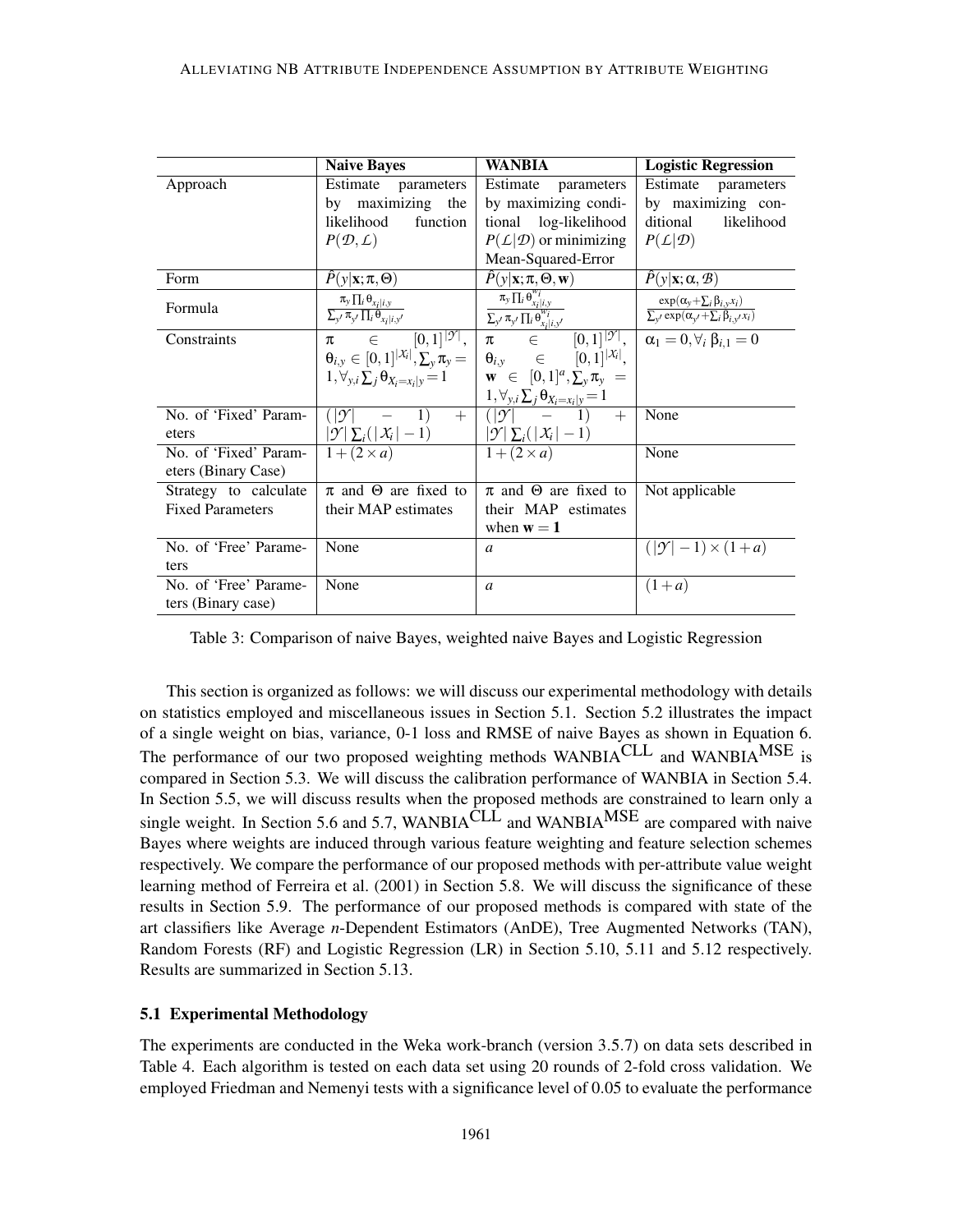#### ZAIDI, CERQUIDES, CARMAN AND WEBB

| <b>Domain</b>                    | Case   | Att             | <b>Class</b>   | <b>Domain</b>                        | Case    | Att             | <b>Class</b>   |
|----------------------------------|--------|-----------------|----------------|--------------------------------------|---------|-----------------|----------------|
| Abalone                          | 4177   | $\overline{9}$  | $\overline{3}$ | <b>MAGIC</b> Gamma Telescope         | 19020   | $\overline{11}$ | $\overline{2}$ |
| Adult                            | 48842  | 15              | $\overline{c}$ | Mushrooms                            | 8124    | 23              | $\overline{c}$ |
| Annealing                        | 898    | 39              | 6              | Musk1                                | 476     | 167             | $\overline{c}$ |
| Audiology                        | 226    | 70              | 24             | Musk2                                | 6598    | 167             | $\overline{2}$ |
| <b>Auto Imports</b>              | 205    | 26              | 7              | Nettalk(Phoneme)                     | 5438    | 8               | 52             |
| <b>Balance Scale</b>             | 625    | 5               | 3              | New-Thyroid                          | 215     | 6               | 3              |
| <b>Breast Cancer (Wisconsin)</b> | 699    | 10              | $\overline{c}$ | Nursery                              | 12960   | 9               | 5              |
| Car Evaluation                   | 1728   | 8               | $\overline{4}$ | <b>Optical Digits</b>                | 5620    | 49              | 10             |
| Census-Income (KDD)              | 299285 | 40              | $\overline{c}$ | Page BlocksClassification            | 5473    | 11              | 5              |
| Chess                            | 551    | 40              | $\overline{c}$ | Pen Digits                           | 10992   | 17              | 10             |
| Connect-4 Opening                | 67557  | 43              | 3              | Pima Indians Diabetes                | 768     | 9               | $\overline{2}$ |
| Contact-lenses                   | 24     | 5               | 3              | Pioneer                              | 9150    | 37              | 57             |
| Contraceptive Method Choice      | 1473   | 10              | 3              | Poker-hand                           | 1175067 | 11              | 10             |
| Covertype                        | 581012 | 55              | 7              | Postoperative Patient                | 90      | 9               | 3              |
| <b>Credit Screening</b>          | 690    | 16              | $\overline{c}$ | Primary Tumor                        | 339     | 18              | 22             |
| Cylinder                         | 540    | 40              | $\overline{c}$ | Promoter Gene Sequences              | 106     | 58              | $\mathbf{2}$   |
| Dermatology                      | 366    | 35              | 6              | Satellite                            | 6435    | 37              | 6              |
| Echocardiogram                   | 131    | $7\phantom{.0}$ | $\overline{2}$ | Segment                              | 2310    | 20              | 7              |
| German                           | 1000   | 21              | $\overline{c}$ | Sick-euthyroid                       | 3772    | 30              | $\mathbf{2}$   |
| <b>Glass Identification</b>      | 214    | 10              | 3              | Sign                                 | 12546   | 9               | 3              |
| Haberman's Survival              | 306    | $\overline{4}$  | $\overline{c}$ | Sonar Classification                 | 208     | 61              | $\overline{2}$ |
| Heart Disease (Cleveland)        | 303    | 14              | $\overline{c}$ | Spambase                             | 4601    | 58              | $\overline{c}$ |
| Hepatitis                        | 155    | 20              | $\overline{c}$ | Splice-junction Gene Sequences       | 3190    | 62              | 3              |
| Horse Colic                      | 368    | 22              | $\overline{c}$ | Statlog (Shuttle)                    | 58000   | 10              | 7              |
| House Votes 84                   | 435    | 17              | $\mathfrak{2}$ | Syncon                               | 600     | 61              | 6              |
| Hungarian                        | 294    | 14              | $\overline{c}$ | <b>Teaching Assistant Evaluation</b> | 151     | 6               | 3              |
| Hypothyroid(Garavan)             | 3772   | 30              | $\overline{4}$ | Thyroid                              | 9169    | 30              | 20             |
| Ionosphere                       | 351    | 35              | $\overline{c}$ | Tic-Tac-Toe Endgame                  | 958     | 10              | $\overline{2}$ |
| <b>Iris Classification</b>       | 150    | 5               | 3              | Vehicle                              | 846     | 19              | $\overline{4}$ |
| King-rook-vs-king-pawn           | 3196   | 37              | $\overline{c}$ | <b>Volcanoes</b>                     | 1520    | $\overline{4}$  | $\overline{4}$ |
| <b>Labor Negotiations</b>        | 57     | 17              | $\overline{2}$ | Vowel                                | 990     | 14              | 11             |
| <b>LED</b>                       | 1000   | 8               | 10             | Wall-following                       | 5456    | 25              | $\overline{4}$ |
| Letter Recognition               | 20000  | 17              | 26             | Waveform-5000                        | 5000    | 41              | 3              |
| Liver Disorders (Bupa)           | 345    | $7\phantom{.0}$ | $\overline{2}$ | Wine Recognition                     | 178     | 14              | 3              |
| Localization                     | 164860 | $7\phantom{.0}$ | 3              | Yeast                                | 1484    | 9               | 10             |
| Lung Cancer                      | 32     | 57              | 3              | Zoo                                  | 101     | 17              | 7              |
| Lymphography                     | 148    | 19              | $\overline{4}$ |                                      |         |                 |                |

Table 4: Data sets

of each algorithm. The experiments were conducted on a Linux machine with 2.8 GHz processor and 16 GB of RAM.

## 5.1.1 TWO-FOLD CROSS-VALIDATION BIAS-VARIANCE ESTIMATION

The Bias-variance decomposition provides valuable insights into the components of the error of learned classifiers. *Bias* denotes the systematic component of error, which describes how closely the learner is able to describe the decision surfaces for a domain. *Variance* describes the component of error that stems from sampling, which reflects the sensitivity of the learner to variations in the training sample (Kohavi and Wolpert, 1996; Webb, 2000). There are a number of different biasvariance decomposition definitions. In this research, we use the bias and variance definitions of Kohavi and Wolpert (1996) together with the repeated cross-validation bias-variance estimation method proposed by Webb (2000). Kohavi and Wolpert define bias and variance as follows:

bias<sup>2</sup> = 
$$
\frac{1}{2} \sum_{y \in \mathcal{Y}} (P(y|\mathbf{x}) - \hat{P}(y|\mathbf{x}))^2
$$
,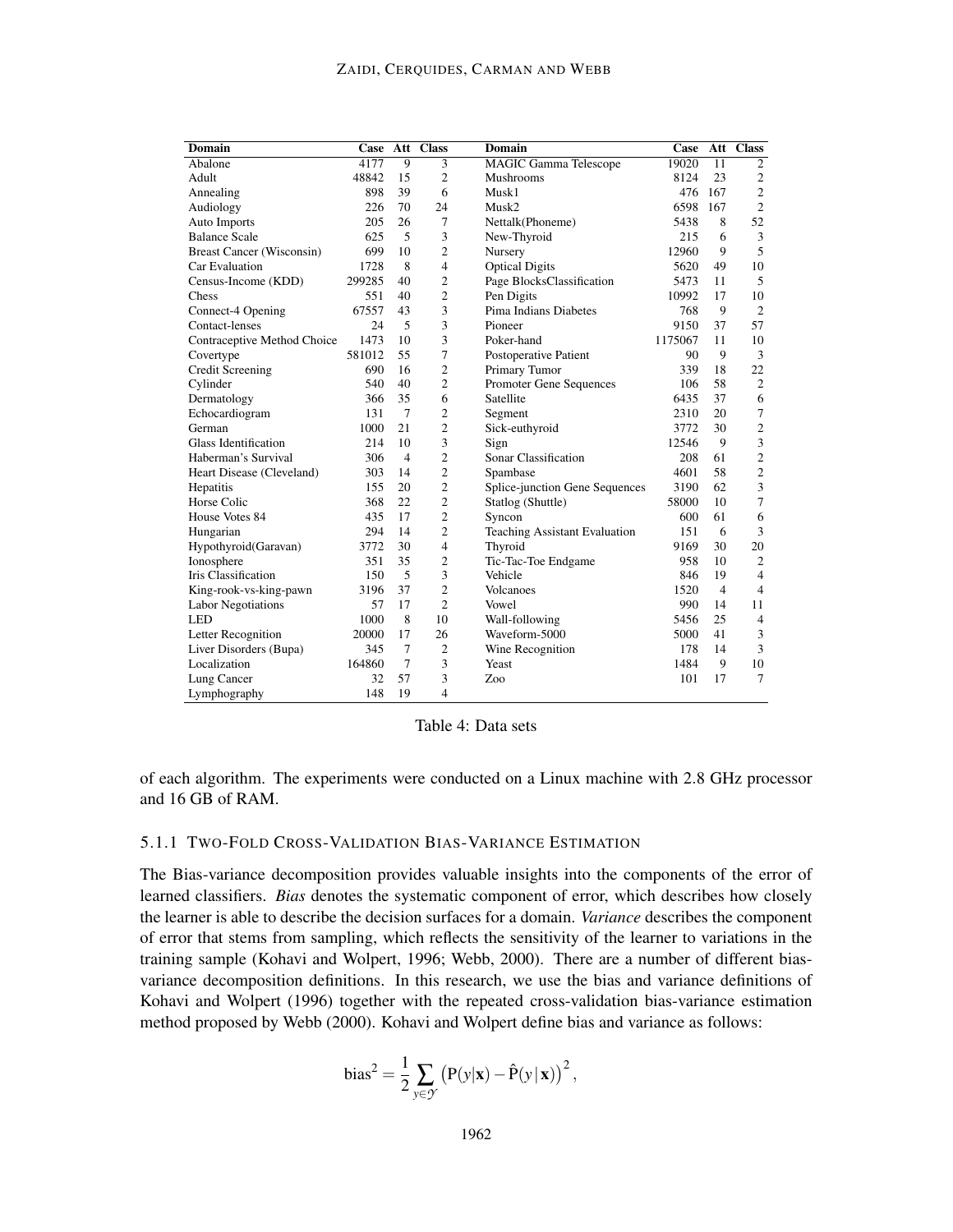and

variance = 
$$
\frac{1}{2} \left( 1 - \sum_{y \in \mathcal{Y}} \hat{P}(y | \mathbf{x})^2 \right).
$$

In the method of Kohavi and Wolpert (1996), which is the default bias-variance estimation method in Weka, the randomized training data are randomly divided into a training pool and a test pool. Each pool contains 50% of the data. 50 (the default number in Weka) local training sets, each containing half of the training pool, are sampled from the training pool. Hence, each local training set is only 25% of the full data set. Classifiers are generated from local training sets and bias, variance and error are estimated from the performance of the classifiers on the test pool. However, in this work, the repeated cross-validation bias-variance estimation method is used as it results in the use of substantially larger training sets. Only two folds are used because, if more than two are used, the multiple classifiers are trained from training sets with large overlap, and hence the estimation of variance is compromised. A further benefit of this approach relative to the Kohavi Wolpert method is that every case in the training data is used the same number of times for both training and testing.

A reason for performing bias/variance estimation is that it provides insights into how the learning algorithm will perform with varying amount of data. We expect low variance algorithms to have relatively low error for small data and low bias algorithms to have relatively low error for large data (Damien and Webb, 2002).

#### 5.1.2 STATISTICS EMPLOYED

We employ the following statistics to interpret results:

- Win/Draw/Loss (WDL) Record When two algorithms are compared, we count the number of data sets for which one algorithm performs better, equally well or worse than the other on a given measure. A standard binomial sign test, assuming that wins and losses are equiprobable, is applied to these records. We assess a difference as significant if the outcome of a one-tailed binomial sign test is less than 0.05.
- Average The average (arithmetic mean) across all data sets provides a gross indication of relative performance in addition to other statistics. In some cases, we normalize the results with respect to one of our proposed method's results and plot the geometric mean of the ratios.
- Significance (Friedman and Nemenyi) Test We employ the Friedman and the Nemenyi tests for comparison of multiple algorithms over multiple data sets (Demšar, 2006; Friedman, 1937, 1940). The Friedman test is a non-parametric equivalent of the repeated measures ANOVA (analysis of variance). We follow the steps below to compute results:
	- Calculate the rank of each algorithm for each data set separately (assign average ranks in case of a tie). Calculate the average rank of each algorithm.
	- Compute the Friedman statistics as derived in Kononenko (1990) for the set of average ranks:

$$
F_F = \frac{(D-1)\chi_F^2}{D(g-1) - \chi_F^2},\tag{19}
$$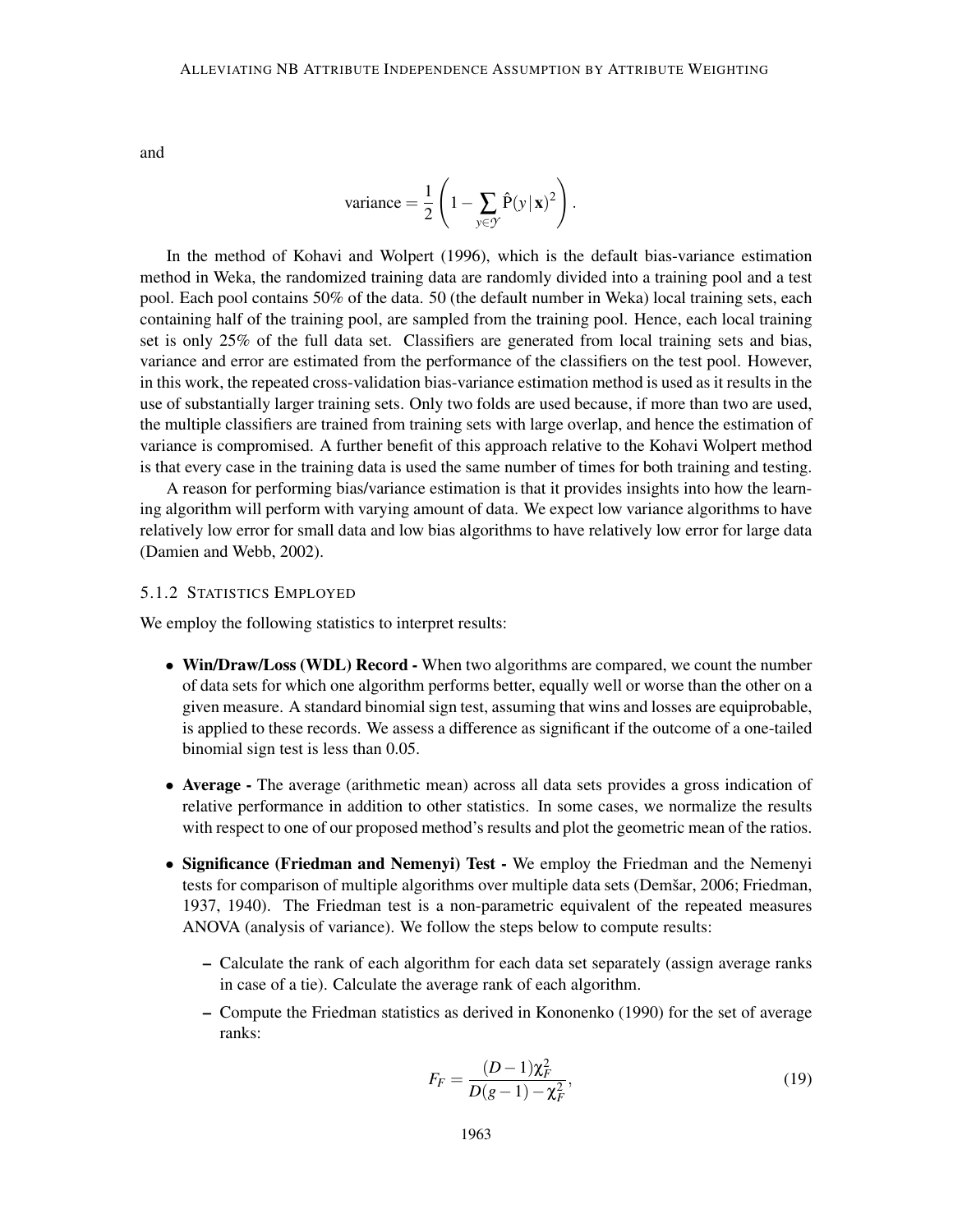where

$$
\chi^2 = \frac{12D}{g(g+1)} \left( \sum_i R_i^2 - \frac{g(g+1)^2}{4} \right),
$$

*g* is the number of algorithms being compared, *D* is the number of data sets and  $R_i$  is the average rank of the *i*-th algorithm.

- Specify the null hypothesis. In our case the null hypothesis is that there is no difference in the average ranks.
- Check if we can reject the null hypothesis. One can reject the null hypothesis if the Friedman statistic (Equation 19) is larger than the critical value of the *F* distribution with  $g-1$  and  $(g-1)(D-1)$  degrees of freedom for  $\alpha = 0.05$ .
- If null hypothesis is rejected, perform Nemenyi tests which is used to further analyze which pairs of algorithms are significantly different. Let  $d_{ij}$  be the difference between the average ranks of the  $i<sup>th</sup>$  algorithm and  $j<sup>th</sup>$  algorithm. We assess the difference between the algorithms to be significant if  $d_{ij} > critical$  difference (CD) =  $q_{0.05}\sqrt{\frac{g(g+1)}{6D}}$  $\frac{g+1)}{6D},$ where  $q_{0.05}$  are the critical values that are calculated by dividing the values in the row for the infinite degree of freedom of the table of Studentized range statistics ( $\alpha = 0.05$ ) by  $\sqrt{2}$ .

#### 5.1.3 MISCELLANEOUS ISSUES

This section explains other issues related to the experiments.

• Probability Estimates - The base probabilities of each algorithm are estimated using *m*estimation, since in our initial experiments it leads to more accurate probabilities than Laplace estimation for naive Bayes and weighted naive Bayes. In the experiments, we use  $m = 1.0$ , computing the conditional probability as:

$$
\hat{P}(x_i|y) = \frac{N_{x_i, y} + \frac{m}{|X_i|}}{(N_y - N_?) + m},
$$
\n(20)

where  $N_{x_i, y}$  is the count of data points with attribute value  $x_i$  and class label  $y, N_y$  is the count of data points with class label *y*,  $N_2$  is the number of missing values of attribute *i*.

- Numeric Values To handle numeric attributes we tested the following techniques in our initial experiments:
	- Quantitative attributes are discretized using three bin discretization.
	- Quantitative attributes are discretized using Minimum Description Length (MDL) discretization (Fayyad and Keki, 1992).
	- Kernel Density Estimation (KDE) computing the probability of numeric attributes as:

$$
\hat{P}(x_i|y) = \frac{1}{n} \sum_{\mathbf{x}^{(j)} \in \mathcal{D}} \exp\left(\frac{||x_i^j - x_i||^2}{\lambda^2}\right).
$$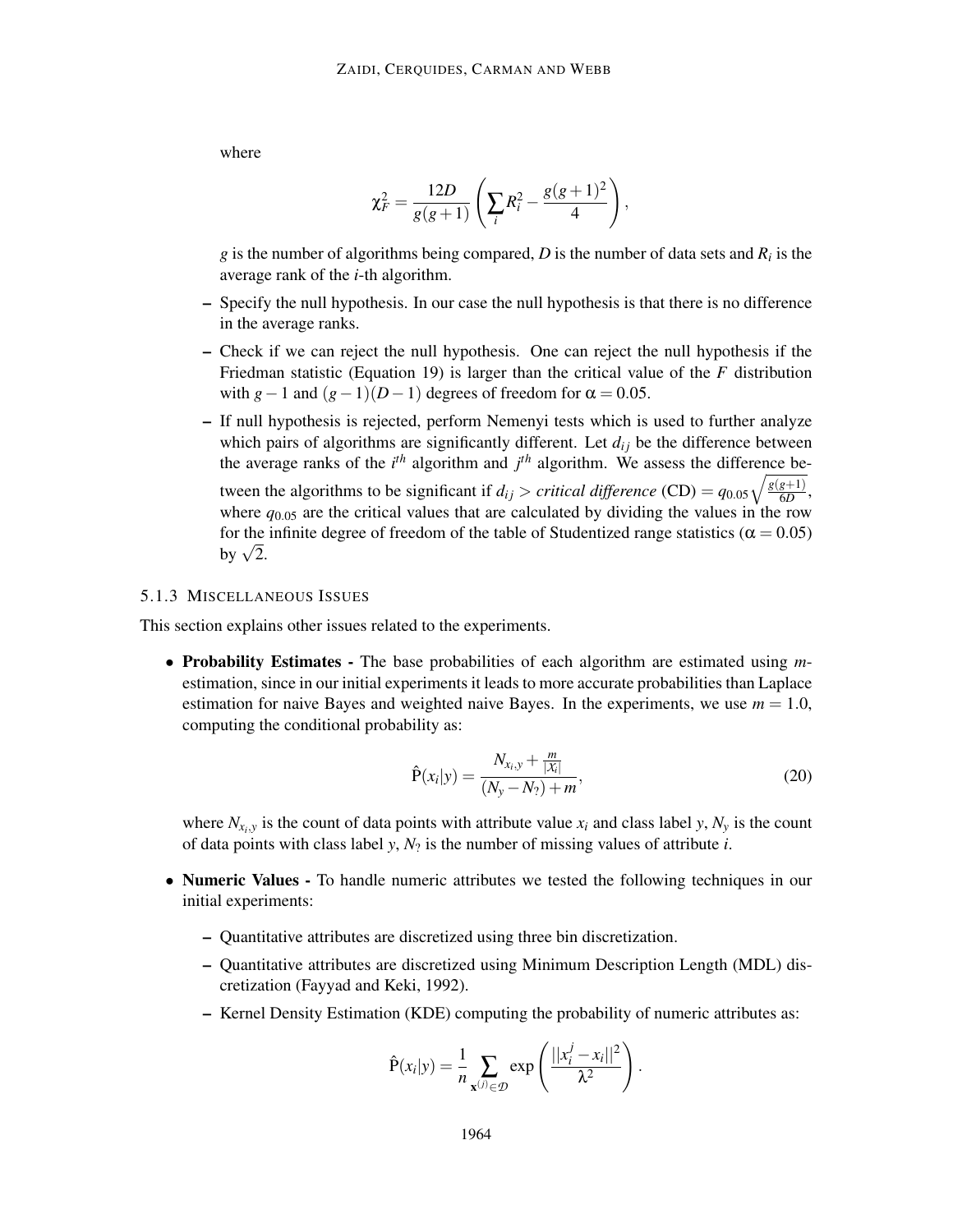|             |                 | $NB$ vs. $NB^w$ |                |                |                |                 |                |                |                |                |
|-------------|-----------------|-----------------|----------------|----------------|----------------|-----------------|----------------|----------------|----------------|----------------|
| W/D/L       | $w=0.1$         | $w=0.2$         | $w=0.3$        | $w=0.4$        | $w=0.5$        | $w=0.6$         | $w=0.7$        | $w=0.8$        | $w=0.9$        | $w=1.0$        |
| $0/1$ Loss  | 61/2/10         | 58/1/14         | 53/1/19        | 51/3/19        | 46/3/24        | 39/5/29         | 36/8/29        | 28/11/34       | 23/12/38       | 0/73/0         |
|             | $<$ 0.001 $\,$  | $<$ 0.001 $\,$  | $<$ $0.001$    | $<$ 0.001 $\,$ | 0.011          | 0.532           | 0.457          | 0.525          | 0.072          | 2              |
|             |                 |                 |                |                |                | $NB$ vs. $NB^w$ |                |                |                |                |
| W/D/L       | $w=0.1$         | $w=0.2$         | $w=0.3$        | $w=0.4$        | $w=0.5$        | $w=0.6$         | $w=0.7$        | $w=0.8$        | $w=0.9$        | $w=1.0$        |
| <b>RMSE</b> | 53/1/19         | 44/1/28         | 37/1/35        | 26/1/46        | 21/1/51        | 18/1/54         | 17/1/55        | 13/1/59        | 12/2/59        | 0/73/0         |
|             | $<$ 0.001 $\,$  | 0.076           | 0.906          | 0.024          | $<$ 0.001 $\,$ | $<$ 0.001 $\,$  | $<$ 0.001 $\,$ | $<$ 0.001 $\,$ | $<$ 0.001 $\,$ | $\mathfrak{2}$ |
|             |                 |                 |                |                |                | $NB$ vs. $NB^w$ |                |                |                |                |
| W/D/L       | $w=0.1$         | $w=0.2$         | $w=0.3$        | $w=0.4$        | $w=0.5$        | $w=0.6$         | $w=0.7$        | $w=0.8$        | $w=0.9$        | $w=1.0$        |
| <b>Bias</b> | 59/2/12         | 54/1/18         | 51/3/19        | 49/3/21        | 48/5/20        | 44/4/25         | 43/6/24        | 35/9/29        | 29/14/30       | 0/73/0         |
|             | $<$ 0.001 $\,$  | $<$ 0.001 $\,$  | $<$ 0.001 $\,$ | $<$ 0.001 $\,$ | $<$ 0.001 $\,$ | 0.029           | 0.027          | 0.532          | 1              | 2              |
|             | $NB$ vs. $NB^w$ |                 |                |                |                |                 |                |                |                |                |
| W/D/L       | $w=0.1$         | $w=0.2$         | $w=0.3$        | $w=0.4$        | $w=0.5$        | $w=0.6$         | $w=0.7$        | $w=0.8$        | $w=0.9$        | $w=1.0$        |
| Variance    | 39/1/33         | 38/3/32         | 30/7/36        | 31/4/38        | 30/6/37        | 31/4/38         | 23/11/39       | 22/18/33       | 25/18/30       | 0/73/0         |
|             | 0.556           | 0.550           | 0.538          | 0.470          | 0.463          | 0.470           | 0.055          | 0.177          | 0.590          | 2              |

Table 5: Win/Draw/Loss comparison of NB with weighted NB of form Equation 6

– k-Nearest neighbor (k-NN) estimation to compute the probability of numeric attributes. The probabilities are computed using Equation 20, where  $N_{x_i,y}$  and  $N_y$  are calculated over a neighborhood spanning *k* neighbors of  $x_i$ . We use  $k = 10$ ,  $k = 20$  and  $k = 30$ .

While a detailed analysis of the results of this comparison is beyond the scope of this work, we summarize our findings as follows: the k-NN approach with  $k = 50$  achieved the best 0-1 loss results in terms of Win/Draw/Loss. The k-NN with  $k = 20$  resulted in the best bias performance, KDE in the best variance and MDL discretization in best RMSE performance. However, we found KDE and k-NN schemes to be extremely slow at classification time. We found that MDL discretization provides the best trade-off between the accuracy and computational efficiency. Therefore, we chose to discretize numeric attributes with MDL scheme.

- Missing Values For the results reported in from Section 5.2 to Section 5.9, the missing values of any attributes are incorporated in probability computation as depicted in Equation 20. Starting from Section 5.10, missing values are treated as a distinct value. The motivation behind this is to have a fair comparison between WANBIA and other state of the art classifiers, for instance, Logistic Regression and Random Forest.
- Notation We will categorize data sets in terms of their size. For example, data sets with instances  $\leq 1000$ ,  $> 1000$  and  $\leq 10000$ ,  $> 10000$  are denoted as bottom size, medium size and top size respectively. We will report results on these sets to discuss suitability of a classifier for data sets of different sizes.

#### 5.2 Effects of a Single Weight on Naive Bayes

In this section, we will employ the Win/Draw/Loss record (WDL) and simple arithmetic mean to summarize the effects of weights on naive Bayes' classification performance. Table 5 compares the WDL of naive Bayes in Equation 3 with weighted naive Bayes in Equation 6 as the weight *w* is varied from 0.1 to 1.0. The WDL are presented for 0-1 loss, RMSE, bias and variance. The results reveal that higher value of *w*, for example,  $w = 0.9$  results in significantly better performance in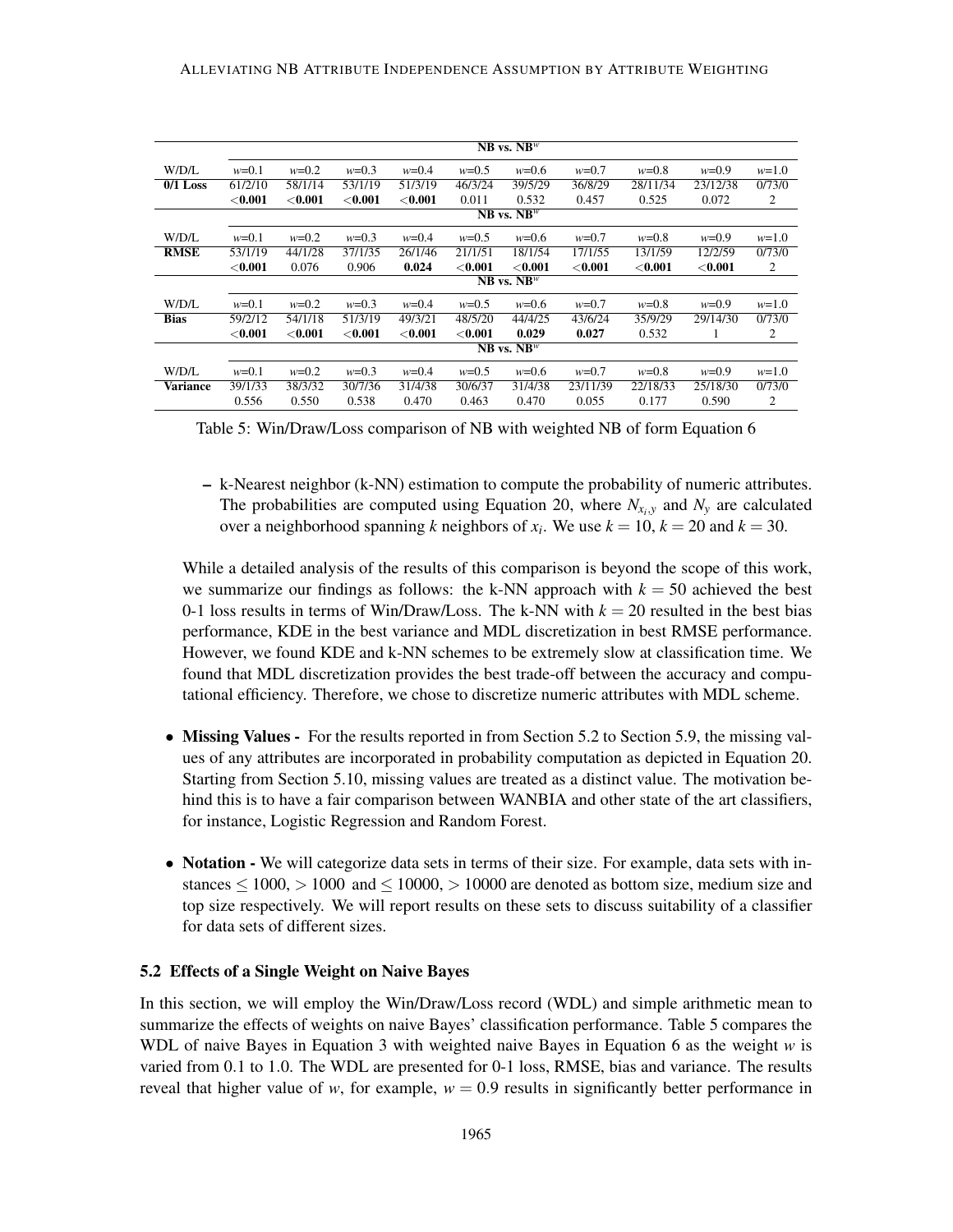terms of 0-1 loss and RMSE and non-significantly better performance in terms of bias and variance as compared to the lower values.

Averaged (arithmetic mean) 0-1 loss, RMSE, bias and variance results across 73 data sets as a function of weight are plotted in Figure 2 and 3. As can be seen from the figures that as *w*



Figure 2: Averaged 0-1 Loss  $(2(a))$ , RMSE  $(2(b))$  across 73 data sets, as function of *w*.



Figure 3: Averaged Bias (3(a)) Variance (3(b)) across 73 data sets, as function of *w*.

is increased from 0.1 to 1.0, bias decreases and variance increases. It is hard to characterize 0-1 loss and RMSE curves in Figure 2. 0-1 loss is decreased as we increase the value of *w* and is almost constant when  $w > 0.7$ . However, RMSE drops as *w* is increased to 0.5 and then increases for  $w > 0.5$ . As the results are averaged across 73 data sets, it is hard to say anything conclusive, however, we conjecture that the optimal value of 0.5 for *w* in case of RMSE metric suggests that in most data sets, only half of the attributes are providing independent information.

#### 5.3 Mean-Square-Error versus Conditional-Log-Likelihood Objective Function

The Win/Draw/Loss comparison of our two proposed methods WANBIACLL and WANBIA<sup>MSE</sup> is given in Table 6. It can be seen that WANBIA<sup>MSE</sup> has significantly better bias but significantly worst variance than WANBIA<sup>CLL</sup>. Also, WANBIA<sup>MSE</sup> wins on the majority of data sets in terms of 0-1 loss and RMSE but the results are not significant. The two methods are also compared against naive Bayes in Table 7. The two versions of WANBIA win significantly in terms of bias, 0-1 loss and RMSE against naive Bayes.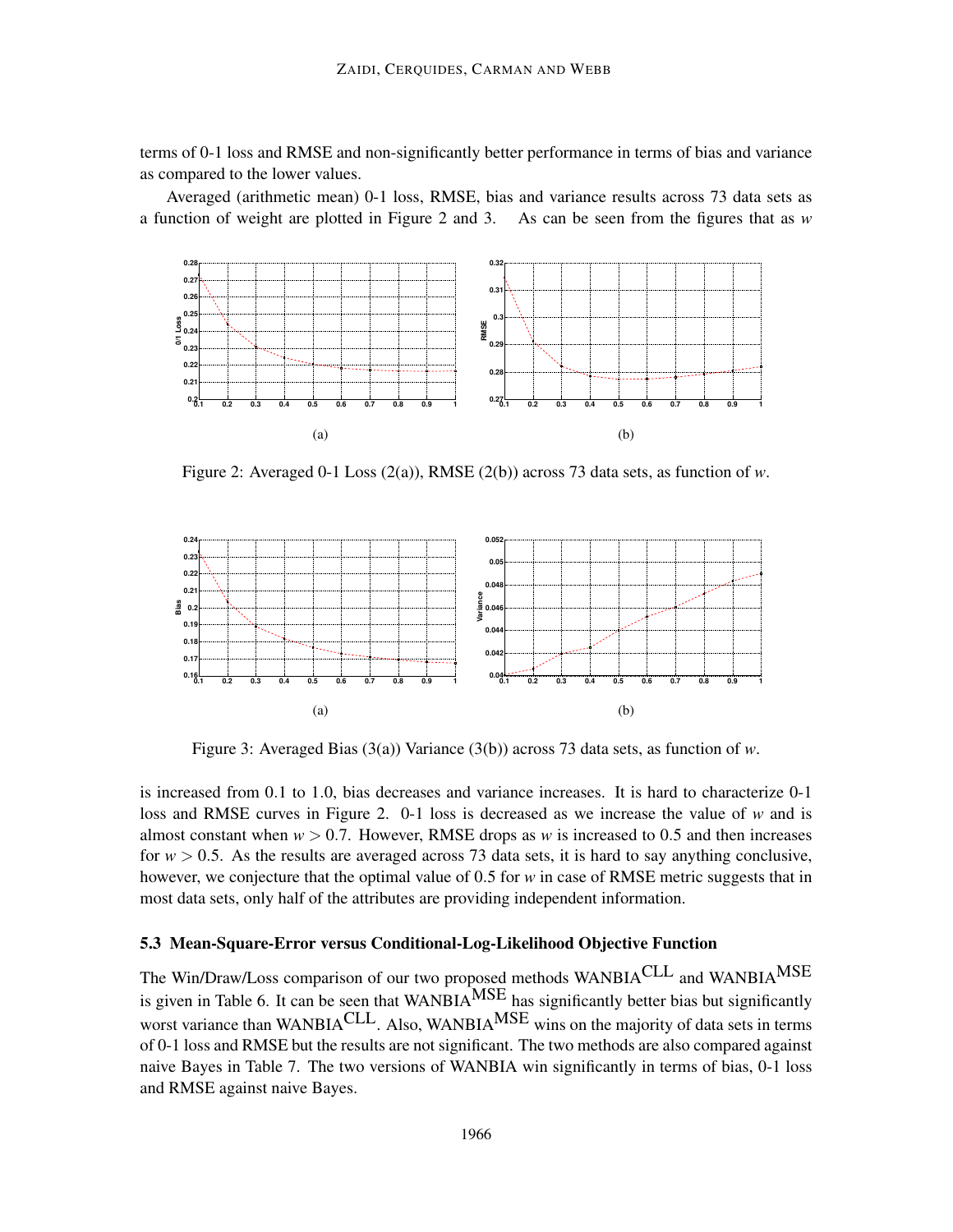|                      |               | WANBIACLL vs. WANBIAMSE |
|----------------------|---------------|-------------------------|
|                      | W/D/L         | р                       |
| <b>Bias</b>          | 19/10/44      | 0.002                   |
| Variance 42/7/24     |               | 0.035                   |
| $0-1$ Loss $26/8/39$ |               | 0.136                   |
|                      | RMSE 28/12/33 | 0.608                   |

Table 6: Win/Draw/Loss: WANBIACLL versus WANBIAMSE

|                      | <b>WANBIACLL</b> |             | <b>vs. NB</b> WANBIA <sup>MSE</sup> | vs. NB         |
|----------------------|------------------|-------------|-------------------------------------|----------------|
|                      | W/D/L            | р           | W/D/L                               | p              |
| <b>Bias</b>          | 55/7/11          | $<$ 0.001   | 57/7/9                              | $<$ 0.001 $\,$ |
| Variance 24/8/41     |                  | 0.046       | 24/7/42                             | 0.035          |
| $0-1$ Loss $46/8/19$ |                  | 0.001       | 49/7/17                             | $<$ 0.001 $\,$ |
| RMSE                 | 55/8/10          | $<$ $0.001$ | 54/6/13                             | $<$ 0.001 $\,$ |

Table 7: Win/Draw/Loss: WANBIACLL versus NB, WANBIAMSE versus NB

Since the performance of WANBIA<sup>MSE</sup> and WANBIA<sup>CLL</sup> is similar, from the following section onwards, for simplicity we will only consider WANBIAMSE when comparing with other weighted NB and state of the art classification methods and denote it by WANBIA.

#### 5.4 Comparing the Calibration of WANBIA and NB Probability Estimates

One benefit of Bayesian classifiers (and indeed also Logistic Regression) over Support Vector Machine and Decision-Tree based classifiers is that the former implicitly produce interpretable confidence values for each classification in the form of class membership probability estimates  $\hat{P}(y|\mathbf{x})$ . Unfortunately, the probability estimates that naive Bayes produces can often be poorly calibrated as a result of the conditional independence assumption. Whenever the conditional independence assumption is violated, which is usually the case in practice, the probability estimates tend to be more extreme (closer to zero or one) than they should otherwise be. In other words, the NB classifier tends to be more confident in its class membership predictions than is warranted given the training data. Poor calibration and over-confidence do not always affect performance in terms of 0-1 Loss, but in many applications accurate estimates of the probability of x belonging to class *y* are needed (Zadrozny and Elkan, 2002).

Since, WANBIA is based on alleviating the attribute-independence assumption, it also corrects for naive Bayes' poor calibration as can be seen in Figure 4.

Formally, we say a classifier is well-calibrated (Murphy and Winkler, 1977), if the empirical class membership probability  $\bar{P}(y|\hat{P}(y|\mathbf{x}))$  conditioned on the predicted probability  $\bar{P}(y|\mathbf{x})$  converges to the latter, as the number of training examples goes to infinity. Putting it more simply, if we count the number of data points for which a classifier assigned a particular class probability of say  $\dot{P}(y|\mathbf{x}) = 0.3$ , then if the classifier is well-calibrated we would expect approximately 30% of these data points to be members of class *y* in the data set.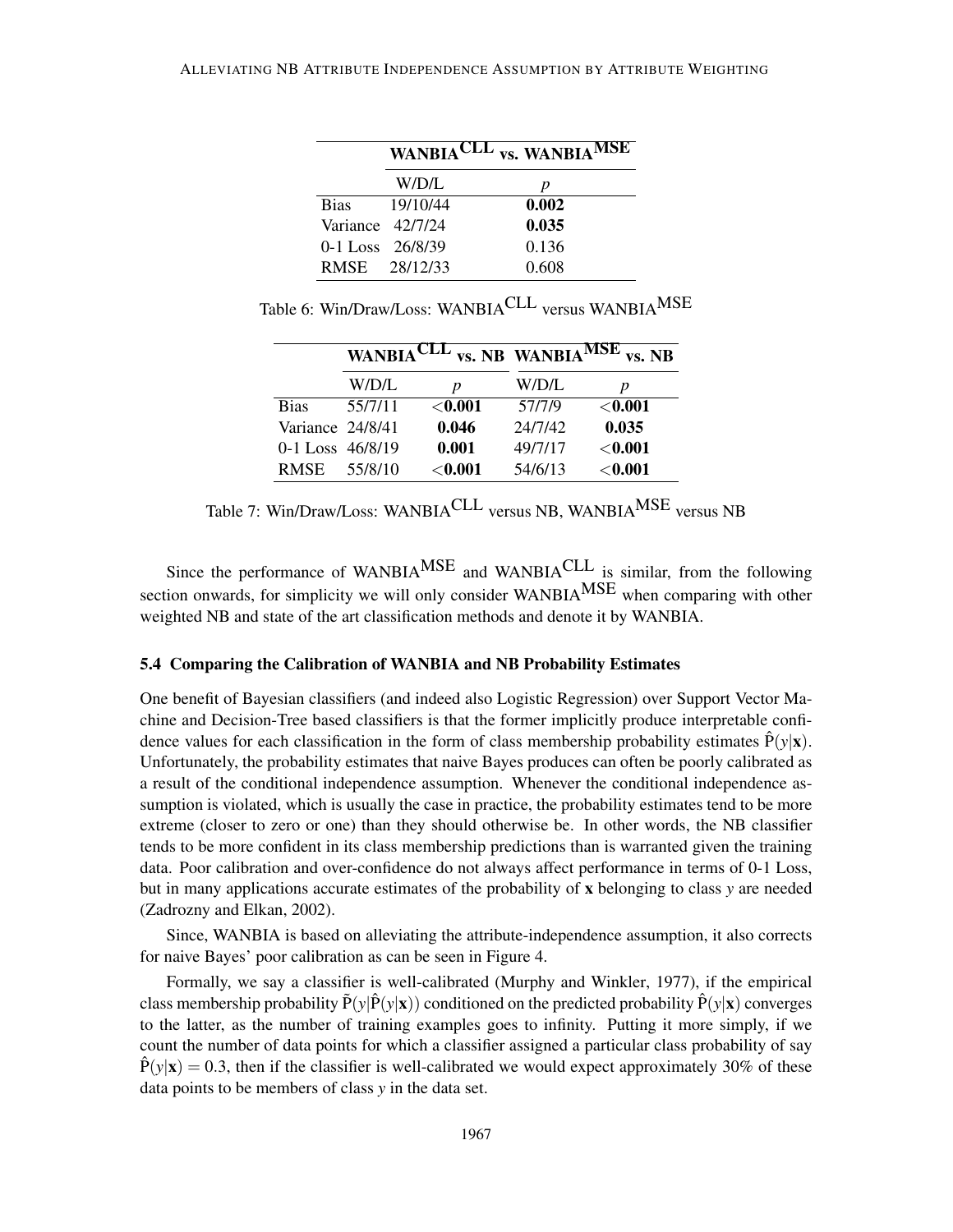Figure 4 shows reliability diagrams showing the relative calibration for naive Bayes and WANBIA (DeGroot and Fienbert, 1982). Reliability diagrams plot empirical class membership probability  $\tilde{P}(y|\tilde{P}(y|\mathbf{x}))$  versus predicted class membership probability for  $\tilde{P}(y|\mathbf{x})$  at various levels of the latter. If a classifier is well-calibrated, all points will lie on the diagonal indicating that estimates are equal to their empirical probability. In the diagrams, the empirical probability  $\tilde{P}(y|\hat{P}(y|\mathbf{x}) = p)$  is the ratio of the number of training points with predicted probability *p* belonging to class *y* to the total number of training points with predicted probability *p*. Since, the number of different predicted values is large as compared to the number of data points, we can not calculate reliable empirical probabilities for each data point, but instead bin the predicted values along the x-axis. For plots in Figure 4, we have used a bin size of 0.05.

Reliability diagrams are shown for sample data sets Adult, Census-income, Connect-4, Localization, Magic, Page-blocks, Pendigits, Satellige and Sign. One can see that WANBIA often attains far better calibrated class membership probability estimates.



Figure 4: Reliability diagrams of naive Bayes and WANBIA on nine data sets.

### 5.5 Single versus Multiple Naive Bayes Weights Learning

To study the effect of single versus multiple weight learning for naive Bayes (naive Bayes in Equation 5 versus naive Bayes in Equation 6), we constrained WANBIA to learn only a single weight for all attributes. The method is denoted by WANBIA-S and compared with WANBIA and naive Bayes in Table 8.

It can be seen that learning multiple weights result in significantly better 0-1 loss, bias and RMSE as compared to learning a single weight but significantly worst variance. This is again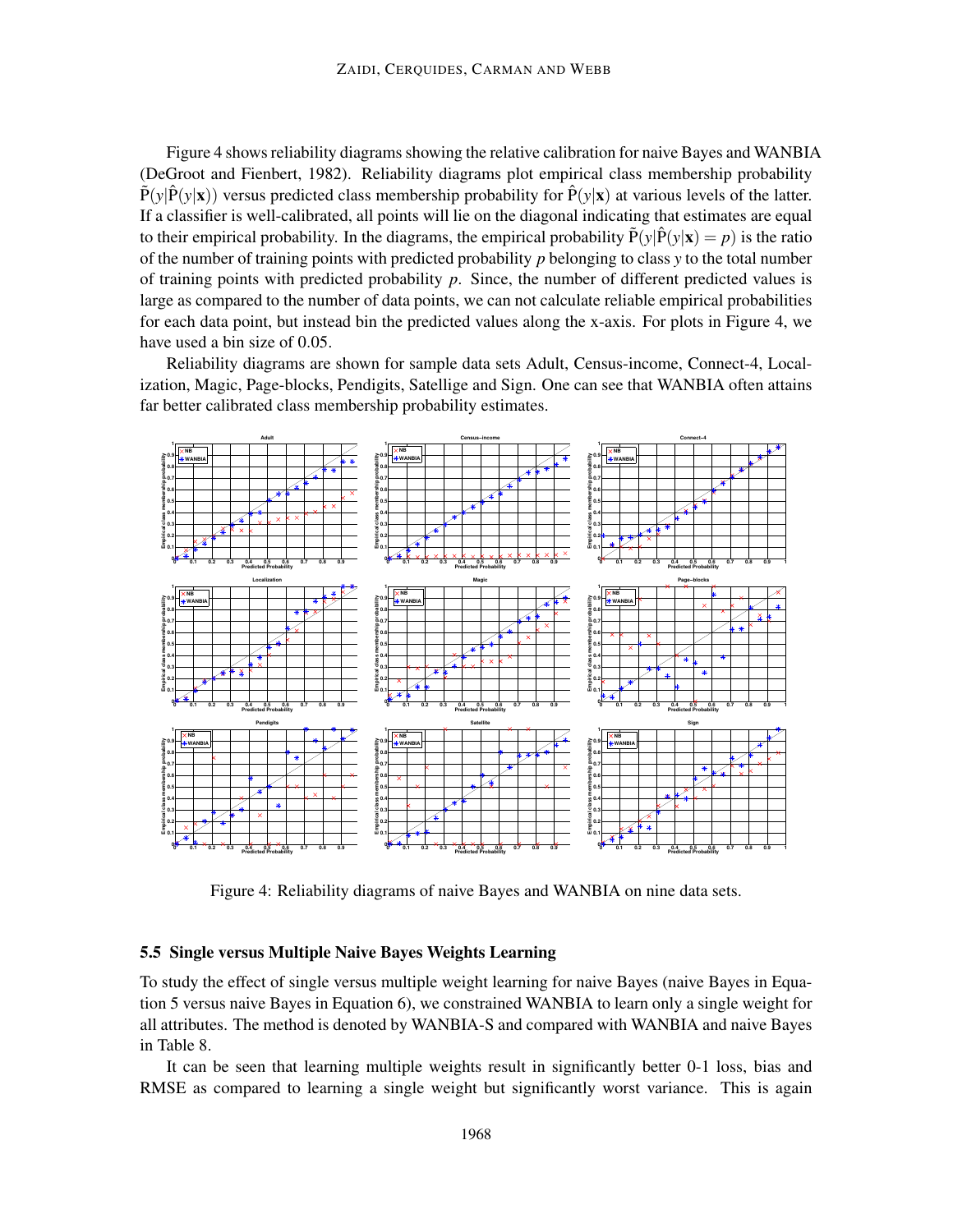|             |       | <b>vs. WANBIA</b> | vs. NB                                    |   |  |
|-------------|-------|-------------------|-------------------------------------------|---|--|
|             | W/D/L | $\boldsymbol{D}$  | W/D/L                                     | p |  |
| <b>Bias</b> |       |                   | $5/7/61$ <0.001 27/18/28                  |   |  |
|             |       |                   | Variance 46/7/20 0.001 29/21/23 0.488     |   |  |
|             |       |                   | 0-1 Loss $17/7/49$ < 0.001 30-18/25 0.590 |   |  |
|             |       |                   | RMSE $19/7/47 < 0.001$ 52/15/6 < 0.001    |   |  |

Table 8: Win/Draw/Loss: WANBIA-S vs. WANBIA and NB

the effect of the bias-variance trade-off. Learning multiple weights result in lowering the bias but increases the variance of classification. As can be seen from the table, the performance of WANBIA-S compared to NB is fairly even in terms of 0-1 loss, bias and variance and WDL results are non-significant. However, RMSE is significantly improved as WANBIA-S improves naive Bayes probability estimates on 52 of the 73 data sets.

## 5.6 WANBIA versus Weighted Naive Bayes Using Feature Weighting Methods

The Win/Draw/Loss results of WANBIA against GRW, SBC, MH and CFS weighting NB techniques are given in Table 9. It can be seen that WANBIA has significantly better 0-1 loss, bias and RMSE than all other methods. Variance is, however, worst comparing to GRW, CFS and SB.

|             |                  | vs. GRW vs. SBC vs. MH vs. CFS vs. SB |                |        |                                                         |        |
|-------------|------------------|---------------------------------------|----------------|--------|---------------------------------------------------------|--------|
| <b>Bias</b> |                  | 60/0/13                               | 64/1/8         | 62/3/8 | 63/4/6                                                  | 61/5/7 |
|             | $\boldsymbol{p}$ | $<$ 0.001                             | 0.048          |        | $\langle 0.001 \quad 0.048 \quad \langle 0.001 \rangle$ |        |
| Variance    |                  | 31/1/41                               |                |        | 46/1/26 28/2/43 21/4/48 29/3/41                         |        |
|             | $\boldsymbol{p}$ | 0.288                                 | 0.012          | 0.095  | 0.001                                                   | 0.188  |
| $0-1$ Loss  |                  | 58/0/15                               |                |        | 66/1/6 57/2/14 50/3/20 52/3/18                          |        |
|             | $\boldsymbol{D}$ | $<$ 0.001 $\,$                        | $<$ 0.001 $\,$ |        | $<$ 0.001 $<$ 0.001 $<$ 0.001                           |        |
| <b>RMSE</b> |                  | 65/1/7                                | 62/2/9         |        | 54/2/17 50/4/19 52/3/18                                 |        |
|             | <sub>n</sub>     | $<$ $0.001$                           | $<$ $0.001$    |        | $<$ 0.001 $<$ 0.001 $<$ 0.001                           |        |

Table 9: Win/Draw/Loss: WANBIA versus Feature Weighting Methods

## 5.7 WANBIA versus Selective Naive Bayes

In this section, we will compare WANBIA performance with that of selective naive Bayes classifiers SBC-FS and MH-FS. The Win/Draw/Loss results are given in Table 10. It can be seen that WANBIA has significantly better 0-1 loss, bias and RMSE as compared to SBC-FS and MH-FS. It also has better variance as compared to the other methods.

#### 5.8 WANBIA versus Ferreira et al. Approach

WANBIA comparison with Ferreira et al. (2001) approaches FNB-d1 and FNB-d2 in terms of 0-1 loss, RMSE, bias and variance is given in Table 11. WANBIA has significantly better 0-1 loss, bias and RMSE and non-significantly worst variance as compared to the other methods.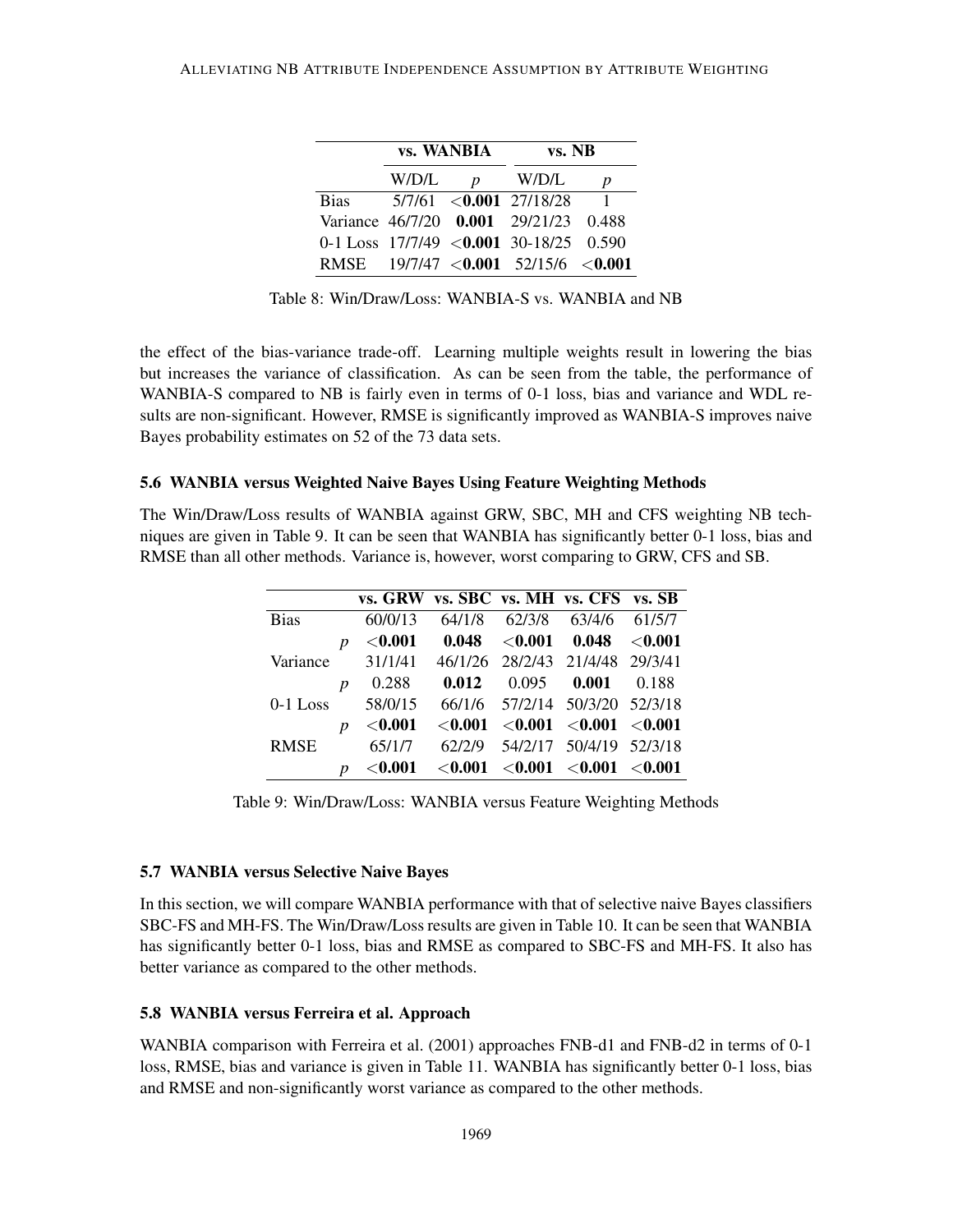|                                               |       | vs. SBC-FS    | vs. MH-FS                        |                  |  |
|-----------------------------------------------|-------|---------------|----------------------------------|------------------|--|
|                                               | W/D/L | $\mathcal{D}$ | W/D/L                            | $\boldsymbol{D}$ |  |
| <b>Bias</b>                                   |       |               | $58/3/12$ < 0.001 58/6/9 < 0.001 |                  |  |
| Variance 52/3/18 < <b>0.001</b> 37/6/30 0.463 |       |               |                                  |                  |  |
| 0-1 Loss $65/3/5$ <0.001 56/6/11 <0.001       |       |               |                                  |                  |  |
| RMSE $65/3/5$ < 0.001 64/5/4 < 0.001          |       |               |                                  |                  |  |

Table 10: Win/Draw/Loss: WANBIA<sup>CLL</sup>, WANBIA<sup>MSE</sup> vs. SBC-FS and MH-FS

|                                          |       | vs. FNB-d1       | $vs. FNB-d2$                         |                  |
|------------------------------------------|-------|------------------|--------------------------------------|------------------|
|                                          | W/D/L | $\boldsymbol{p}$ | W/D/L                                | $\boldsymbol{D}$ |
| <b>Bias</b>                              |       |                  | $70/2/1 \leq 0.001$ 64/1/8 $< 0.001$ |                  |
| Variance 27/3/43 0.072 30/1/42 0.194     |       |                  |                                      |                  |
| 0-1 Loss $58/2/13$ <0.001 59/1/13 <0.001 |       |                  |                                      |                  |
| RMSE $56/1/16$ <0.001 59/1/13 <0.001     |       |                  |                                      |                  |

Table 11: Win/Draw/Loss: WANBIA vs. FNB-d1 and FNB-d2

#### 5.9 Discussion

In this section, we discuss the significance of the results presented in the Sections 5.6, 5.7 and 5.8 using Friedman and Nemenyi tests. Following the graphical representation of Demšar (2006), we show the comparison of techniques WANBIA, GRW, SBC, MH, CFS, SB, FNB-d1, FNB-d2, SBC-FS and MH-FS against each other on each metric, that is, 0-1 loss, RMSE, bias and variance.

We plot the algorithms on a vertical line according to their ranks, the lower the better. Ranks are also displayed on a parallel vertical line. Critical difference is also plotted. Algorithms are connected by a line if their differences are not significant. This comparison involves  $10 (a = 10)$ algorithms with 73 ( $D = 73$ ) data sets. The Friedman statistic is distributed according to the *F* distribution with  $a - 1 = 9$  and  $(a - 1)(D - 1) = 648$  degrees of freedom. The critical value of *F*(9,648) for  $\alpha$  = 0.05 is 1.8943. The Friedman statistics for 0-1 loss, bias, variance and RMSE in our experiments are 18.5108, 24.2316, 9.7563 and 26.6189 respectively. Therefore, the null hypotheses were rejected. The comparison using Nemenyi test on bias, variance, 0-1 loss and RMSE is shown in Figure 5.9.

As can be seen from the figure, the rank of WANBIA is significantly better than that of other techniques in terms of the 0-1 loss and bias. WANBIA ranks first in terms of RMSE but its score is not significantly better better than that of SB. Variance-wise, FNB-d1, GRW, CFS, FNB-d2 and MH have the top five ranks with performance not significantly different among them, whereas WANBIA stands eighth, with rank not significantly different from GRW, fnbd1, MH, SB, fnbd2 and MH-FS.

#### 5.10 WANBIA versus Semi-naive Bayes Classification

In this section, we will compare WANBIA with semi-naive Bayes methods Tree Augmented Naive Bayes (TAN) and Average *n*-Dependence Estimators (AnDE). AnDE provides a family of classification algorithms that includes naive Bayes when  $n = 0$ . As *n* increases, bias decreases and variance of classification increases. We will constrain to A1DE in this work. A1DE relaxes NB's attribute independence assumption by (only) making each attribute independent given the class and one at-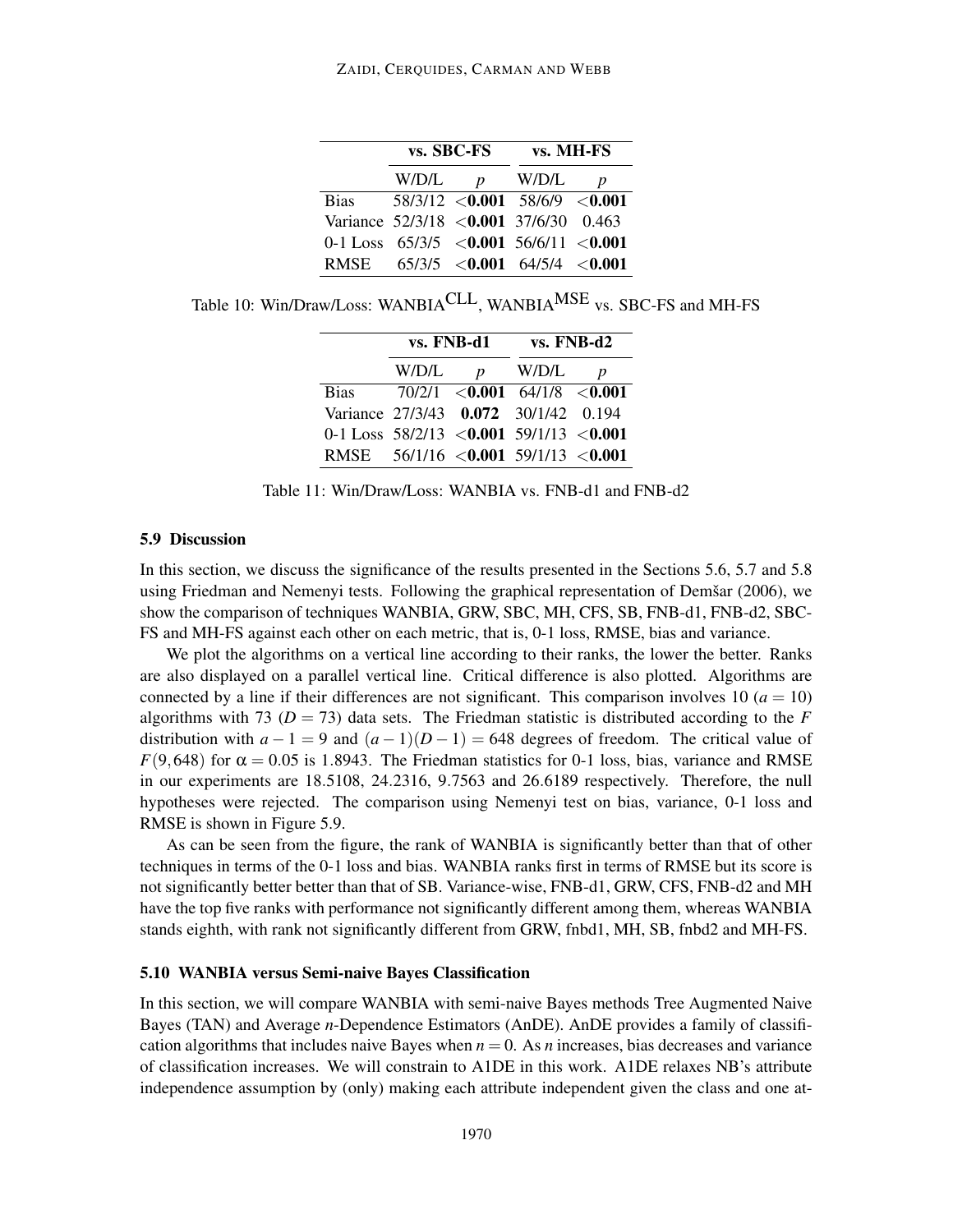

Figure 5: 0-1 Loss, RMSE, Bias, Variance comparison of 10 algorithms (GRW, SBC, MH, CFS, SB, SBC-FS, MH-FS, FNB-d1, FNB-d2, WANBIA) with the Nemenyi test on 73 data sets. CD = 1.4778.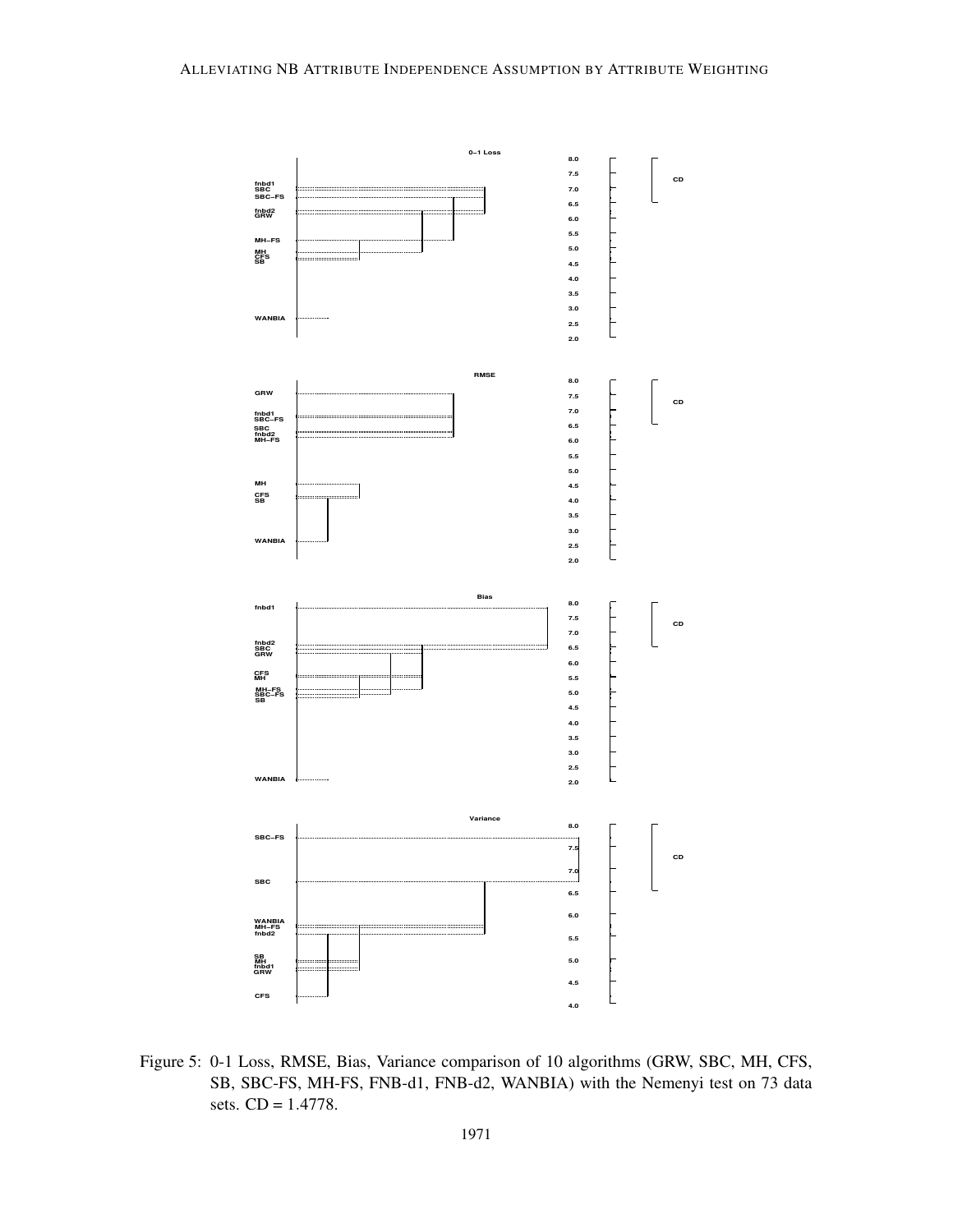

Figure 6: Averaged learning time (left) and classification time (right) of TAN, A1DE and WANBIA on all 73, Top, Medium and Bottom size data sets. Results are normalized with respect to WANBIA and geometric mean is reported.

tribute, the super-parent. This results in a one-dependence classifier. A1DE is an ensemble of these one-dependence classifiers. As A1DE is based on learning without search, every attribute takes a turn to be a super-parent. A1DE estimates by averaging over all estimates of  $P(y, x)$ , that is:

$$
\hat{P}(y, x) = \frac{1}{a} \sum_{i=1}^{a} \hat{P}(y, x_i) \hat{P}(x | y, x_i).
$$

Similarly, TAN augments the naive Bayes structure by allowing each attribute to depend on at most one non-class attribute. Unlike A1DE, it is not an ensemble and uses an extension of the Chow-Liu tree that uses conditional mutual information to find a maximum spanning tree as a classifier. The estimate is:

$$
\hat{P}(y, x) = \hat{P}(y) \prod_{i=1}^{a} \hat{P}(x_i|y, \pi(x_i)),
$$

where  $\pi(x_i)$  is the parent of attribute  $x_i$ .

Bias-variance analysis of WANBIA with respect to TAN and A1DE is given in Table 12 showing that WANBIA has similar bias-variance performance to A1DE and significantly better variance performance to TAN with slightly worst bias. Considering, TAN is a low bias high variance learner, it should be suitable for large data. This can be seen in Table 13 where TAN has significantly better 0-1 Loss and RMSE performance than WANBIA on large data sets and significantly worst on small. The average learning and classification time comparison of WANBIA and TAN is given in Figure 6 and scatter of the actual time values is given in Figures 7 and 8. Even though, TAN is competitive to WANBIA in terms of learning time (training TAN involves a simple optimization step), we claim that WANBIA's improved performance on medium and small size data sets is very encouraging.

WANBIA has similar bias-variance profile to A1DE and one can expect it to perform more or less like A1DE. This can be seen from the 0-1 Loss and RMSE comparison results given in Table 14. Most of the results are not significant, except on large data sets where A1DE is more effective. However, this improved performance for larger data sets has a toll associated with it. As can be seen from Figure 6 (right) and Figure 8, A1DE is extremely computationally expensive especially at (critical) classification time. Even though, WANBIA and A1DE performs in a similar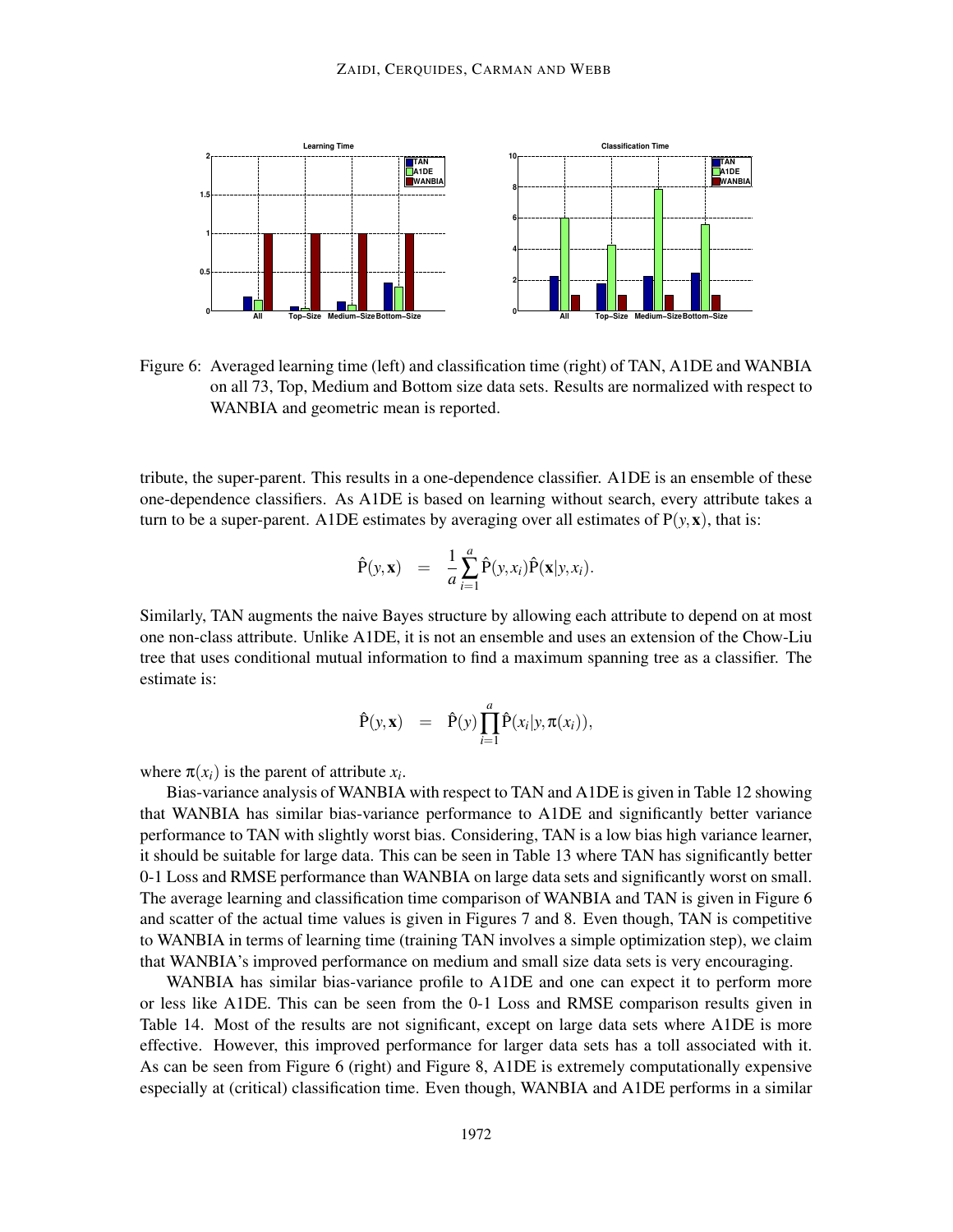|                                        |       | vs. TAN          | $vs.$ A $1DE$              |  |
|----------------------------------------|-------|------------------|----------------------------|--|
|                                        | W/D/L | $\boldsymbol{p}$ | $W/D/L$ <i>p</i>           |  |
| <b>Bias</b>                            |       |                  | 31/2/40 0.342 35/3/35 1.09 |  |
| Variance $61/2/10$ <0.001 35/3/35 1.09 |       |                  |                            |  |

Table 12: Win/Draw/Loss: Bias-variance analysis of WANBIA, TAN and A1DE

|             |     | Size                                            |  |
|-------------|-----|-------------------------------------------------|--|
|             | All | Top Medium Bottom                               |  |
|             |     | $0-1$ Loss $48/2/23$ $2/0/10$ $14/1/6$ $32/1/7$ |  |
|             |     | 0.004 0.038 0.115 < 0.001                       |  |
| <b>RMSE</b> |     | 46/1/26 2/0/10 14/1/6 30/0/10                   |  |
|             |     | $0.024$ $0.038$ $0.115$ $0.002$                 |  |

Table 13: Win/Draw/Loss: WANBIA versus TAN

fashion on small and medium size data sets, WANBIA offers a huge improvement over the state of the art by offering a faster algorithm at classification time. Note, that training A1DE does not involve any optimization step and hence offers a fast training step as compared to other traditional learning algorithms.

|      |                  |     | Size |                                        |  |  |  |
|------|------------------|-----|------|----------------------------------------|--|--|--|
|      |                  | All |      | Top Medium Bottom                      |  |  |  |
|      |                  |     |      | 0-1 Loss 31/4/38 2/1/9 10/1/10 19/2/19 |  |  |  |
|      | $\boldsymbol{p}$ |     |      | 0.470 0.065 1.176 1.128                |  |  |  |
| RMSE |                  |     |      | 30/3/40 2/0/10 9/1/11 19/2/19          |  |  |  |
|      |                  |     |      | $0.282$ $0.038$ $0.823$ $1.128$        |  |  |  |

Table 14: Win/Draw/Loss: WANBIA versus A1DE

# 5.11 WANBIA versus Random Forest

Random Forest (RF) (Breiman, 2001) is considered to be a state of the art classification scheme. RFs consist of multiple decision trees, each tree is trained on data selected at random but with replacement from the original data (bagging). For example, if there are *N* data points, select *N* data points at random with replacement. If there are *n* attributes, a number *m* is specified, such that  $m < n$ . At each node of the decision tree, *m* attributes are randomly selected out of *n* and are evaluated, the best being used to split the node. Each tree is grown to its largest possible size and no pruning is done. Classifying an instance encompasses passing it through each decision tree and the output is determined by the mode of the output of decision trees. We used 100 decision trees in this work.

Bias-variance comparison of WANBIA and RF in Table 15 suggests that RF is a low bias and high variance classifier. Like TAN, one can expect it to work extremely well on large data sets. This is evident from Table 16 where 0-1 Loss and RMSE of RF and WANBIA is compared. Note, we were unable to compute results for RF on our two largest data sets Poker-hand and Covertype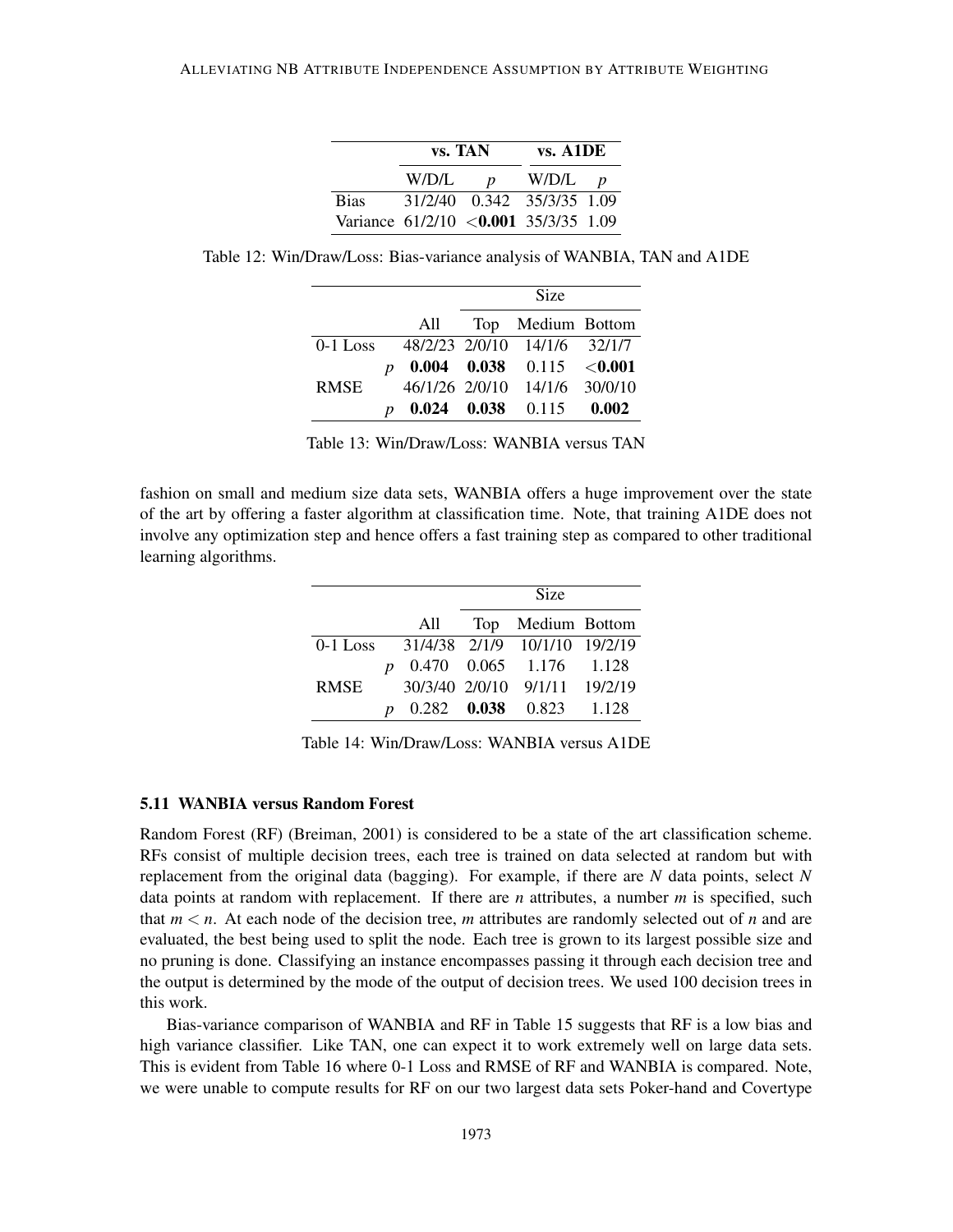

Figure 7: Learning time comparison of NB, A1DE, TAN, RF, LR and WANBIA on all 73 data sets. Results are normalized with respect to WANBIA and log-ratios are plotted.



Figure 8: Classification time comparison of NB, A1DE, TAN, RF, LR and WANBIA on all 73 data sets. Results are normalized with respect to WANBIA and log-ratios are plotted.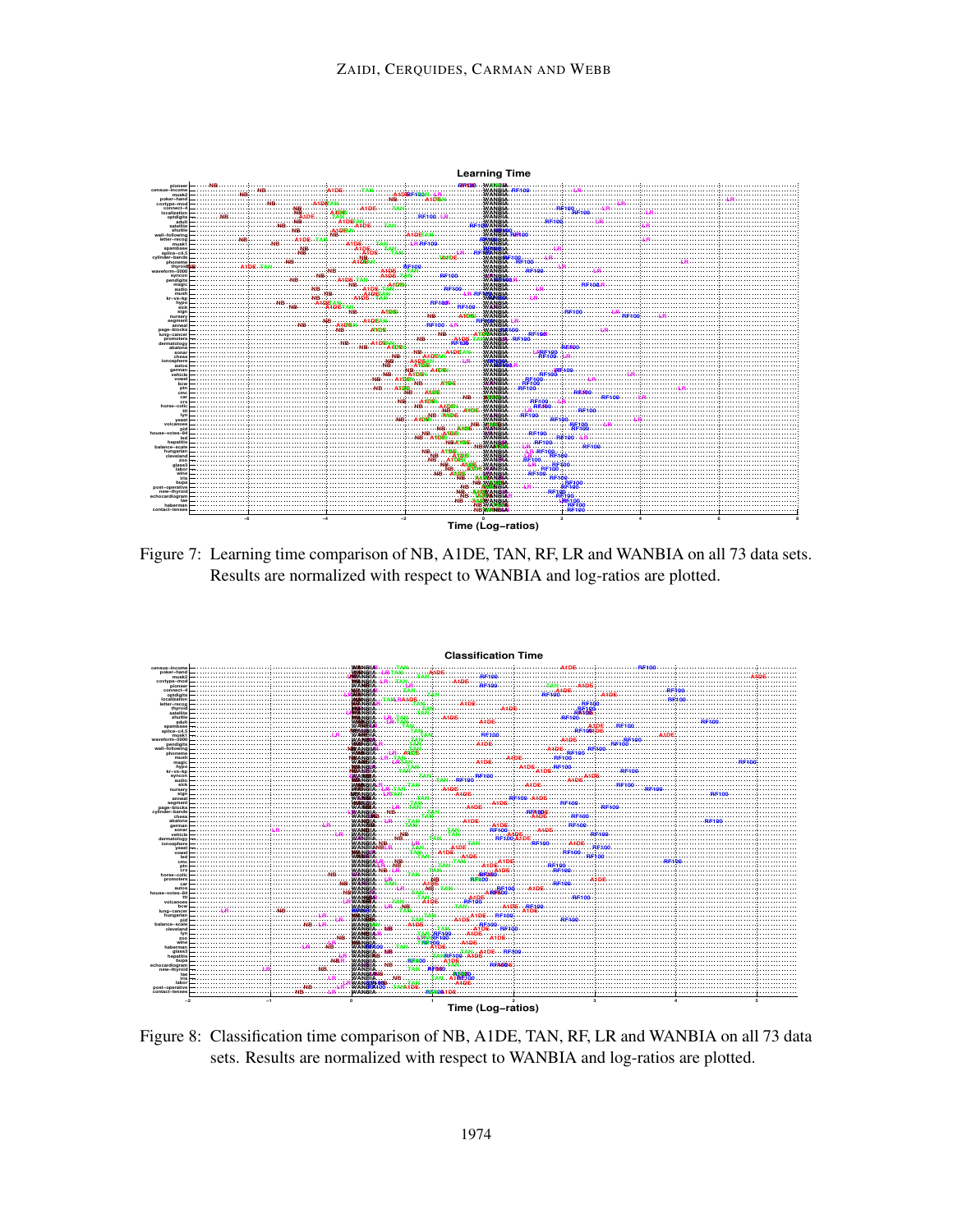

Figure 9: Averaged learning time (left) and classification time (right) of RF and WANBIA on all 73, Top, Medium and Bottom size data sets. Results are normalized with respect to WANBIA and geometric mean is reported.

(Table 4). Even with 32 GB of RAM, Weka exhausted heap memory during cross-validation experiments on RF for these data sets. However, due to its low bias one would expect RF to beat WANBIA on these two data sets, resulting in W/D/L of  $2/0/10$  and  $3/0/9$  on largest data sets for 0-1 Loss and RMSE with a significance of 0.038 and 0.146.

|                            | vs. RF        |   |  |  |  |
|----------------------------|---------------|---|--|--|--|
|                            | W/D/L         | D |  |  |  |
| <b>Bias</b>                | 21/2/48 0.001 |   |  |  |  |
| Variance $53/3/16 < 0.001$ |               |   |  |  |  |

Table 15: Win/Draw/Loss: Bias-variance analysis of WANBIA and RF

|      |                  |     | Size |                                       |  |  |  |
|------|------------------|-----|------|---------------------------------------|--|--|--|
|      |                  | All |      | Top Medium Bottom                     |  |  |  |
|      |                  |     |      | 0-1 Loss 38/1/32 2/0/8 7/1/13 29/0/11 |  |  |  |
|      | $\boldsymbol{p}$ |     |      | $0.550$ $0.109$ $0.263$ $0.006$       |  |  |  |
| RMSE |                  |     |      | 42/1/28 3/0/7 12/1/8 27/0/13          |  |  |  |
|      |                  |     |      | $0.119$ $0.343$ $0.503$ $0.038$       |  |  |  |

Table 16: Win/Draw/Loss: WANBIA versus RF

On smaller data sets WANBIA has a better 0-1 Loss performance and significantly better RMSE than RF. This is packaged with WANBIA's far superior learning and classification timings over RF as can be seen from Figures 7, 8 and 9,. This makes WANBIA an excellent alternative to RF especially for small data.

# 5.12 WANBIA versus Logistic Regression

In this section, we compare the performance of WANBIA with state of the art discriminative classifier Logistic Regression (LR). We implemented LR as described in Roos et al. (2005). The following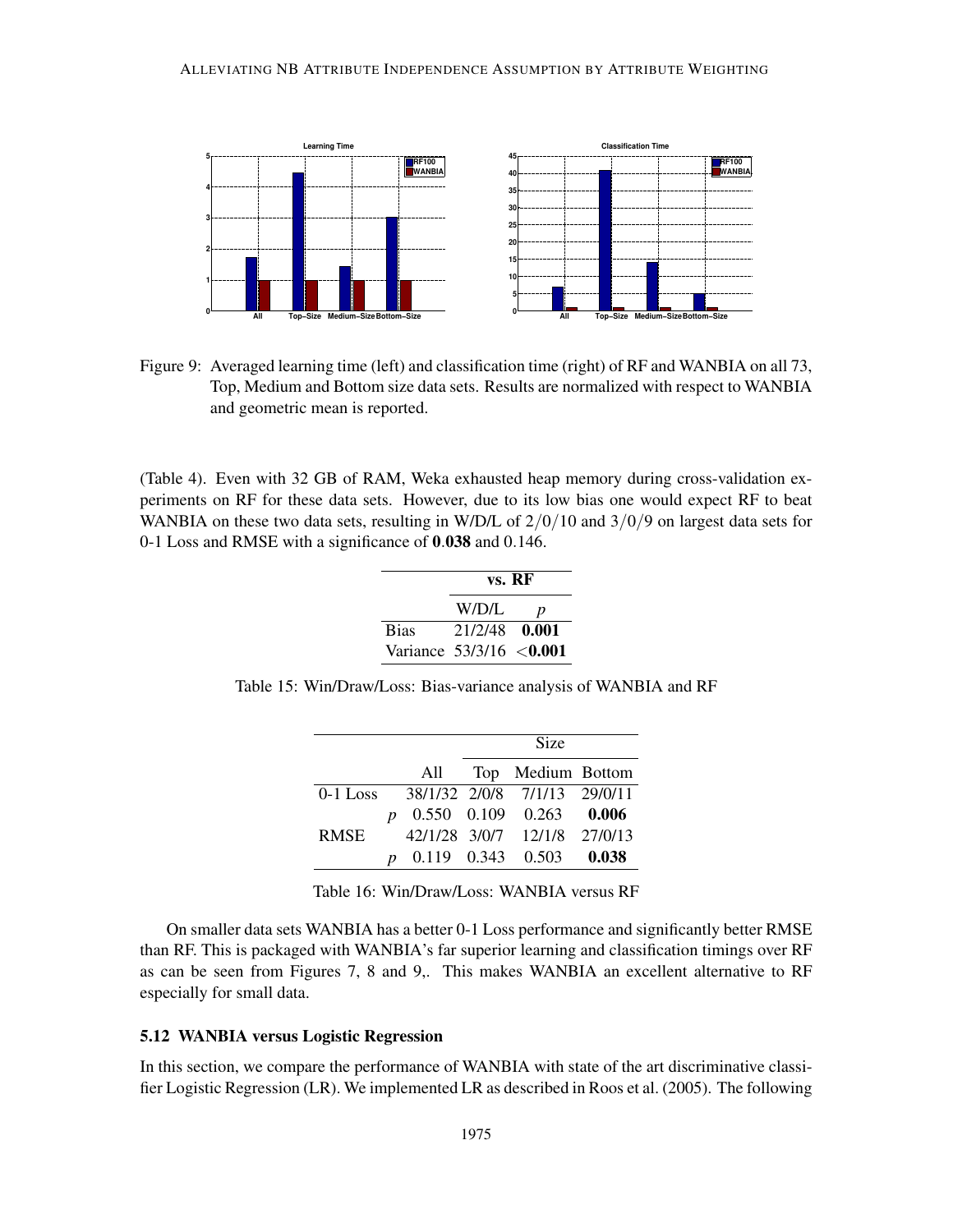objective function is optimized:

$$
\begin{array}{rcl}\n\text{CLL}(\beta) & = & \sum_{j=1}^{|\mathcal{D}|} \log \hat{P}(y|\mathbf{x}) \\
& = & \sum_{j=1}^{|\mathcal{D}|} \left( \beta_y^T \mathbf{x} - \log \left( \sum_{k'=1}^K \exp(\beta_{k'}^T \mathbf{x}) \right) \right).\n\end{array}
$$

The gradient of  $CLL(\beta)$  is:

$$
\frac{\partial \text{CLL}(\beta)}{\partial \beta_{i,k}} = \sum_{j=1}^{|\mathcal{D}|} \delta(y=k)x_i - \frac{\exp(\beta_k^T \mathbf{x})}{\sum_{k'=1}^K \exp(\beta_{k'}^T \mathbf{x})} x_i
$$

$$
= \sum_{j=1}^{|\mathcal{D}|} (\delta(y=k) - \hat{P}(k|\mathbf{x})) x_i.
$$

The same L-BFGS-M optimization procedure of Zhu et al. (1997) that is used for optimizing WANBIA parameters is used to learn LR parameters. For  $L_2$  regularization, the following objective function is optimized:

$$
CLL(\beta) = \sum_{j=1}^{|\mathcal{D}|} \log \hat{P}(y|\mathbf{x}) + C||\beta||^2,
$$

where the value of *C* is found using 3-fold cross validation over the training data by searching *C* from the list:  $\{10^{-6}, 10^{-5}, 10^{-4}, 10^{-3}, 10^{-2}, 10^{-1}, 10^{0}, 10^{1}, 10^{2}, 10^{3}, 10^{4}, 10^{5}, 10^{6}\}$ . The value of *C* resulting in lowest 0-1 error is chosen.

Table 17 compares the bias and variance of WANBIA with respect to LR and regularized LR. Like RF, LR is a low bias classifier. Regularizing LR reduces its variance at the expense of increasing its bias. However, it is encouraging to see that WANBIA still has lower variance than regularized LR winning on 47, drawing on five and losing only on 20 data sets.

|                                 | $vs. \, LR$ |                  | vs. Regularized LR          |           |  |  |
|---------------------------------|-------------|------------------|-----------------------------|-----------|--|--|
|                                 | W/D/L       | $\boldsymbol{p}$ | W/D/L                       | D         |  |  |
| <b>Bias</b>                     |             |                  | $18/3/51 < 0.001$ $10/2/60$ | $<$ 0.001 |  |  |
| Variance 50/5/17 <0.001 47/5/20 |             |                  |                             | 0.001     |  |  |

Table 17: Win/Draw/Loss: Bias-variance analysis of WANBIA, LR and regularized LR

The error of WANBIA is compared with LR in Table 18. It can be seen that LR is superior to WANBIA on large data sets. Regularized LR is very difficult to beat as can be seen from Table 19. Regularized LR results in significantly better performance on not only large but also on medium size data sets. However, WANBIA still maintains its effectiveness on small data. This is, again, extremely encouraging. The comparison of LR and WANBIA's learning and classification time is given in Figures 7, 8 and 10. Note, that we have only reported timing results for un-regularized LR, which is more efficient than regularized LR. The regularized results are given in the appendix, but are not compared as, due to their computational intensity, they were computed on a Grid comprising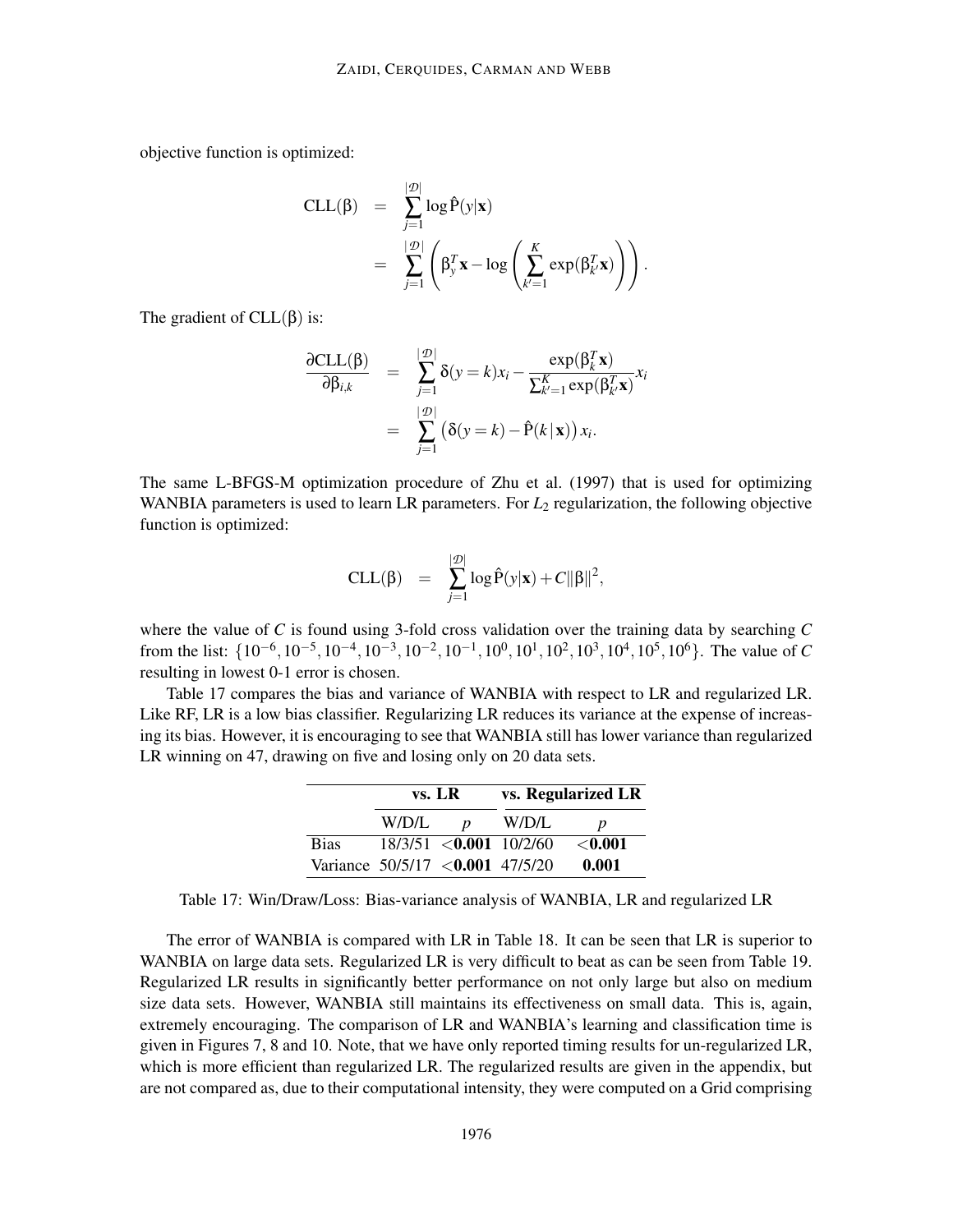|      |     | Size                                        |  |
|------|-----|---------------------------------------------|--|
|      | All | Top Medium Bottom                           |  |
|      |     | 0-1 Loss 32/3/37 0/1/11 6/1/13 26/1/13      |  |
|      |     | $0.630$ < <b>0.001</b> 0.167 0.053          |  |
| RMSE |     | 40/4/28 0/1/11 8/1/11 32/2/6                |  |
|      |     | $0.181$ < <b>0.001</b> 0.647 < <b>0.001</b> |  |

Table 18: Win/Draw/Loss: WANBIA versus LR

|      |     | Size                                   |  |
|------|-----|----------------------------------------|--|
|      | All | Top Medium Bottom                      |  |
|      |     | 0-1 Loss 20/2/50 0/1/11 2/1/17 21/0/19 |  |
|      |     | $p < 0.001 < 0.001 < 0.001$ 0.874      |  |
| RMSE |     | 30/2/40 0/1/11 3/1/16 27/0/13          |  |
|      |     | $p$ 0.282 < 0.001 0.004 0.038          |  |

Table 19: Win/Draw/Loss: WANBIA versus Regularized LR



Figure 10: Averaged learning time (left) and classification time (right) of LR and WANBIA on all 73, Top, Medium and Bottom size data sets. Results are normalized with respect to WANBIA and geometric mean is reported.

computers with 4 GB of RAM and 2.0 Ghz processor. Since the environment was not controlled, we do not include them in our comparison.

Logistic Regression's better performance on large data sets and marginally better performance on medium size data sets has a computational cost associated with it. This can be seen in Figure 7. A cross-validation procedure to tune *C* parameters, as required for regularization, increases already relatively high costs to new heights. Therefore, WANBIA can be viewed as a substitute over LR for medium size and regularized LR on smaller data sets.

#### 5.13 Summary of Experimental Results

We summarize our results as follows: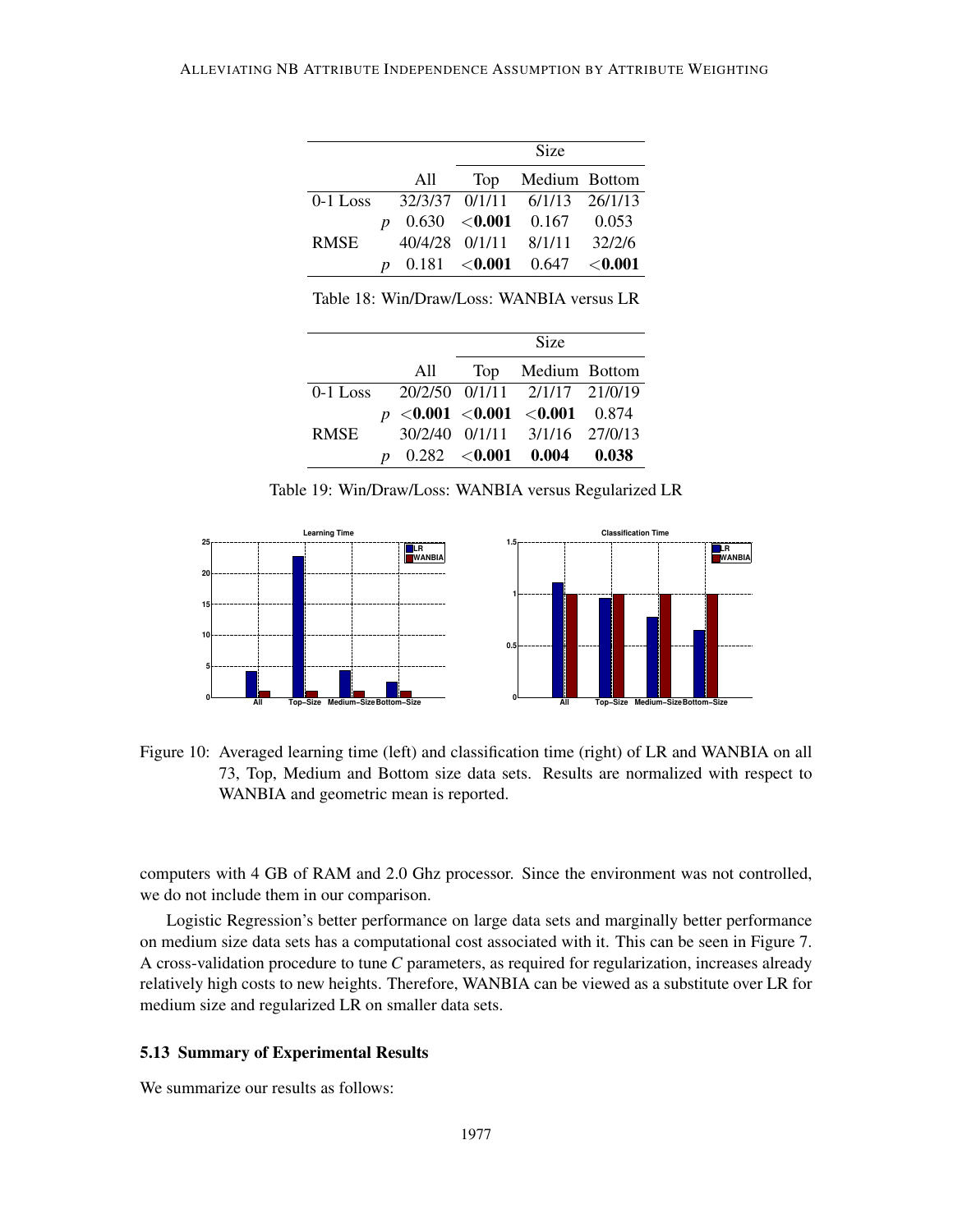- WANBIA is shown to greatly improve upon naive Bayes' generalization performance. This performance gain is attributed to the fact that WANBIA successfully alleviates the conditional attribute independence assumption. Traditionally, NB is preferred for small and medium size data due to its high bias and low variance. Our results suggest that WANBIA is likely to be preferable to NB for small and medium size data sets.
- WANBIA has significantly better 0-1 loss, RMSE, bias and variance than most existing weighted naive Bayes schemes based on attribute selection and attribute weighting. As a result, WANBIA sets a new standard for attribute weighing for naive Bayes.
- WANBIA is competitive to state-of-the-art semi-naive Bayes methods TAN and A1DE. WANBIA has an edge over TAN on medium and small data sets, whereas its computational efficiency makes it a useful alternative over A1DE. However, it is credible that WANBIA's strategy for alleviating NB's attribute independence assumption is complementary to A1DE and TAN, allowing both to be applied to obtain even better classification accuracy.
- WANBIA performs significantly better on smaller data sets compared to Random Forest with 100 decision trees. While Random Forest is likely to be more accurate on larger data sets, WANBIA provides a computationally efficient alternative that may be attractive when computational burden is an issue.
- WANBIA is more accurate than both regularized and unregularized Logistic Regression on smaller data. Also, for multi-class and multi-valued data, WANBIA is based on optimizing far fewer parameters and, therefore, is computationally more efficient than LR.

# 6. Conclusions and Further Research

In this work we have introduced weighting schemes to incorporate weights in naive Bayes. Our work has been primarily motivated by the observation that naive Bayes conditional attribute independence assumption is often violated and, therefore, it is useful to alleviate it. We build an argument that in current research, weighting in naive Bayes has been viewed as a way of enhancing the impact of attributes that are highly correlated with the class. We argue that weighting provides a natural framework for alleviating the attribute independence assumption. Our two proposed naive Bayes weighting methods WANBIACLL and WANBIA<sup>MSE</sup> fix naive Bayes' parameters to be the MAP estimates and learn weights by maximizing conditional log-likelihood and minimizing Mean Square Error respectively. This scheme results in the need to optimize significantly fewer parameters than LR.

Conditional log likelihood and mean square error are not the only objective functions that can be optimized to learn weights for WANBIA. One can use, for instance, Hinge Loss (generally used with SVM) and exponential loss (boosting). Another alternative is using a different form of mean square error that is  $\frac{1}{2} \sum_{x^{(j)} \in |\mathcal{D}|} (1 - \hat{P}(y|\mathbf{x}))^2$  instead of  $\frac{1}{2} \sum_{x^{(j)} \in |\mathcal{D}|} \sum_{y} (P(y|\mathbf{x}) - \hat{P}(y|\mathbf{x}))^2$ . A comparison of WANBIA trained using these objective functions has been left to future work.

In interpreting the results presented in this work, it is important to keep in mind that attribute weighting and semi-naive Bayesian relaxation of the attribute independence assumption are mutually compatible. It remains a direction for future research to explore techniques for attribute weighting in the context of semi-naive Bayes classifiers.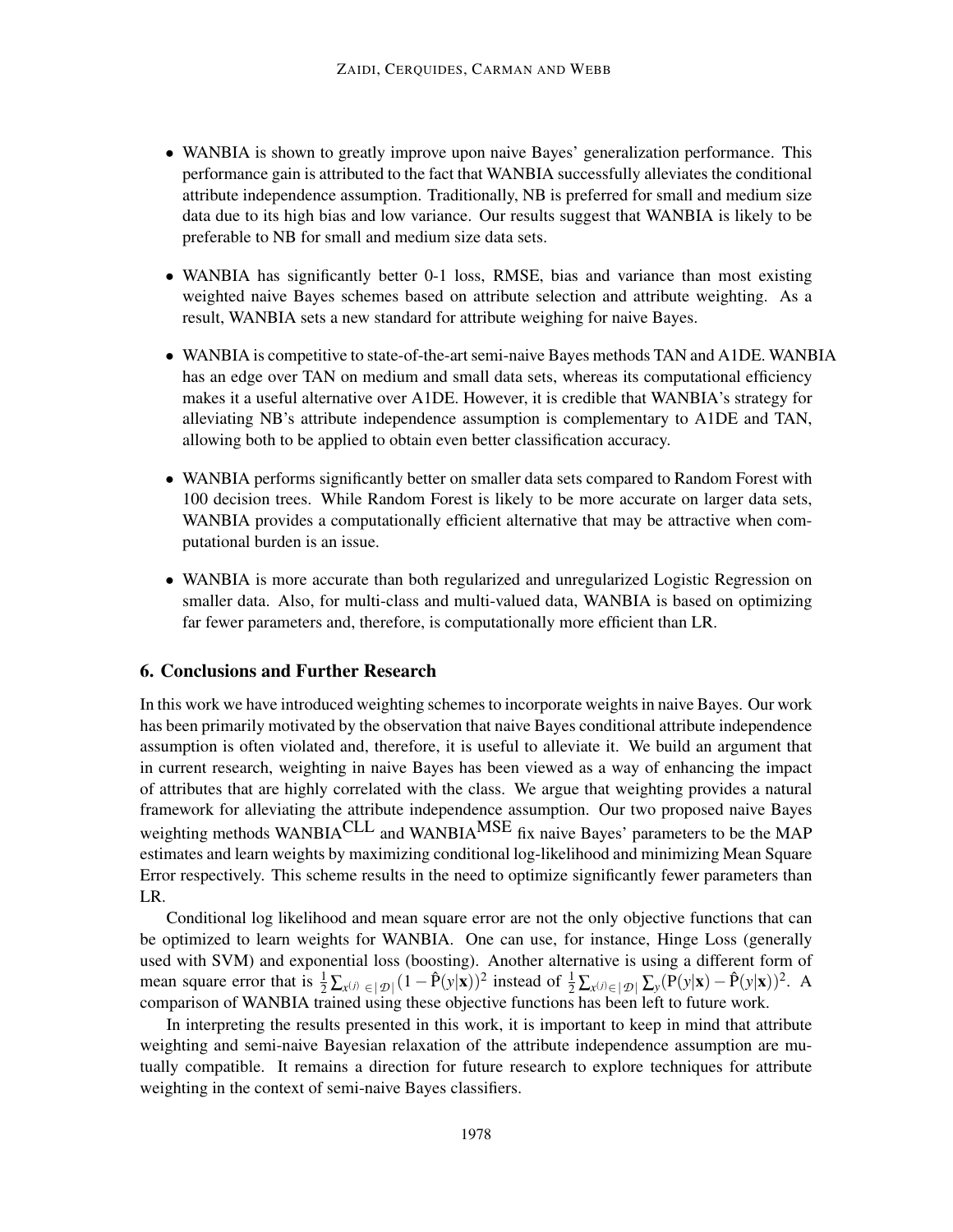We have constrained ourselves in this work to weighting of the form of Equation 5. It will be interesting to optimize weights as in Equation 4, that is, optimizing a weight for each attribute's value. A next step will be to learn a weight for each attribute value per class and a weight for the prior probabilities. Such a variant of WANBIA would have the same number of parameters to optimize as Logistic Regression. For example, for *i*-th attribute and *y*-th class, weight term constitutes β*i*,*<sup>y</sup>* for LR and  $w_i \log \theta_{x_i|y}$  for WANBIA.

In conclusion, with modest computation, WANBIA substantially decreases the bias of naive Bayes without unduly increasing its variance. The resulting classifier is highly competitive with the state of the art when learning from small and medium size data sets.

## Acknowledgments

This research has been supported by the Australian Research Council under grant DP110101427 and Asian Office of Aerospace Research and Development, Air Force Office of Scientific Research under contract FA23861214030. The authors would like to thank Mark Hall for providing the code for CFS and MH. The authors would also like to thank anonymous reviewers for their insightful comments that helped improving the paper tremendously.

## Appendix A. Code and Detailed Results

The code of the methods proposed in this work can be obtained from the website, http://sourceforge.net/projects/rawnaivebayes/. This appendix presents the detailed results for Error (Table 20), RMSE (Table 21), Bias (Table 22), Variance (Table 23), Train time (Table 24) and Test time (Table 25).

## References

- R. Bellman. *Dynamic Programming*. Princeton University Press, 1957.
- B. Bjerregaard, S. Brynitz, J. Holst-Christensen, E. Kalaja, J. Lund-Kristensen, J. Hilden, F. T. deDombal, and J. C. Horrocks. Computer-aided diagnosis of acute abdomen: a system from leeds used on copenhagen patients. In *In Decision Making and Medical Care: Can Information Science Help*. North-Holland Publishing Company, 1976.
- L. Breiman. Random forests. *Machine Learning*, 45:5–32, 2001.
- A. Carvalho, T. Roos, A. Oliveira, and P. Myllymaki. Discriminative learning of Bayesian networks via factorized conditional log-likelihood. *Journal of Machine Learning Research*, 2011.
- J. Cerquides and R. L. De Mántaras. Tan classifiers based on decomposable distributions. *Machine Learning*, 59(3):323–354, 2005a.
- J. Cerquides and R. L. De Mantaras. Robust Bayesian linear classifier ensembles. In ´ *Proceedings of the Sixteenth European Conference on Machine Learning*, pages 70–81, 2005b.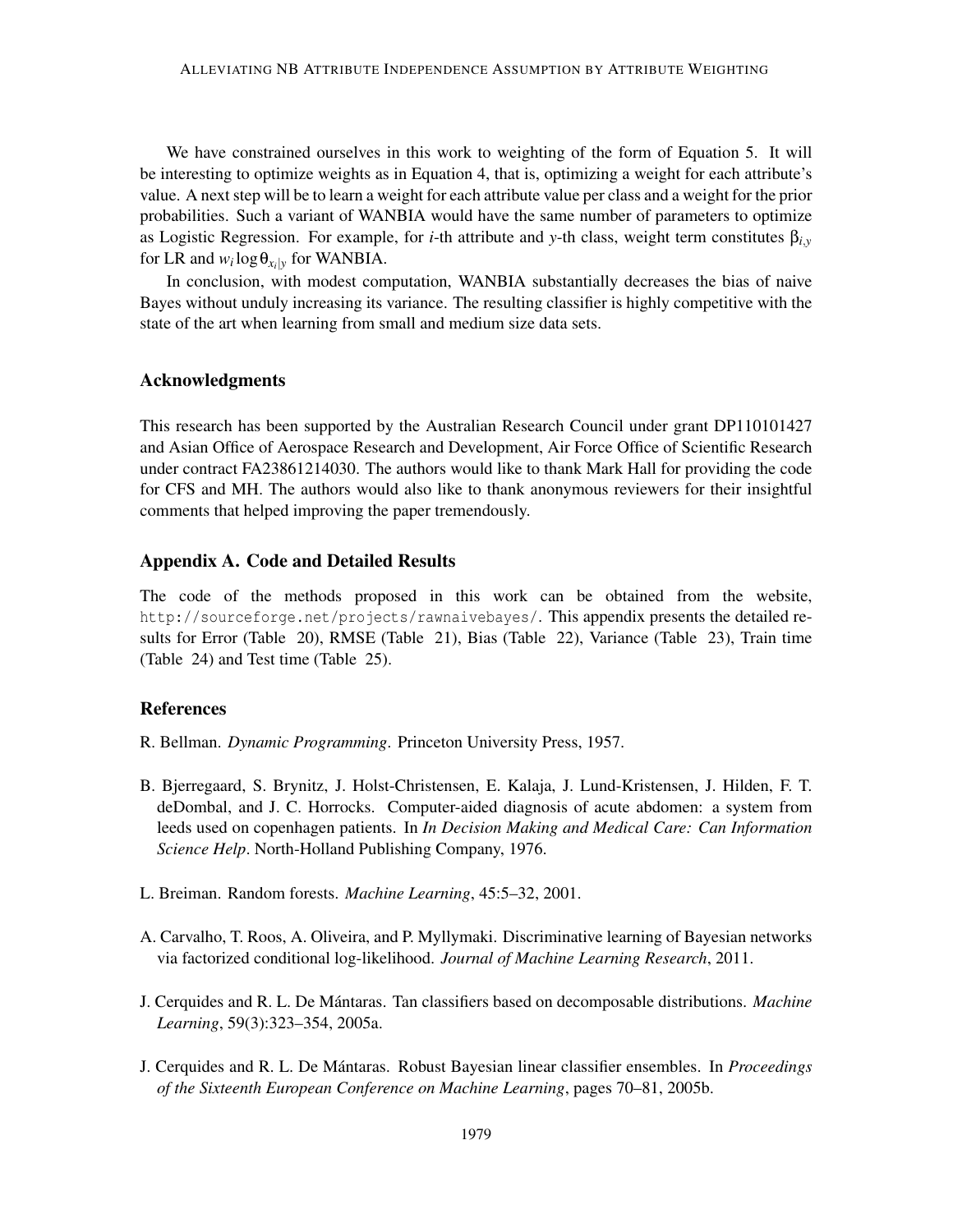|                                  | <b>A1DE</b>      | LR               | LR-Reg           | <b>NB</b>        | <b>WANBIACLL</b>    | WANBIA <sup>MSE</sup> | <b>RF100</b>     | TAN              |
|----------------------------------|------------------|------------------|------------------|------------------|---------------------|-----------------------|------------------|------------------|
| Mush                             | 0.0003           | $\mathbf{0}$     | 0                | 0.0261           | $0.\overline{0012}$ | 0.001                 | 0                | 0.0004           |
| Shuttle                          | 0.0012           | 0.0004           | 0.0004           | 0.004            | 0.0014              | 0.0012                | 0.0009           | 0.001            |
| Pioneer                          | 0.0025<br>0.0033 | 0.0079<br>0.0102 | 0.0079           | 0.0036<br>0.0133 | 0.0002<br>0.0114    | 0.0001<br>0.0118      | 0.0008<br>0.0127 | 0.0057<br>0.0115 |
| Syncon<br>Hypo                   | 0.0115           | 0.0062           | 0.0107<br>0.0049 | 0.0146           | 0.0083              | 0.0082                | 0.0122           | 0.0187           |
| Wine                             | 0.0174           | 0.0185           | 0.0199           | 0.014            | 0.0079              | 0.0112                | 0.0211           | 0.0225           |
| Anneal                           | 0.0188           | 0.0117           | 0.0094           | 0.0361           | 0.0199              | 0.019                 | 0.0122           | 0.0266           |
| Pendigits                        | 0.0197           | 0.0413           | 0.0288           | 0.1179           | 0.1038              | 0.1018                | 0.0339           | 0.0411           |
| Dermatology                      | 0.0213           | 0.0288           | 0.031            | 0.0201           | 0.019               | 0.021                 | 0.0367           | 0.0434           |
| Sick                             | 0.0263           | 0.0269           | 0.0256           | 0.0312           | 0.0263              | 0.0264                | 0.0263           | 0.0272           |
| Page-blocks<br>Optdigits         | 0.0305<br>0.033  | 0.0368<br>0.0533 | 0.0318<br>0.0396 | 0.0609<br>0.0763 | 0.0373<br>0.0642    | 0.0351<br>0.0658      | 0.0309<br>0.0458 | 0.0412<br>0.0487 |
| Bcw                              | 0.0371           | 0.0471           | 0.0409           | 0.0266           | 0.0343              | 0.0368                | 0.0386           | 0.0513           |
| Segment                          | 0.0388           | 0.055            | 0.0479           | 0.0752           | 0.0502              | 0.0505                | 0.0413           | 0.0528           |
| Splice-c4.5                      | 0.0404           | 0.0692           | 0.045            | 0.0463           | 0.0411              | 0.04                  | 0.0489           | 0.0613           |
| New-thyroid                      | 0.0423           | 0.0514           | 0.0528           | 0.0374           | 0.0398              | 0.0412                | 0.0479           | 0.0514           |
| Musk2                            | 0.0438           | 0.0207           | 0.0143           | 0.0784           | 0.0399              | 0.04                  | 0.0385           | 0.0494           |
| Labor                            | 0.0465           | 0.0737           | 0.0816           | 0.0544           | 0.0544              | 0.0561                | 0.0939           | 0.0842           |
| Wall-following<br>House-votes-84 | 0.0479<br>0.0555 | 0.0118<br>0.0493 | 0.0085<br>0.0461 | 0.0957<br>0.0976 | 0.0219<br>0.0452    | 0.0206<br>0.0463      | 0.0216<br>0.0416 | 0.0693<br>0.0649 |
| Iris                             | 0.0577           | 0.057            | 0.0573           | 0.0553           | 0.053               | 0.0543                | 0.056            | 0.0587           |
| Zoo                              | 0.0629           | 0.0663           | 0.0683           | 0.0713           | 0.0723              | 0.0757                | 0.0743           | 0.0931           |
| Spambase                         | 0.0662           | 0.0626           | 0.0588           | 0.0979           | 0.0626              | 0.0611                | 0.0575           | 0.0689           |
| Ionosphere                       | 0.0701           | 0.0869           | 0.0818           | 0.0868           | 0.0779              | 0.0746                | 0.0766           | 0.0781           |
| Nursery                          | 0.0744           | 0.0747           | 0.0747           | 0.0979           | 0.0979              | 0.0979                | 0.0248           | 0.0686           |
| Thyroid                          | 0.0752           | 0.0683           | 0.0642           | 0.1116           | 0.1061              | 0.0994                | 0.075            | 0.0855           |
| Musk1<br>Kr-vs-kp                | 0.0869<br>0.0915 | 0.0877<br>0.0277 | 0.0811<br>0.0286 | 0.1325<br>0.1267 | 0.0649<br>0.0696    | 0.0666<br>0.0622      | 0.0683<br>0.0128 | 0.0763<br>0.0772 |
| Census-income                    | 0.0986           | 0.0433           | 0.0433           | 0.2355           | 0.0462              | 0.0461                | 0.0494           | 0.0574           |
| Letter-recog                     | 0.1025           | 0.1639           | 0.1495           | 0.2563           | 0.2484              | 0.2475                | 0.0902           | 0.151            |
| Car                              | 0.1069           | 0.0742           | 0.0733           | 0.156            | 0.156               | 0.156                 | 0.0772           | 0.081            |
| Satellite                        | 0.1092           | 0.1807           | 0.1175           | 0.1751           | 0.1553              | 0.1514                | 0.1085           | 0.1179           |
| Chess                            | 0.1318           | 0.1233           | 0.1242           | 0.1364           | 0.1338              | 0.132                 | 0.1074           | 0.106            |
| Waveform-5000                    | 0.1427           | 0.147            | 0.1386           | 0.1918           | 0.1556              | 0.1565                | 0.1558           | 0.1825           |
| Crx                              | 0.1427           | 0.1564           | 0.1396           | 0.1449           | 0.138               | 0.1402                | 0.1581           | 0.1651<br>0.1683 |
| Sonar<br>Adult                   | 0.144<br>0.1491  | 0.1784<br>0.1274 | 0.1637<br>0.1274 | 0.1519<br>0.159  | 0.1688<br>0.1306    | 0.1671<br>0.1303      | 0.1704<br>0.1466 | 0.1387           |
| Hungarian                        | 0.1592           | 0.1811           | 0.181            | 0.1585           | 0.1701              | 0.1692                | 0.1874           | 0.166            |
| Hepatitis                        | 0.1619           | 0.1923           | 0.17             | 0.1574           | 0.1452              | 0.149                 | 0.1606           | 0.1713           |
| Lyn                              | 0.1669           | 0.1986           | 0.1858           | 0.1666           | 0.1801              | 0.1797                | 0.1909           | 0.2257           |
| Magic                            | 0.1696           | 0.1538           | 0.1537           | 0.2169           | 0.172               | 0.1716                | 0.1674           | 0.1619           |
| Cleveland                        | 0.171            | 0.1863           | 0.1766           | 0.1693           | 0.1764              | 0.179                 | 0.1908           | 0.1909           |
| Glass3<br>Autos                  | 0.1724<br>0.1983 | 0.2007<br>0.2154 | 0.1776<br>0.2059 | 0.1871<br>0.2554 | 0.1757<br>0.23      | 0.1778<br>0.2302      | 0.1951<br>0.1937 | 0.1846<br>0.2437 |
| Promoters                        | 0.1986           | 0.1241           | 0.1302           | 0.1387           | 0.1358              | 0.1363                | 0.1519           | 0.2325           |
| Horse-colic                      | 0.2107           | 0.2726           | 0.1798           | 0.2126           | 0.1622              | 0.1659                | 0.1789           | 0.2236           |
| Pid                              | 0.2193           | 0.2197           | 0.2198           | 0.2215           | 0.2151              | 0.2152                | 0.2536           | 0.2249           |
| Vowel                            | 0.2199           | 0.2413           | 0.2371           | 0.3931           | 0.3617              | 0.3646                | 0.1674           | 0.2781           |
| Cylinder-bands                   | 0.237            | 0.24             | 0.2277           | 0.2559           | 0.2591              | 0.2659                | 0.2702           | 0.3761           |
| Covtype-mod                      | 0.2413           | 0.2571           | 0.2571           | 0.3117           | 0.2912              | 0.2907                |                  | 0.2512           |
| Connect-4<br>Ttt                 | 0.244<br>0.2502  | 0.2425<br>0.0247 | 0.2425<br>0.0181 | 0.2792<br>0.2902 | 0.2727<br>0.2731    | 0.2726<br>0.2714      | 0.1875<br>0.0765 | 0.2368<br>0.2484 |
| German                           | 0.2535           | 0.2575           | 0.2526           | 0.2532           | 0.257               | 0.2571                | 0.2684           | 0.2838           |
| Phoneme                          | 0.263            | 0.2544           | 0.2068           | 0.3035           | 0.2587              | 0.2607                | 0.1789           | 0.3484           |
| Led                              | 0.265            | 0.2694           | 0.2659           | 0.2632           | 0.2633              | 0.2648                | 0.2802           | 0.2702           |
| Balance-scale                    | 0.2682           | 0.2655           | 0.2626           | 0.2594           | 0.2594              | 0.2594                | 0.271            | 0.2661           |
| Haberman                         | 0.2714           | 0.2708           | 0.2709           | 0.2714           | 0.2714              | 0.2714                | 0.2709           | 0.2722           |
| Vehicle                          | 0.2761           | 0.2845           | 0.2723           | 0.3765           | 0.3289              | 0.3288                | 0.2742           | 0.2764           |
| Sign<br>Audio                    | 0.279            | 0.32             | 0.3204<br>0.2396 | 0.3593           | 0.3589<br>0.292     | 0.3568<br>0.2942      | 0.2038           | 0.2747           |
| Volcanoes                        | 0.3288<br>0.3309 | 0.2677<br>0.3309 | 0.3309           | 0.3305<br>0.3309 | 0.3309              | 0.3309                | 0.3009<br>0.3309 | 0.3361<br>0.3309 |
| Echocardiogram                   | 0.3328           | 0.3355           | 0.3351           | 0.3206           | 0.3298              | 0.3302                | 0.3489           | 0.3477           |
| Contact-lenses                   | 0.3563           | 0.2958           | 0.3604           | 0.3438           | 0.3417              | 0.3458                | 0.3438           | 0.4292           |
| Localization                     | 0.359            | 0.4584           | 0.4584           | 0.4939           | 0.4902              | 0.49                  | 0.2976           | 0.3564           |
| Post-operative                   | 0.375            | 0.425            | 0.3006           | 0.3728           | 0.3611              | 0.3528                | 0.3972           | 0.3706           |
| Bupa                             | 0.3843           | 0.3843           | 0.3967           | 0.3843           | 0.3843              | 0.3843                | 0.3817           | 0.3843           |
| Yeast                            | 0.4086           | 0.4064           | 0.4059           | 0.4115           | 0.4068              | 0.4084                | 0.421            | 0.4096           |
| Abalone<br>Poker-hand            | 0.4562<br>0.4643 | 0.4623<br>0.4988 | 0.4656<br>0.4988 | 0.4794<br>0.4988 | 0.4647<br>0.4988    | 0.4643<br>0.4988      | 0.4823           | 0.4687<br>0.329  |
| Cmc                              | 0.4791           | 0.447            | 0.4478           | 0.4828           | 0.4695              | 0.4654                | 0.4976           | 0.465            |
| Tae                              | 0.5146           | 0.5351           | 0.5334           | 0.5182           | 0.5189              | 0.5096                | 0.547            | 0.5344           |
| Lung-cancer                      | 0.5281           | 0.5578           | 0.5953           | 0.5203           | 0.5484              | 0.5563                | 0.6              | 0.4969           |
| Ptn                              | 0.5383           | 0.6444           | 0.5476           | 0.5388           | 0.5456              | 0.542                 | 0.6              | 0.5872           |
| Mean                             | 0.1781           | 0.1817           | 0.1736           | 0.2033           | 0.1886              | 0.1885                | 0.1688           | 0.1890           |
| Mean Rank                        | 3.7465           | 4.5273           | 3.5000           | 5.7328           | 4.2534              | 4.2808                | 4.3356           | 5.6232           |

Table 20: Error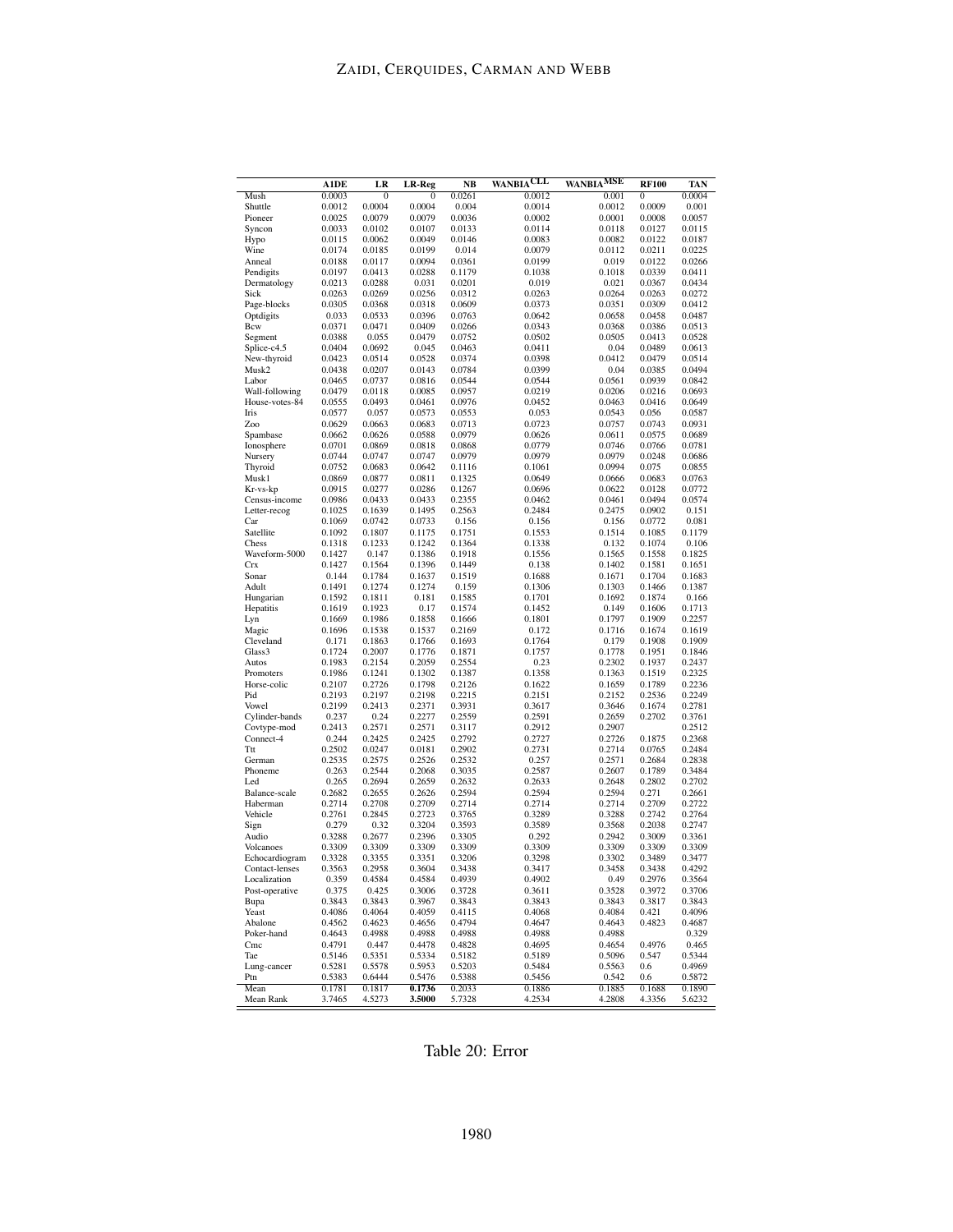|                         | <b>A1DE</b>      | LR               | LR-Reg           | <b>NB</b>        | WANBIACLL        | <b>WANBIAMSE</b> | <b>RF100</b>     | TAN              |
|-------------------------|------------------|------------------|------------------|------------------|------------------|------------------|------------------|------------------|
| Pioneer                 | 0.0086           | 0.0156           | 0.0140           | 0.0102           | 0.0025           | 0.0017           | 0.0361           | 0.0129           |
| Mush                    | 0.0136           | 0.007            | 0.007            | 0.14             | 0.0403           | 0.0379           | 0.009            | 0.0167           |
| Shuttle                 | 0.0167           | 0.0111           | 0.0107           | 0.0309           | 0.0178           | 0.0169           | 0.0142           | 0.0154           |
| Syncon<br>Pendigits     | 0.0299<br>0.0556 | 0.0526<br>0.0888 | 0.0551<br>0.0672 | 0.0632<br>0.1418 | 0.0554<br>0.1256 | 0.0578<br>0.1248 | 0.1145<br>0.0979 | 0.0557<br>0.0802 |
| Hypo                    | 0.0713           | 0.0549           | 0.0473           | 0.0775           | 0.0642           | 0.0637           | 0.0715           | 0.0885           |
| Dermatology             | 0.0722           | 0.0931           | 0.0954           | 0.0713           | 0.069            | 0.0723           | 0.1303           | 0.1016           |
| Anneal                  | 0.0725           | 0.0609           | 0.0537           | 0.0958           | 0.0735           | 0.0741           | 0.0691           | 0.0797           |
| Optdigits               | 0.0747           | 0.0999           | 0.0787           | 0.1159           | 0.099            | 0.1007           | 0.1494           | 0.0906           |
| Letter-recog            | 0.0754           | 0.1001           | 0.0914           | 0.1193           | 0.1136           | 0.1135           | 0.0896           | 0.0916           |
| Thyroid                 | 0.0759           | 0.0754           | 0.0706           | 0.097            | 0.0867           | 0.0854           | 0.077            | 0.0805           |
| Phoneme<br>Wine         | 0.0881<br>0.0917 | 0.0998<br>0.1042 | 0.0782<br>0.1251 | 0.0951<br>0.0819 | 0.086<br>0.0656  | 0.0865<br>0.0736 | 0.0731<br>0.1311 | 0.0986<br>0.1105 |
| Segment                 | 0.0957           | 0.1234           | 0.1017           | 0.1357           | 0.1032           | 0.1045           | 0.1061           | 0.1097           |
| Page-blocks             | 0.0987           | 0.1116           | 0.0986           | 0.1431           | 0.1038           | 0.1027           | 0.0974           | 0.1165           |
| Zoo                     | 0.1171           | 0.1333           | 0.1279           | 0.1247           | 0.1253           | 0.1264           | 0.1279           | 0.1381           |
| New-thyroid             | 0.14             | 0.1797           | 0.1741           | 0.1327           | 0.1411           | 0.1425           | 0.156            | 0.1577           |
| Splice-c4.5             | 0.1435           | 0.212            | 0.1955           | 0.1536           | 0.1462           | 0.1447           | 0.2599           | 0.176            |
| Wall-following          | 0.1461           | 0.0734           | 0.0598           | 0.2081           | 0.0901           | 0.0897           | 0.1206           | 0.1762           |
| Audio                   | 0.1484           | 0.146            | 0.13             | 0.1486           | 0.1354           | 0.135            | 0.1361           | 0.1414           |
| Sick<br>Nursery         | 0.1551<br>0.1583 | 0.1483<br>0.1464 | 0.1445<br>0.1464 | 0.1681<br>0.1771 | 0.1458<br>0.1771 | 0.1452<br>0.1771 | 0.1487<br>0.101  | 0.1499<br>0.1425 |
| Iris                    | 0.1628           | 0.19             | 0.2162           | 0.165            | 0.1609           | 0.1637           | 0.1813           | 0.1678           |
| Vowel                   | 0.169            | 0.2057           | 0.1831           | 0.2206           | 0.2116           | 0.2123           | 0.1581           | 0.1886           |
| Bcw                     | 0.1766           | 0.2143           | 0.1844           | 0.1586           | 0.1649           | 0.1737           | 0.1796           | 0.1996           |
| Satellite               | 0.1776           | 0.2449           | 0.1685           | 0.2374           | 0.1926           | 0.1916           | 0.1682           | 0.1838           |
| Labor                   | 0.1792           | 0.2567           | 0.2682           | 0.1961           | 0.2082           | 0.2143           | 0.2824           | 0.2481           |
| Ptn                     | 0.1816           | 0.2329           | 0.1809           | 0.1824           | 0.1811           | 0.1811           | 0.1899           | 0.1829           |
| Led                     | 0.1995           | 0.2025           | 0.2067           | 0.1988           | 0.199            | 0.1991           | 0.2091<br>0.1752 | 0.2034           |
| Musk2<br>House-votes-84 | 0.2041<br>0.207  | 0.14<br>0.2191   | 0.11<br>0.1926   | 0.2766<br>0.2987 | 0.1733<br>0.185  | 0.1786<br>0.1873 | 0.1846           | 0.2169<br>0.2253 |
| Car                     | 0.2085           | 0.1655           | 0.1628           | 0.2293           | 0.2293           | 0.2293           | 0.1782           | 0.1849           |
| Localization            | 0.2091           | 0.233            | 0.233            | 0.2386           | 0.2381           | 0.2381           | 0.1939           | 0.2095           |
| Covtype-mod             | 0.2183           | 0.2259           | 0.2259           | 0.2494           | 0.239            | 0.2389           |                  | 0.2243           |
| Autos                   | 0.22             | 0.244            | 0.2202           | 0.2512           | 0.2281           | 0.2284           | 0.2041           | 0.2371           |
| Poker-hand              | 0.2217           | 0.2382           | 0.2382           | 0.2382           | 0.2382           | 0.2382           |                  | 0.2124           |
| Spambase                | 0.2323           | 0.2182           | 0.2115           | 0.2949           | 0.22             | 0.22             | 0.2215           | 0.2396           |
| Yeast<br>Ionosphere     | 0.2333<br>0.2529 | 0.2348<br>0.29   | 0.2343<br>0.2649 | 0.2341<br>0.2868 | 0.2338<br>0.2533 | 0.2338<br>0.2595 | 0.2421<br>0.2403 | 0.2353<br>0.2651 |
| Lyn                     | 0.2542           | 0.3101           | 0.2729           | 0.2585           | 0.2539           | 0.2551           | 0.2701           | 0.2886           |
| Waveform-5000           | 0.2586           | 0.2647           | 0.2671           | 0.3274           | 0.2697           | 0.2698           | 0.3036           | 0.2941           |
| Kr-vs-kp                | 0.2715           | 0.1533           | 0.1547           | 0.3049           | 0.269            | 0.2673           | 0.1268           | 0.2383           |
| Musk1                   | 0.2731           | 0.2926           | 0.2568           | 0.3468           | 0.2263           | 0.2292           | 0.262            | 0.2515           |
| Census-income           | 0.278            | 0.1807           | 0.1807           | 0.4599           | 0.1867           | 0.1866           | 0.1928           | 0.2083           |
| Glass3                  | 0.294            | 0.3453           | 0.3138           | 0.3118           | 0.3032           | 0.3061           | 0.3146           | 0.3034           |
| Vehicle                 | 0.3046           | 0.3235           | 0.2989           | 0.3867           | 0.3238           | 0.3239           | 0.3016           | 0.3045           |
| Chess<br>Balance-scale  | 0.3081<br>0.3229 | 0.3121<br>0.3128 | 0.3017<br>0.3672 | 0.3143<br>0.3276 | 0.3113<br>0.3276 | 0.3113<br>0.3276 | 0.2771<br>0.3181 | 0.2787<br>0.3242 |
| Adult                   | 0.3247           | 0.2967           | 0.2967           | 0.3405           | 0.3              | 0.2999           | 0.3274           | 0.3091           |
| Volcanoes               | 0.326            | 0.326            | 0.326            | 0.326            | 0.326            | 0.326            | 0.326            | 0.326            |
| Crx                     | 0.3353           | 0.3483           | 0.3319           | 0.3414           | 0.3194           | 0.3213           | 0.3437           | 0.354            |
| Sonar                   | 0.3367           | 0.4163           | 0.3586           | 0.3507           | 0.3365           | 0.3364           | 0.3518           | 0.3366           |
| Connect-4               | 0.3382           | 0.3361           | 0.3361           | 0.3592           | 0.3559           | 0.3559           | 0.3057           | 0.3322           |
| Magic                   | 0.3491           | 0.337            | 0.3372           | 0.3916           | 0.3568           | 0.3567           | 0.3571           | 0.3425           |
| Hungarian               | 0.3503<br>0.3508 | 0.3781<br>0.3731 | 0.3678<br>0.3734 | 0.3659<br>0.3968 | 0.3428<br>0.3899 | 0.3436<br>0.3897 | 0.369<br>0.3104  | 0.3441<br>0.3499 |
| Sign<br>Cleveland       | 0.354            | 0.3729           | 0.3606           | 0.3642           | 0.353            | 0.355            | 0.3696           | 0.372            |
| Hepatitis               | 0.3544           | 0.4358           | 0.3725           | 0.3589           | 0.3353           | 0.3368           | 0.3375           | 0.359            |
| Pid                     | 0.3907           | 0.3888           | 0.3896           | 0.3949           | 0.3884           | 0.3888           | 0.4247           | 0.3911           |
| Promoters               | 0.3948           | 0.3271           | 0.3281           | 0.333            | 0.3277           | 0.3253           | 0.3983           | 0.444            |
| Contact-lenses          | 0.395            | 0.4356           | 0.431            | 0.3846           | 0.3845           | 0.3853           | 0.4098           | 0.4477           |
| Ttt                     | 0.4037           | 0.1385           | 0.1293           | 0.4336           | 0.4262           | 0.4254           | 0.2916           | 0.4098           |
| Horse-colic             | 0.4115           | 0.5142           | 0.3703           | 0.4227           | 0.3577           | 0.36             | 0.3762           | 0.4219           |
| German                  | 0.4168           | 0.4234           | 0.4145           | 0.4202           | 0.4151           | 0.4156           | 0.4211           | 0.4469           |
| Abalone<br>Haberman     | 0.4198<br>0.4212 | 0.4208<br>0.4213 | 0.4368<br>0.4248 | 0.4641<br>0.4212 | 0.4206<br>0.4212 | 0.4204<br>0.4212 | 0.4539<br>0.4214 | 0.4268<br>0.4213 |
| Post-operative          | 0.4281           | 0.4777           | 0.4085           | 0.4233           | 0.4191           | 0.4174           | 0.4399           | 0.4204           |
| Cmc                     | 0.4349           | 0.4288           | 0.4289           | 0.4463           | 0.4312           | 0.4309           | 0.4739           | 0.4358           |
| Cylinder-bands          | 0.4451           | 0.4831           | 0.4161           | 0.4661           | 0.4587           | 0.4621           | 0.4157           | 0.4794           |
| Echocardiogram          | 0.4506           | 0.467            | 0.4553           | 0.4491           | 0.4459           | 0.4461           | 0.4574           | 0.4627           |
| Bupa                    | 0.4863           | 0.4863           | 0.4878           | 0.4863           | 0.4863           | 0.4863           | 0.4862           | 0.4861           |
| Tae                     | 0.5093           | 0.553            | 0.5023           | 0.5135           | 0.5075           | 0.4979           | 0.4939           | 0.4857           |
| Lung-cancer             | 0.5698           | 0.5945           | 0.5689           | 0.564            | 0.5707           | 0.5711           | 0.4732           | 0.5033           |
| Mean<br>Mean Rank       | 0.2461<br>3.6712 | 0.2544<br>5.1301 | 0.2403<br>3.7397 | 0.2705<br>6.0684 | 0.2462<br>3.8082 | 0.2468<br>4.0342 | 0.2469<br>4.4657 | 0.2528<br>5.0821 |
|                         |                  |                  |                  |                  |                  |                  |                  |                  |

Table 21: RMSE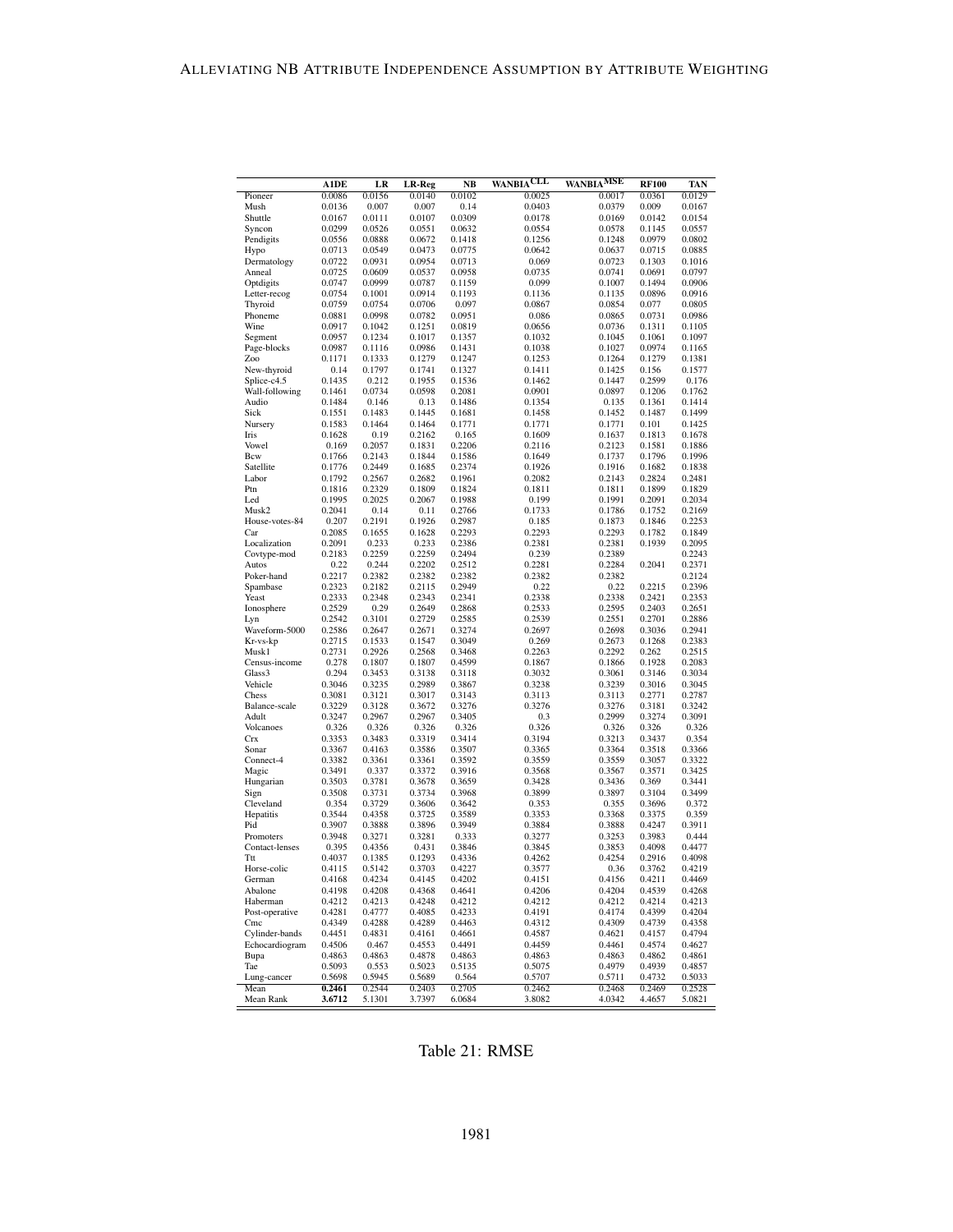|                            | <b>A1DE</b>      | LR               | LR-Reg           | NB               | CLL<br><b>WANBIA</b> | <b>WANBIA<sup>MSE</sup></b> | <b>RF100</b>     | TAN              |
|----------------------------|------------------|------------------|------------------|------------------|----------------------|-----------------------------|------------------|------------------|
| Mush                       | 0.0002           | $\mathbf{0}$     | $\mathbf{0}$     | 0.023            | 0.001                | 0.001                       | 0                | 0.0001           |
| Pioneer                    | 0.0003           | 0.0024           | 0.0028           | 0.0011           | 0                    | 0                           | 0                | 0.001            |
| Shuttle<br>Syncon          | 0.0007<br>0.002  | 0.0002<br>0.005  | 0.0003<br>0.0054 | 0.003<br>0.0104  | 0.0011<br>0.0068     | 0.0009<br>0.007             | 0.0006<br>0.008  | 0.0006<br>0.0055 |
| Hypo                       | 0.0084           | 0.0029           | 0.0026           | 0.0101           | 0.0061               | 0.0061                      | 0.0083           | 0.012            |
| Dermatology                | 0.0104           | 0.0135           | 0.0168           | 0.0108           | 0.0071               | 0.0082                      | 0.019            | 0.013            |
| Wine                       | 0.012            | 0.0115           | 0.0132           | 0.0118           | 0.003                | 0.0039                      | 0.01             | 0.0102           |
| Anneal                     | 0.0124           | 0.005            | 0.0042           | 0.0256           | 0.0135               | 0.012                       | 0.006            | 0.0137           |
| Pendigits                  | 0.0133           | 0.0167           | 0.0162           | 0.1081           | 0.0939               | 0.0915                      | 0.0216           | 0.0296           |
| Labor                      | 0.0168<br>0.0231 | 0.0318<br>0.0228 | 0.039<br>0.0244  | 0.0167<br>0.0525 | 0.0175               | 0.0167<br>0.0304            | 0.0409<br>0.0217 | 0.0201<br>0.0336 |
| Page-blocks<br>Optdigits   | 0.0233           | 0.0237           | 0.0232           | 0.0666           | 0.0327<br>0.0513     | 0.0503                      | 0.0294           | 0.0348           |
| Sick                       | 0.0237           | 0.0224           | 0.0219           | 0.0284           | 0.0227               | 0.0231                      | 0.0194           | 0.023            |
| Segment                    | 0.0253           | 0.0289           | 0.0284           | 0.0633           | 0.0396               | 0.0391                      | 0.0253           | 0.0334           |
| Musk2                      | 0.0265           | 0.0101           | 0.0065           | 0.0718           | 0.0299               | 0.0274                      | 0.028            | 0.0386           |
| Bcw                        | 0.0274           | 0.0284           | 0.0301           | 0.0249           | 0.0269               | 0.0275                      | 0.0301           | 0.0254           |
| Wall-following             | 0.0285           | 0.0059           | 0.004<br>0.0306  | 0.0854           | 0.0165               | 0.0156                      | 0.0122           | 0.0499           |
| New-thyroid<br>Splice-c4.5 | 0.0303<br>0.0307 | 0.0298<br>0.0362 | 0.0326           | 0.0295<br>0.0382 | 0.0273<br>0.0316     | 0.0283<br>0.0294            | 0.0285<br>0.0272 | 0.0268<br>0.038  |
| Zoo                        | 0.0334           | 0.0332           | 0.0321           | 0.0394           | 0.0363               | 0.0384                      | 0.0356           | 0.0468           |
| House-votes-84             | 0.0466           | 0.0271           | 0.0262           | 0.0913           | 0.0364               | 0.0358                      | 0.0327           | 0.0444           |
| Iris                       | 0.0466           | 0.0401           | 0.0442           | 0.0503           | 0.0402               | 0.0412                      | 0.0398           | 0.0464           |
| Musk1                      | 0.0578           | 0.0463           | 0.0431           | 0.1165           | 0.0394               | 0.0399                      | 0.0328           | 0.0543           |
| Ionosphere                 | 0.0579           | 0.057            | 0.056            | 0.0807           | 0.0592               | 0.0542                      | 0.0624           | 0.0647           |
| Thyroid                    | 0.0595           | 0.0434           | 0.0453           | 0.0979           | 0.0944               | 0.0851                      | 0.0516           | 0.0634           |
| Spambase<br>Car            | 0.0601<br>0.0605 | 0.0452<br>0.0523 | 0.0482<br>0.0519 | 0.0949<br>0.1076 | 0.0551<br>0.1076     | 0.0532<br>0.1076            | 0.0432<br>0.0389 | 0.0588<br>0.0474 |
| Nursery                    | 0.0656           | 0.0684           | 0.0682           | 0.0904           | 0.0904               | 0.0904                      | 0.0086           | 0.0543           |
| Letter-recog               | 0.0684           | 0.0967           | 0.1013           | 0.2196           | 0.2134               | 0.2122                      | 0.049            | 0.1041           |
| Kr-vs-kp                   | 0.0716           | 0.0192           | 0.0197           | 0.1067           | 0.0567               | 0.0519                      | 0.0063           | 0.0619           |
| Satellite                  | 0.0831           | 0.0855           | 0.09             | 0.1684           | 0.1428               | 0.1386                      | 0.0874           | 0.09             |
| Census-income              | 0.0862           | 0.041            | 0.041            | 0.2319           | 0.0454               | 0.0453                      | 0.0416           | 0.052            |
| Promoters                  | 0.0872<br>0.0943 | 0.0585<br>0.0772 | 0.0613<br>0.0813 | 0.0683           | 0.0604               | 0.0599                      | 0.0552           | 0.0773<br>0.0551 |
| Chess<br>Vowel             | 0.0985           | 0.1              | 0.1121           | 0.0989<br>0.2287 | 0.0974<br>0.222      | 0.0955<br>0.2224            | 0.0548<br>0.0756 | 0.1069           |
| Autos                      | 0.1164           | 0.1087           | 0.1068           | 0.1791           | 0.1427               | 0.1384                      | 0.1111           | 0.1464           |
| Waveform-5000              | 0.1176           | 0.1112           | 0.1134           | 0.1828           | 0.1404               | 0.1403                      | 0.1114           | 0.1212           |
| Sonar                      | 0.1179           | 0.101            | 0.1016           | 0.1314           | 0.1137               | 0.1094                      | 0.1045           | 0.1044           |
| Crx                        | 0.1206           | 0.1103           | 0.1079           | 0.1253           | 0.1108               | 0.1106                      | 0.117            | 0.1185           |
| Lyn                        | 0.1234           | 0.1155           | 0.1183           | 0.1257           | 0.1169               | 0.1132                      | 0.1288           | 0.1232           |
| Hepatitis<br>Glass3        | 0.1242<br>0.1378 | 0.1007<br>0.1289 | 0.1012<br>0.1226 | 0.1294<br>0.1597 | 0.0958<br>0.1424     | 0.095<br>0.1425             | 0.1071<br>0.1348 | 0.1112<br>0.1269 |
| Adult                      | 0.1401           | 0.1207           | 0.1208           | 0.1544           | 0.127                | 0.1267                      | 0.1109           | 0.1263           |
| Hungarian                  | 0.1426           | 0.1291           | 0.1354           | 0.1487           | 0.1373               | 0.1361                      | 0.1346           | 0.1166           |
| Phoneme                    | 0.1465           | 0.1264           | 0.1264           | 0.1965           | 0.1758               | 0.1763                      | 0.1102           | 0.1877           |
| Cleveland                  | 0.1505           | 0.1357           | 0.1438           | 0.1548           | 0.1423               | 0.1406                      | 0.1304           | 0.1416           |
| Cylinder-bands             | 0.1522           | 0.1464           | 0.1464           | 0.1814           | 0.142                | 0.1456                      | 0.208            | 0.2912           |
| Magic<br>Horse-colic       | 0.1605<br>0.1619 | 0.1446<br>0.1403 | 0.1443<br>0.1344 | 0.2115<br>0.182  | 0.1656<br>0.1275     | 0.1651<br>0.1293            | 0.1244<br>0.1345 | 0.147<br>0.1452  |
| Balance-scale              | 0.1721           | 0.17             | 0.1665           | 0.1633           | 0.1633               | 0.1633                      | 0.1731           | 0.1707           |
| Pid                        | 0.1979           | 0.1895           | 0.1872           | 0.2047           | 0.1873               | 0.1886                      | 0.1802           | 0.1816           |
| Ttt                        | 0.1996           | 0.0171           | 0.0162           | 0.2493           | 0.2354               | 0.2349                      | 0.027            | 0.1701           |
| Vehicle                    | 0.1998           | 0.1765           | 0.1821           | 0.3066           | 0.2463               | 0.2446                      | 0.1827           | 0.196            |
| German                     | 0.1998           | 0.1932           | 0.1953           | 0.2101           | 0.2058               | 0.2053                      | 0.197            | 0.1917           |
| Contact-lenses<br>Haberman | 0.209            | 0.158            | 0.2094           | 0.2069           | 0.2015               | 0.2042<br>0.2106            | 0.1748           | 0.3408<br>0.2107 |
| Audio                      | 0.2106<br>0.219  | 0.2124<br>0.1478 | 0.2206<br>0.1424 | 0.2106<br>0.2185 | 0.2106<br>0.1758     | 0.1744                      | 0.2107<br>0.173  | 0.1662           |
| Covtype-mod                | 0.2208           | 0.2474           | 0.2474           | 0.3034           | 0.2867               | 0.2858                      |                  | 0.2299           |
| Connect-4                  | 0.225            | 0.2346           | 0.2346           | 0.2643           | 0.2628               | 0.2627                      | 0.1427           | 0.2226           |
| Led                        | 0.2278           | 0.2269           | 0.2245           | 0.2262           | 0.2264               | 0.2265                      | 0.2278           | 0.2257           |
| Echocardiogram             | 0.2447           | 0.2372           | 0.239            | 0.2578           | 0.235                | 0.2329                      | 0.2256           | 0.2356           |
| Sign                       | 0.257            | 0.2927           | 0.2924           | 0.3432           | 0.3411               | 0.3388                      | 0.154            | 0.2505           |
| Post-operative             | 0.2915           | 0.2715           | 0.2848           | 0.2805           | 0.2792               | 0.2766                      | 0.3007           | 0.2685           |
| Localization<br>Tae        | 0.3179<br>0.3305 | 0.4368<br>0.3306 | 0.4368<br>0.3311 | 0.4717<br>0.3649 | 0.4693<br>0.3636     | 0.4698<br>0.3583            | 0.2047<br>0.3315 | 0.3097<br>0.3385 |
| Volcanoes                  | 0.3309           | 0.3309           | 0.3309           | 0.3309           | 0.3309               | 0.3309                      | 0.3309           | 0.3309           |
| Bupa                       | 0.3396           | 0.3396           | 0.3146           | 0.3396           | 0.3396               | 0.3396                      | 0.3451           | 0.3396           |
| Abalone                    | 0.3425           | 0.3457           | 0.3406           | 0.4201           | 0.3795               | 0.3785                      | 0.3257           | 0.3361           |
| Lung-cancer                | 0.3473           | 0.3714           | 0.384            | 0.352            | 0.3495               | 0.3525                      | 0.3804           | 0.2834           |
| Yeast                      | 0.3672           | 0.3651           | 0.3655           | 0.3745           | 0.373                | 0.3722                      | 0.336            | 0.3495           |
| Ptn<br>Cmc                 | 0.3826<br>0.3907 | 0.3667<br>0.3689 | 0.3681<br>0.3677 | 0.384<br>0.4237  | 0.386<br>0.3941      | 0.3791<br>0.3908            | 0.3876<br>0.3383 | 0.3708<br>0.3425 |
| Poker-hand                 | 0.4423           | 0.4988           | 0.4988           | 0.4988           | 0.4988               | 0.4988                      |                  | 0.2356           |
| Mean                       | 0.1366           | 0.1293           | 0.1305           | 0.1677           | 0.1486               | 0.1477                      | 0.1151           | 0.1334           |
| Mean Rank                  | 4.7397           | 3.3561           | 3.5958           | 7.0136           | 5.0273               | 4.5342                      | 3.3424           | 4.3901           |

Table 22: Bias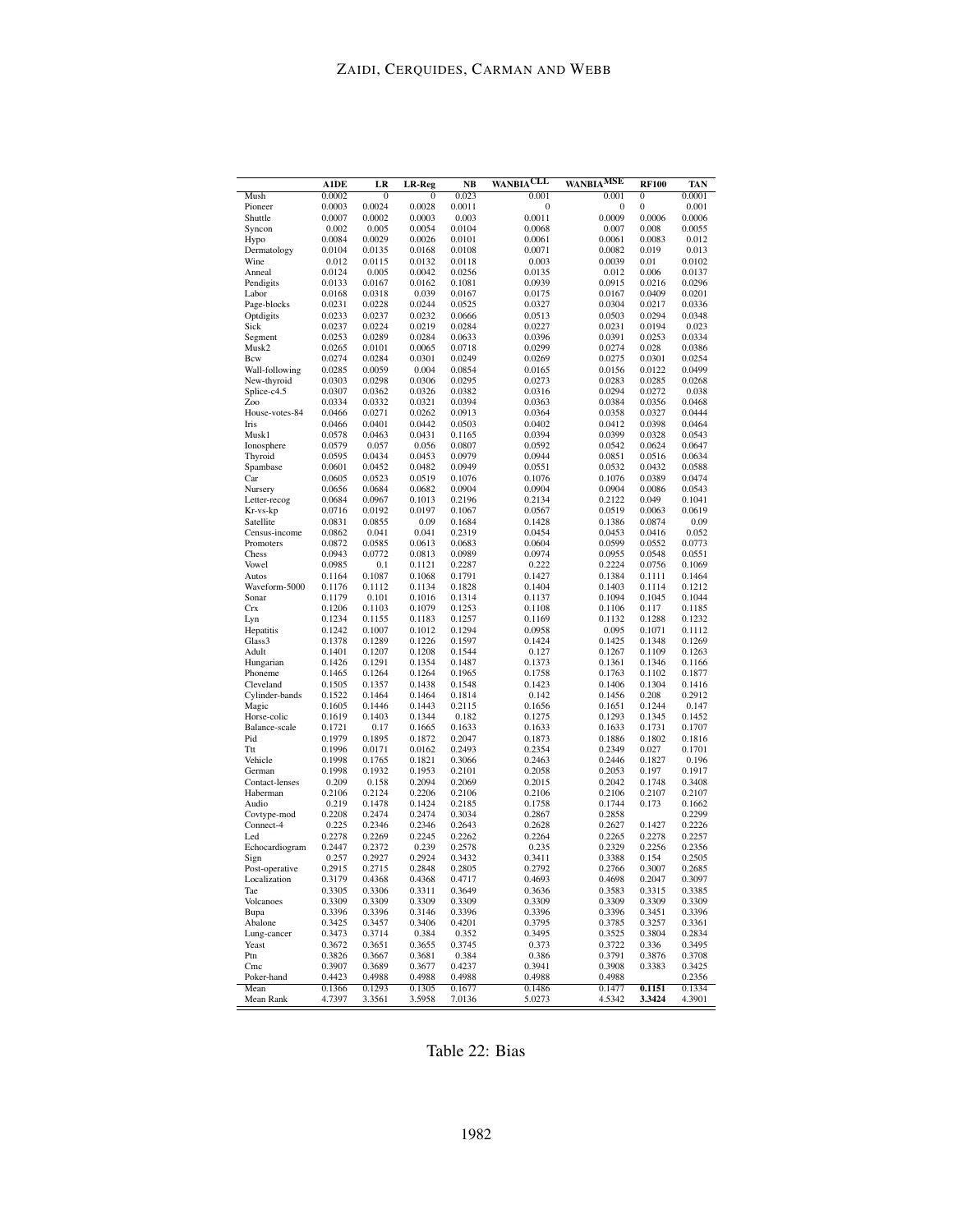|                          | <b>A1DE</b>      | LR               | LR-Reg           | <b>NB</b>        | <b>WANBIACLL</b> | <b>WANBIAMSE</b>           | <b>RF100</b>     | TAN              |
|--------------------------|------------------|------------------|------------------|------------------|------------------|----------------------------|------------------|------------------|
| Volcanoes                | $\mathbf{0}$     | $\bf{0}$         | $\bf{0}$         | $\bf{0}$         | $\mathbf{0}$     | $\mathbf{0}$               | $\mathbf{0}$     | $\bf{0}$         |
| Mush                     | 0.0001           | 0                | $\bf{0}$         | 0.0031           | 0.0002           | $\boldsymbol{0}$<br>0.0003 | $\bf{0}$         | 0.0003           |
| Shuttle<br>Syncon        | 0.0005<br>0.0013 | 0.0002<br>0.0051 | 0.0002<br>0.0054 | 0.001<br>0.0029  | 0.0003<br>0.0047 | 0.0048                     | 0.0003<br>0.0047 | 0.0004<br>0.006  |
| Pioneer                  | 0.0022           | 0.0055           | 0.002            | 0.0024           | 0.0002           | 0.0001                     | 0.0007           | 0.0046           |
| Sick                     | 0.0026           | 0.0045           | 0.0037           | 0.0028           | 0.0036           | 0.0032                     | 0.0069           | 0.0041           |
| Hypo                     | 0.0031           | 0.0033           | 0.0023           | 0.0045           | 0.0021           | 0.0021                     | 0.0039           | 0.0067           |
| Wine                     | 0.0054           | 0.007            | 0.0068           | 0.0023           | 0.0049           | 0.0073                     | 0.0111           | 0.0123           |
| Spambase                 | 0.0061           | 0.0174           | 0.0106           | 0.003            | 0.0075           | 0.0079                     | 0.0143           | 0.0101           |
| Anneal<br>Pendigits      | 0.0063<br>0.0063 | 0.0067<br>0.0247 | 0.0051<br>0.0126 | 0.0105<br>0.0097 | 0.0064<br>0.0099 | 0.007<br>0.0103            | 0.0062<br>0.0124 | 0.0129<br>0.0114 |
| Page-blocks              | 0.0074           | 0.014            | 0.0073           | 0.0083           | 0.0046           | 0.0047                     | 0.0092           | 0.0076           |
| Nursery                  | 0.0089           | 0.0063           | 0.0065           | 0.0074           | 0.0074           | 0.0074                     | 0.0162           | 0.0143           |
| House-votes-84           | 0.0089           | 0.0222           | 0.0199           | 0.0063           | 0.0088           | 0.0106                     | 0.0089           | 0.0206           |
| Adult                    | 0.009            | 0.0066           | 0.0066           | 0.0045           | 0.0036           | 0.0036                     | 0.0357           | 0.0124           |
| Magic                    | 0.0091           | 0.0092           | 0.0094           | 0.0054           | 0.0064           | 0.0065                     | 0.043            | 0.0149           |
| Optdigits<br>Bcw         | 0.0096<br>0.0097 | 0.0297<br>0.0187 | 0.0164<br>0.0109 | 0.0097<br>0.0017 | 0.0128<br>0.0074 | 0.0155<br>0.0093           | 0.0165<br>0.0085 | 0.0139<br>0.0259 |
| Splice-c4.5              | 0.0097           | 0.0331           | 0.0125           | 0.0081           | 0.0095           | 0.0106                     | 0.0217           | 0.0234           |
| Dermatology              | 0.0109           | 0.0153           | 0.0142           | 0.0093           | 0.0119           | 0.0128                     | 0.0178           | 0.0305           |
| Iris                     | 0.011            | 0.0169           | 0.0131           | 0.0051           | 0.0128           | 0.0131                     | 0.0162           | 0.0123           |
| New-thyroid              | 0.012            | 0.0216           | 0.0222           | 0.0079           | 0.0124           | 0.0129                     | 0.0194           | 0.0246           |
| Ionosphere               | 0.0122           | 0.0299           | 0.0258           | 0.0061           | 0.0187           | 0.0205                     | 0.0142           | 0.0134           |
| Census-income            | 0.0124           | 0.0023           | 0.0023           | 0.0036           | 0.0008           | 0.0008                     | 0.0078           | 0.0055           |
| Segment<br>Thyroid       | 0.0135<br>0.0157 | 0.0261<br>0.0249 | 0.0195<br>0.0189 | 0.0119<br>0.0137 | 0.0107<br>0.0117 | 0.0115<br>0.0143           | 0.016<br>0.0234  | 0.0194<br>0.0221 |
| Hungarian                | 0.0166           | 0.052            | 0.0455           | 0.0098           | 0.0327           | 0.0331                     | 0.0528           | 0.0494           |
| Musk2                    | 0.0173           | 0.0106           | 0.0078           | 0.0066           | 0.0099           | 0.0126                     | 0.0105           | 0.0108           |
| Connect-4                | 0.0189           | 0.0079           | 0.0079           | 0.0149           | 0.0098           | 0.0099                     | 0.0448           | 0.0142           |
| Wall-following           | 0.0194           | 0.0059           | 0.0045           | 0.0103           | 0.0054           | 0.005                      | 0.0094           | 0.0194           |
| Kr-vs-kp                 | 0.0199           | 0.0085           | 0.009            | 0.02             | 0.0129           | 0.0103                     | 0.0065           | 0.0153           |
| Covtype-mod<br>Cleveland | 0.0205           | 0.0097           | 0.0097           | 0.0082           | 0.0045           | 0.0049                     |                  | 0.0213           |
| Pid                      | 0.0205<br>0.0214 | 0.0506<br>0.0302 | 0.0327<br>0.0326 | 0.0145<br>0.0168 | 0.0341<br>0.0278 | 0.0384<br>0.0266           | 0.0603<br>0.0734 | 0.0493<br>0.0432 |
| Poker-hand               | 0.022            | 0                | 0                | 0                | 0                | 0                          |                  | 0.0935           |
| Sign                     | 0.022            | 0.0273           | 0.028            | 0.0161           | 0.0178           | 0.0179                     | 0.0498           | 0.0242           |
| Crx                      | 0.0221           | 0.0462           | 0.0317           | 0.0196           | 0.0272           | 0.0297                     | 0.0411           | 0.0467           |
| Waveform-5000            | 0.0251           | 0.0358           | 0.0253           | 0.009            | 0.0152           | 0.0162                     | 0.0443           | 0.0613           |
| Satellite                | 0.0261<br>0.0261 | 0.0952           | 0.0275           | 0.0067           | 0.0124           | 0.0129                     | 0.0211           | 0.0279           |
| Sonar<br>Musk1           | 0.0291           | 0.0773<br>0.0414 | 0.0621<br>0.0379 | 0.0206<br>0.016  | 0.055<br>0.0255  | 0.0577<br>0.0267           | 0.066<br>0.0355  | 0.0639<br>0.0219 |
| Zoo                      | 0.0295           | 0.0331           | 0.0362           | 0.0319           | 0.036            | 0.0374                     | 0.0387           | 0.0463           |
| Labor                    | 0.0297           | 0.0419           | 0.0426           | 0.0377           | 0.0369           | 0.0394                     | 0.053            | 0.0641           |
| Letter-recog             | 0.0341           | 0.0672           | 0.0482           | 0.0367           | 0.035            | 0.0353                     | 0.0413           | 0.0469           |
| Glass3                   | 0.0346           | 0.0718           | 0.055            | 0.0275           | 0.0333           | 0.0353                     | 0.0603           | 0.0576           |
| Led                      | 0.0372           | 0.0425           | 0.0414           | 0.037            | 0.0369           | 0.0383                     | 0.0523           | 0.0445           |
| Chess<br>Hepatitis       | 0.0375<br>0.0378 | 0.0461<br>0.0915 | 0.043<br>0.0688  | 0.0374<br>0.028  | 0.0363<br>0.0493 | 0.0366<br>0.0541           | 0.0526<br>0.0535 | 0.0509<br>0.0601 |
| Localization             | 0.041            | 0.0217           | 0.0216           | 0.0222           | 0.0209           | 0.0202                     | 0.0929           | 0.0467           |
| Yeast                    | 0.0413           | 0.0413           | 0.0404           | 0.037            | 0.0338           | 0.0362                     | 0.0849           | 0.0602           |
| Lyn                      | 0.0435           | 0.0831           | 0.0675           | 0.0408           | 0.0632           | 0.0665                     | 0.0621           | 0.1025           |
| Bupa                     | 0.0448           | 0.0448           | 0.0821           | 0.0448           | 0.0448           | 0.0448                     | 0.0366           | 0.0448           |
| Car                      | 0.0464           | 0.0219           | 0.0214           | 0.0484           | 0.0484           | 0.0484                     | 0.0383           | 0.0336           |
| Horse-colic<br>Ttt       | 0.0488<br>0.0506 | 0.1322<br>0.0075 | 0.0453<br>0.0018 | 0.0307<br>0.0409 | 0.0347<br>0.0377 | 0.0366<br>0.0365           | 0.0445<br>0.0495 | 0.0785<br>0.0783 |
| German                   | 0.0537           | 0.0643           | 0.0573           | 0.0431           | 0.0511           | 0.0517                     | 0.0714           | 0.0921           |
| Haberman                 | 0.0608           | 0.0584           | 0.0503           | 0.0608           | 0.0608           | 0.0608                     | 0.0602           | 0.0615           |
| Vehicle                  | 0.0763           | 0.1079           | 0.0901           | 0.0699           | 0.0826           | 0.0842                     | 0.0915           | 0.0803           |
| Autos                    | 0.0819           | 0.1067           | 0.0991           | 0.0763           | 0.0873           | 0.0918                     | 0.0825           | 0.0973           |
| Post-operative           | 0.0835           | 0.1535           | 0.0158           | 0.0923           | 0.0819           | 0.0761                     | 0.0965           | 0.1021           |
| Cylinder-bands           | 0.0848<br>0.0881 | 0.0936<br>0.0983 | 0.0813<br>0.0961 | 0.0745<br>0.0628 | 0.117<br>0.0948  | 0.1203<br>0.0973           | 0.0622<br>0.1233 | 0.0849<br>0.1121 |
| Echocardiogram<br>Cmc    | 0.0885           | 0.0781           | 0.0801           | 0.0591           | 0.0754           | 0.0747                     | 0.1593           | 0.1225           |
| Balance-scale            | 0.0961           | 0.0955           | 0.0962           | 0.0962           | 0.0962           | 0.0962                     | 0.0979           | 0.0954           |
| Audio                    | 0.1097           | 0.1199           | 0.0972           | 0.112            | 0.1162           | 0.1199                     | 0.1279           | 0.1699           |
| Promoters                | 0.1113           | 0.0656           | 0.0689           | 0.0704           | 0.0755           | 0.0764                     | 0.0967           | 0.1552           |
| Abalone                  | 0.1136           | 0.1166           | 0.125            | 0.0594           | 0.0852           | 0.0858                     | 0.1566           | 0.1327           |
| Phoneme                  | 0.1165           | 0.128            | 0.0804           | 0.107            | 0.0829           | 0.0844                     | 0.0687<br>0.0918 | 0.1606           |
| Vowel<br>Contact-lenses  | 0.1214<br>0.1473 | 0.1413<br>0.1378 | 0.125<br>0.151   | 0.1643<br>0.1368 | 0.1397<br>0.1401 | 0.1422<br>0.1417           | 0.169            | 0.1712<br>0.0884 |
| Ptn                      | 0.1557           | 0.2777           | 0.1796           | 0.1548           | 0.1595           | 0.1629                     | 0.2124           | 0.2164           |
| Lung-cancer              | 0.1808           | 0.1864           | 0.2113           | 0.1683           | 0.1989           | 0.2037                     | 0.2196           | 0.2135           |
| Tae                      | 0.184            | 0.2045           | 0.2024           | 0.1533           | 0.1552           | 0.1513                     | 0.2156           | 0.196            |
| Mean                     | 0.0415           | 0.0525           | 0.0430           | 0.0357           | 0.0400           | 0.0409                     | 0.0537           | 0.0556           |
| Mean Rank                | 3.8150           | 5.7054           | 4.6712           | 2.8082           | 3.0821           | 3.9520                     | 5.6917           | 6.2739           |

Table 23: Variance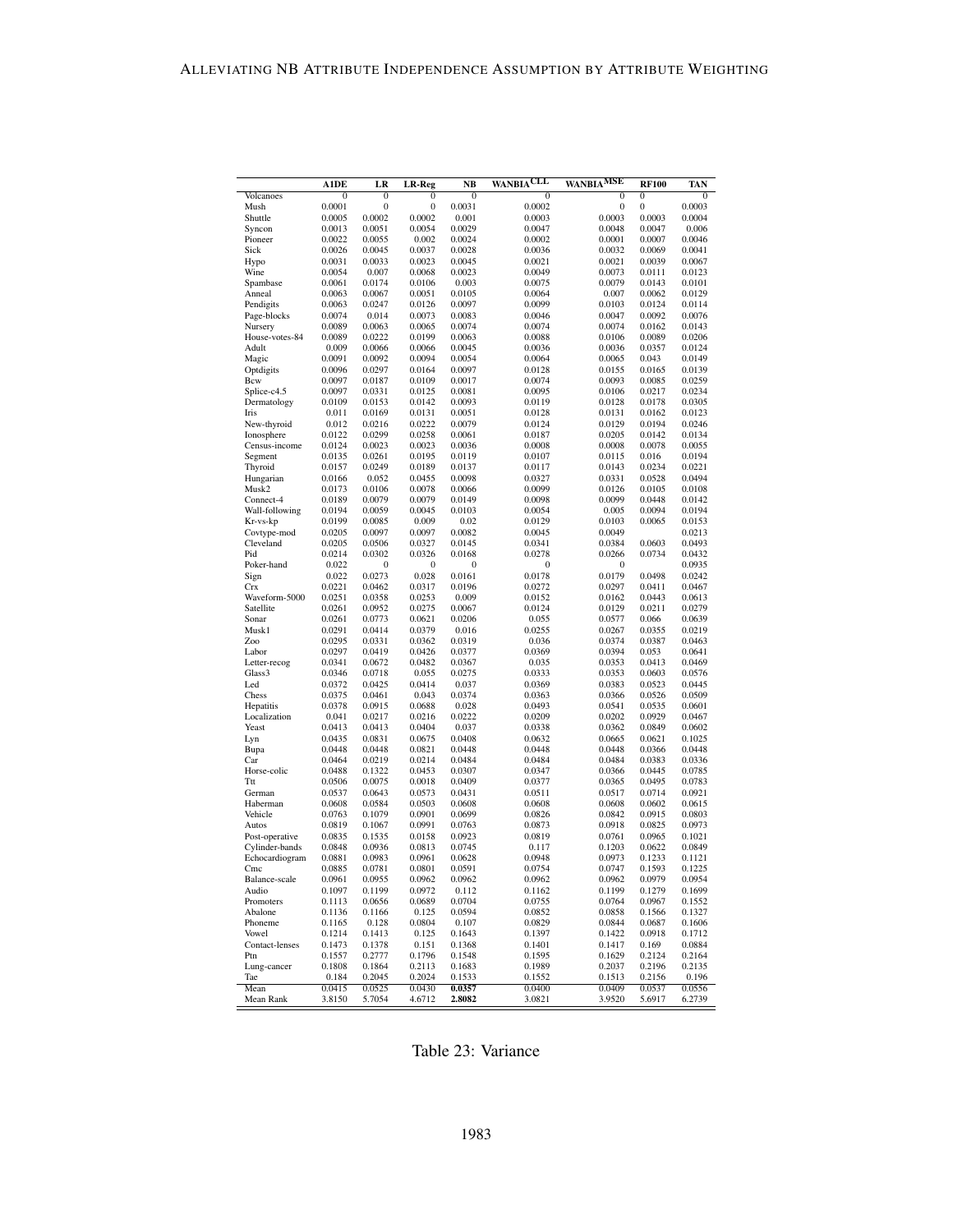|                               | A1DE            | LR                  | LR-Reg                  | NB              | CLL<br><b>WANBIA</b> | WANBIA <sup>MSE</sup> | <b>RF100</b>    | TAN              |
|-------------------------------|-----------------|---------------------|-------------------------|-----------------|----------------------|-----------------------|-----------------|------------------|
| Contact-lenses                | 0.075           | 0.117               | 13.765                  | 0.067           | 0.063                | 0.074                 | 0.621           | 0.071            |
| Haberman                      | 0.098           | 0.114               | 2.67                    | 0.088           | 0.08                 | 0.077                 | 0.655           | 0.096            |
| Tae                           | 0.098           | 0.895               | 39.861                  | 0.086           | 0.111                | 0.131                 | 0.965           | 0.097            |
| Echocardiogram<br>New-thyroid | 0.098<br>0.099  | 0.198<br>0.2        | 7.756<br>13.392         | 0.086<br>0.093  | 0.108<br>0.121       | 0.116<br>0.132        | 0.733<br>0.679  | 0.092<br>0.1     |
| Post-operative                | 0.099           | 0.294               | 14.513                  | 0.083           | 0.111                | 0.106                 | 0.762           | 0.101            |
| Bupa                          | 0.099           | 0.112               | 3.486                   | 0.097           | 0.084                | 0.087                 | 0.693           | 0.101            |
| Iris                          | 0.099           | 0.166               | 6.629                   | 0.088           | 0.115                | 0.123                 | 0.661           | 0.099            |
| Wine                          | 0.1             | 0.231               | 10.128                  | 0.096           | 0.189                | 0.236                 | 0.735           | 0.108            |
| Labor                         | 0.1             | 0.166               | 16.176                  | 0.085           | 0.132                | 0.154                 | 0.663           | 0.105            |
| Glass3                        | $_{0.1}$        | 0.556               | 48.909                  | 0.089           | 0.159                | 0.178                 | 1.018           | 0.108            |
| Zoo                           | 0.104           | 0.368               | 17.779                  | 0.088           | 0.193                | 0.268                 | 0.737           | 0.124            |
| Cleveland                     | 0.106<br>0.107  | 0.662<br>0.94       | 41.424<br>67.985        | 0.105<br>0.1    | 0.2<br>0.269         | 0.234<br>0.319        | 1.258           | 0.119<br>0.118   |
| Hungarian<br>Balance-scale    | 0.108           | 0.232               | 10.895                  | 0.1             | 0.091                | 0.086                 | 1.233<br>1.072  | 0.115            |
| Hepatitis                     | 0.111           | 0.335               | 17.759                  | 0.095           | 0.2                  | 0.231                 | 0.843           | 0.114            |
| Led                           | 0.113           | 5.203               | 325.834                 | 0.105           | 0.341                | 0.444                 | 2.831           | 0.13             |
| House-votes-84                | 0.115           | 0.341               | 16.883                  | 0.103           | 0.246                | 0.329                 | 1.039           | 0.129            |
| Pid                           | 0.116           | 0.253               | 14.32                   | 0.107           | 0.225                | 0.23                  | 2.152           | 0.118            |
| Volcanoes                     | 0.12            | 2.48                | 109.075                 | 0.114           | 0.111                | 0.116                 | 1.045           | 0.123            |
| Yeast                         | 0.121           | 33.068              | 1091.32                 | 0.111           | 0.598                | 0.714                 | 3.914           | 0.14             |
| Lyn<br>Ttt                    | 0.121<br>0.121  | 0.407               | 24.48                   | 0.094           | 0.262                | 0.345                 | 0.883           | 0.118<br>0.127   |
| Horse-colic                   | 0.124           | 0.577<br>1.581      | 62.348<br>78.819        | 0.113<br>0.108  | 0.202<br>0.376       | 0.203<br>0.385        | 2.26<br>1.373   | 0.147            |
| Crx                           | 0.125           | 4.24                | 171.602                 | 0.108           | 0.668                | 0.637                 | 2.097           | 0.145            |
| Car                           | 0.128           | 6.549               | 469.286                 | 0.117           | 0.123                | 0.127                 | 2.556           | 0.137            |
| Cmc                           | 0.129           | 6.639               | 243.93                  | 0.117           | 0.535                | 0.579                 | 5.766           | 0.139            |
| Ptn                           | 0.131           | 181.979             | 3127.046                | 0.094           | 0.965                | 1.278                 | 3.086           | 0.144            |
| Bcw                           | 0.132           | 0.423               | 20.418                  | 0.106           | 0.312                | 0.398                 | 1.059           | 0.138            |
| Vowel                         | 0.137           | 18.835              | 1901.16                 | 0.114           | 0.921                | 1.313                 | 3.79            | 0.164            |
| Vehicle                       | 0.14<br>0.145   | 37.456              | 1051.993                | 0.115           | 0.729                | 0.962                 | 3.98<br>3.468   | 0.167            |
| German<br>Autos               | 0.156           | 3.33<br>1.821       | 326.224<br>212.885      | 0.12<br>0.096   | 0.556<br>0.675       | 0.559<br>0.93         | 1.22            | 0.168<br>0.175   |
| Ionosphere                    | 0.16            | 0.611               | 36.326                  | 0.113           | 0.363                | 1.045                 | 1.151           | 0.218            |
| Chess                         | 0.161           | 5.658               | 308.214                 | 0.123           | 0.65                 | 0.756                 | 3.069           | 0.212            |
| Sonar                         | 0.162           | 1.51                | 150.955                 | 0.12            | 0.356                | 0.429                 | 1.794           | 0.227            |
| Abalone                       | 0.168           | 16.021              | 883.628                 | 0.146           | 1.953                | 1.972                 | 14.309          | 0.195            |
| Dermatology                   | 0.183           | 1.792               | 168.475                 | 0.111           | 1.84                 | 3.228                 | 1.403           | 0.243            |
| Promoters                     | 0.192           | 0.616               | 24.846                  | 0.106           | 0.395                | 0.411                 | 0.86            | 0.31             |
| Lung-cancer                   | 0.192           | 1.035               | 65.012                  | 0.098           | 0.311                | 0.246                 | 0.772           | 0.214            |
| Page-blocks<br>Anneal         | 0.22<br>0.235   | 77.192<br>4.306     | 3062.031<br>555.919     | 0.166<br>0.124  | 3.405<br>7.262       | 3.923<br>10.031       | 6.038<br>2.345  | 0.233<br>0.294   |
| Segment                       | 0.256           | 11.027              | 1455.738                | 0.136           | 4.472                | 5.516                 | 4.545           | 0.347            |
| Nursery                       | 0.268           | 43.87               | 2885.603                | 0.237           | 0.476                | 0.507                 | 17.253          | 0.307            |
| Sign                          | 0.271           | 97.373              | 3309.138                | 0.257           | 2.234                | 3.712                 | 29.188          | 0.308            |
| Sick                          | 0.274           | 18.226              | 1497.482                | 0.195           | 13.786               | 15.394                | 7.901           | 0.412            |
| Hypo                          | 0.293           | 7.452               | 809.711                 | 0.193           | 15.659               | 21.443                | 5.492           | 0.415            |
| Kr-vs-kp                      | 0.303           | 27.203              | 1483.335                | 0.195           | 6.525                | 8.376                 | 9.458           | 0.533            |
| Mush                          | 0.349           | 4.495               | 587.965                 | 0.235           | 3.97                 | 7.46                  | 5.825           | 0.506            |
| Audio                         | 0.379           | 31.293              | 6576.503                | 0.125           | 4.846                | 8.245                 | 3.003           | 0.616            |
| Magic<br>Pendigits            | 0.408<br>0.462  | 84.379<br>37.11     | 4453.728<br>4665.818    | 0.32<br>0.248   | 4.507<br>13.162      | 4.668<br>19.172       | 56.51<br>25.167 | 0.48<br>0.735    |
| Syncon                        | 0.466           | 6.798               | 816.926                 | 0.135           | 5.481                | 6.478                 | 2.129           | 0.769            |
| Waveform-5000                 | 0.474           | 107.506             | 7163.793                | 0.237           | 5.051                | 6.559                 | 19.181          | 0.917            |
| Thyroid                       | 0.555           | 1839.199            | 42695.323               | 0.273           | 187.224              | 272.806               | 35.287          | 0.915            |
| Phoneme                       | 0.565           | 2430.18             | 78868.508               | 0.15            | 12.683               | 15.977                | 36.345          | 0.736            |
| Cylinder-bands                | 0.623           | 8.705               | 1006.751                | 0.119           | 1.788                | 1.828                 | 3.009           | 0.586            |
| Splice-c4.5                   | 0.664           | 7.369               | 963.412                 | 0.229           | 9.889                | 14.683                | 11.431          | 1.376            |
| Spambase                      | 0.665           | 106.084             | 6027.538                | 0.256           | 12.773               | 17.797                | 17.634<br>4.597 | 1.417<br>1.508   |
| Musk1<br>Letter-recog         | 0.707<br>0.788  | 3.631<br>5570.466   | 837.027<br>892.459      | 0.188<br>0.363  | 11.641<br>73.676     | 23.526<br>96.965      | 87.782          | 1.336            |
| Wall-following                | 0.876           | 13.34               | 2915.697                | 0.198           | 4.933                | 6.254                 | 12.4            | 1.276            |
| Shuttle                       | 0.993           | 61.266              | 5237.291                | 0.756           | 37.254               | 47.905                | 63.185          | 1.291            |
| Satellite                     | 1.02            | 1534.966            | 9646.135                | 0.255           | 16.169               | 26.975                | 18.788          | 2.135            |
| Adult                         | 1.025           | 720.394             | 31035.38                | 0.74            | 33.376               | 41.734                | 199.569         | 1.465            |
| Optdigits                     | 1.375           | 50.882              | 6635.504                | 0.303           | 116.538              | 152.671               | 28.835          | 3.203            |
| Localization                  | 1.977           | 6113.835            | 226842.296              | 1.834           | 92.014               | 98.267                | 938.448         | 2.259            |
| Connect-4                     | 4.695           | 2218.933            | 95760.528               | 1.748           | 91.768               | 108.129               | 691.22          | 10.542           |
| Covtype-mod<br>Poker-hand     | 10.856          | 25589.054           | 519389.101              | 7.295<br>12.815 | 683.568              | 843.389               |                 | 15.292           |
| Musk2                         | 15.15<br>19.881 | 32887.718<br>56.031 | 751710.215<br>19571.881 | 0.583           | 59.807<br>54.759     | 66.984<br>198.24      | 27.884          | 18.964<br>36.344 |
| Census-income                 | 20.808          | 11189.489           | 438360.993              | 7.233           | 1082.365             | 1129.399              | 2307.386        | 50.237           |
| Pioneer                       | 309.15          | 835.65              | 8835.12                 | 0.328           | 658.631              | 564.602               | 296.181         | 671.052          |
| Mean                          | 5.50            | 1262.10             | 14865.08                | 0.58            | 45.85                | 53.01                 | 71.17           | 11.43            |
| Mean Rank                     | 2.2941          | 6.4109              | 7.9726                  | 1.1369          | 4.0958               | 5.1095                | 5.8356          | 3.1438           |

Table 24: Train time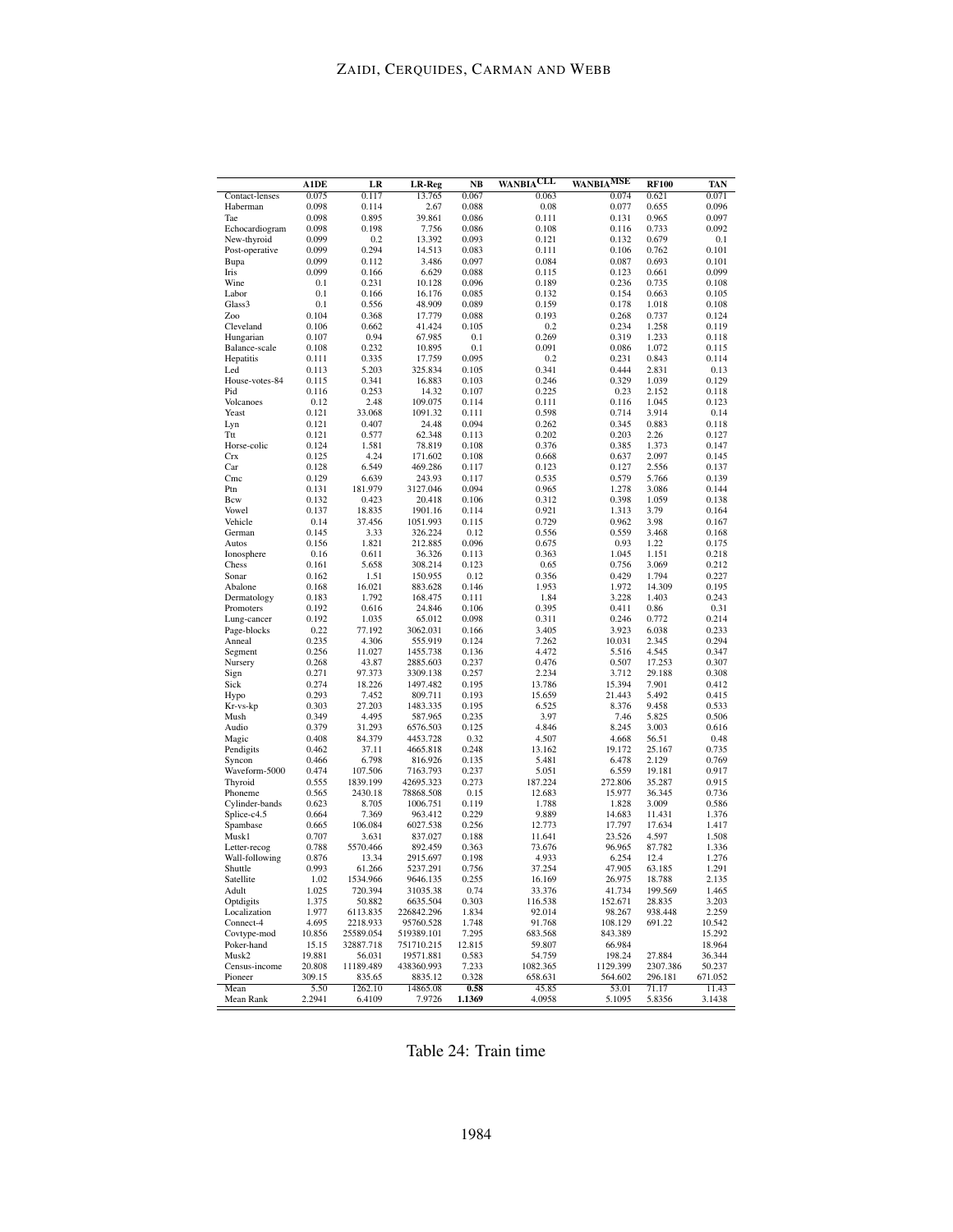|                             | <b>A1DE</b>     | LR              | LR-Reg            | <b>NB</b>      | <b>WANBIACLL</b> | <b>WANBIAMSE</b> | <b>RF100</b>     | TAN             |
|-----------------------------|-----------------|-----------------|-------------------|----------------|------------------|------------------|------------------|-----------------|
| Contact-lenses              | 0.006           | 0.0015          | 0.003             | 0.001          | 0.003            | 0.002            | 0.005            | 0.005           |
| Post-operative              | 0.017           | 0.0075          | 0.009             | 0.005          | 0.004            | 0.009            | 0.011            | 0.015           |
| Labor                       | 0.018           | 0.0045          | 0.006             | 0.007          | 0.005            | 0.005            | 0.006            | 0.01            |
| Iris                        | 0.02            | 0.0045          | 0.015             | $_{0.01}$      | 0.007            | 0.006            | 0.022            | 0.016           |
| Tae<br>New-thyroid          | 0.021<br>0.023  | 0.0075<br>0.003 | 0.0105<br>0.0135  | 0.008<br>0.006 | 0.009<br>0.007   | 0.006<br>0.009   | 0.021<br>0.023   | 0.021<br>0.018  |
| Echocardiogram              | 0.024           | 0.0045          | 0.015             | 0.006          | 0.006            | 0.004            | 0.022            | 0.013           |
| Bupa                        | 0.028           | 0.0075          | 0.024             | 0.007          | 0.01             | 0.009            | 0.018            | 0.018           |
| Hepatitis                   | 0.029           | 0.006           | 0.012             | 0.009          | 0.009            | 0.007            | 0.022            | 0.019           |
| Glass <sub>3</sub>          | 0.029           | 0.009           | 0.021             | 0.009          | 0.008            | 0.006            | 0.039            | 0.023           |
| Haberman                    | 0.029           | 0.006           | 0.0225            | 0.008          | 0.008            | 0.011            | 0.013            | 0.019           |
| Wine                        | 0.031           | 0.006           | 0.018             | 0.008          | 0.006            | 0.008            | 0.019            | 0.018           |
| Zoo                         | 0.033           | 0.0135          | 0.0105            | 0.005          | 0.004            | 0.006            | 0.016            | 0.014           |
| Lyn                         | 0.033           | 0.0105          | 0.015             | 0.009          | 0.007            | 0.008            | 0.022            | 0.018           |
| Cleveland<br>Balance-scale  | 0.036<br>0.036  | 0.012<br>0.012  | 0.021<br>0.045    | 0.012<br>0.01  | 0.006<br>0.012   | 0.008<br>0.018   | 0.05<br>0.087    | 0.023<br>0.022  |
| Pid                         | 0.039           | 0.009           | 0.0285            | 0.013          | 0.009            | 0.011            | 0.145            | 0.023           |
| Hungarian                   | 0.039           | 0.006           | 0.033             | 0.009          | 0.008            | 0.009            | 0.053            | 0.022           |
| Lung-cancer                 | 0.041           | 0               | 0.0015            | 0.002          | 0.003            | 0.005            | 0.005            | 0.009           |
| Bcw                         | 0.045           | 0.0105          | 0.0225            | 0.013          | 0.012            | 0.007            | 0.06             | 0.025           |
| Volcanoes                   | 0.048           | 0.018           | 0.0495            | 0.023          | 0.02             | 0.02             | 0.08             | 0.033           |
| Tt                          | 0.051           | 0.015           | 0.0675            | 0.014          | 0.014            | 0.012            | 0.183            | 0.027           |
| House-votes-84              | 0.052           | 0.012           | 0.015             | 0.009          | 0.011            | 0.01             | 0.055            | 0.021           |
| Autos                       | 0.053           | 0.0105          | 0.018             | 0.015          | 0.009            | 0.006            | 0.036            | 0.018           |
| Car<br>Promoters            | 0.053<br>0.057  | 0.024<br>0.0045 | 0.057<br>0.012    | 0.019<br>0.008 | 0.022<br>0.005   | 0.022<br>0.003   | 0.264<br>0.013   | 0.033<br>0.013  |
| Horse-colic                 | 0.057           | 0.012           | 0.018             | 0.009          | 0.012            | 0.012            | 0.058            | 0.024           |
| <b>Crx</b>                  | 0.058           | 0.0165          | 0.0375            | 0.014          | 0.009            | 0.01             | 0.12             | 0.026           |
| Ptn                         | 0.06            | 0.0165          | 0.201             | 0.02           | 0.011            | 0.012            | 0.135            | 0.035           |
| Cmc                         | 0.061           | 0.0135          | 0.0405            | 0.017          | 0.012            | 0.01             | 0.471            | 0.035           |
| Led                         | 0.062           | 0.018           | 0.054             | 0.017          | 0.014            | 0.016            | 0.29             | 0.036           |
| Vowel                       | 0.064           | 0.027           | 0.1125            | 0.022          | 0.019            | 0.022            | 0.298            | 0.045           |
| Yeast                       | 0.068           | 0.03            | 0.081             | 0.027          | 0.02             | 0.02             | 0.391            | 0.042           |
| Ionosphere                  | 0.073           | 0.0105          | 0.015             | 0.007          | 0.01             | 0.005            | 0.046            | 0.021           |
| Dermatology<br>Vehicle      | 0.075           | 0.0105<br>0.009 | 0.036<br>0.1965   | 0.017<br>0.02  | 0.01<br>0.016    | 0.01<br>0.011    | 0.059<br>0.21    | 0.026<br>0.036  |
| Sonar                       | 0.075<br>0.079  | 0.003           | 0.0255            | 0.009          | 0.007            | 0.008            | 0.044            | 0.026           |
| German                      | 0.085           | 0.0105          | 0.093             | 0.018          | 0.011            | 0.015            | 0.218            | 0.029           |
| Abalone                     | 0.091           | 0.0345          | 0.1155            | 0.026          | 0.026            | 0.023            | 1.793            | 0.046           |
| Chess                       | 0.101           | 0.0135          | 0.045             | 0.014          | 0.011            | 0.011            | 0.165            | 0.026           |
| Cylinder-bands              | 0.103           | 0.0105          | 0.033             | 0.017          | 0.012            | 0.011            | 0.095            | 0.028           |
| Page-blocks                 | 0.165           | 0.066           | 0.2535            | 0.046          | 0.041            | 0.04             | 0.868            | 0.081           |
| Segment                     | 0.192           | 0.039           | 0.1545            | 0.035          | 0.034            | 0.034            | 0.446            | 0.07            |
| Anneal                      | 0.193           | 0.0225          | 0.0645            | 0.024          | 0.023            | 0.021            | 0.147<br>5.943   | 0.047           |
| Sign<br>Nursery             | 0.256<br>0.291  | 0.105<br>0.138  | 0.2835<br>0.4845  | 0.07<br>0.099  | 0.065<br>0.094   | 0.071<br>0.095   | 3.54             | 0.114<br>0.159  |
| Sick                        | 0.307           | 0.048           | 0.21              | 0.038          | 0.036            | 0.036            | 0.943            | 0.072           |
| Audio                       | 0.343           | 0.024           | 0.114             | 0.024          | 0.023            | 0.024            | 0.087            | 0.068           |
| Syncon                      | 0.351           | 0.0195          | 0.0855            | 0.023          | 0.02             | 0.02             | 0.092            | 0.046           |
| Kr-vs-kp                    | 0.359           | 0.042           | 0.1365            | 0.036          | 0.037            | 0.037            | 1.02             | 0.066           |
| Hypo                        | 0.395           | 0.0615          | 0.1905            | 0.05           | 0.045            | 0.05             | 0.603            | 0.099           |
| Magic                       | 0.409           | 0.1455          | 0.4125            | 0.096          | 0.092            | 0.088            | 10.413           | 0.161           |
| Mush                        | 0.439<br>0.465  | 0.093<br>0.3885 | 0.261<br>1.2345   | 0.063<br>0.259 | 0.061<br>0.24    | 0.065<br>0.245   | 0.788<br>3.489   | 0.109<br>0.479  |
| Phoneme<br>Wall-following   | 0.716           | 0.081           | 0.2115            | 0.061          | 0.063            | 0.064            | 1.179            | 0.13            |
| Pendigits                   | 0.808           | 0.231           | 0.6675            | 0.178          | 0.173            | 0.173            | 4.234            | 0.352           |
| Waveform-5000               | 0.848           | 0.078           | 0.291             | 0.073          | 0.064            | 0.064            | 1.834            | 0.133           |
| Musk1                       | 0.929           | 0.0165          | 0.0675            | 0.023          | 0.021            | 0.021            | 0.104            | 0.049           |
| Splice-c4.5                 | 1.088           | 0.066           | 0.192             | 0.058          | 0.057            | 0.059            | 0.924            | 0.122           |
| Spambase                    | 1.223           | 0.0825          | 0.2685            | 0.073          | 0.068            | 0.066            | 1.727            | 0.123           |
| Adult                       | 1.458           | 0.4635          | 1.3635            | 0.318          | 0.295            | 0.301            | 22.379           | 0.522           |
| Shuttle                     | 1.709           | 0.831           | 2.4285            | 0.561          | 0.55             | 0.558            | 7.409            | 0.965           |
| Satellite<br>Thyroid        | 1.989<br>2.261  | 0.114<br>0.372  | 0.39<br>0.9375    | 0.123<br>0.359 | 0.122<br>0.361   | 0.122<br>0.357   | 1.901<br>5.804   | 0.273<br>0.853  |
| Letter-recog                | 2.664           | 0.906           | 0.918             | 0.697          | 0.702            | 0.699            | 11.936           | 1.484           |
| Localization                | 3.515           | 3.1875          | 8.5485            | 1.947          | 1.879            | 1.895            | 93.887           | 2.782           |
| Optdigits                   | 5.117           | 0.2145          | 0.657             | 0.24           | 0.232            | 0.235            | 2.463            | 0.598           |
| Connect-4                   | 12.134          | 1.2315          | 2.4525            | 0.972          | 0.965            | 0.978            | 47.681           | 1.849           |
| Pioneer                     | 23.738          | 2.8455          | 7.3455            | 1.649          | 1.453            | 1.462            | 7.09             | 16.145          |
| Covtype-mod                 | 25.162          | 10.251          | 10.251            | 7.245          | 7.112            | 7.196            |                  | 12.344          |
| Musk2                       | 33.621          | 0.2325          | 0.714             | 0.24           | 0.245            | 0.245            | 1.193            | 0.549           |
| Poker-hand<br>Census-income | 39.21           | 21.9015         | 21.9015<br>10.836 | 15.605<br>3.92 | 15.603           | 15.118           |                  | 24.526<br>6.667 |
| Mean                        | 50.673<br>2.945 | 4.839<br>0.679  | 1.041             | 0.489          | 3.933<br>0.481   | 3.845<br>0.475   | 131.887<br>5.319 | 1.000           |
| Mean Rank                   | 7.1438          | 2.9794          | 5.9383            | 2.9315         | 2.1027           | 2.2191           | 7.2465           | 5.4383          |
|                             |                 |                 |                   |                |                  |                  |                  |                 |

Table 25: Test time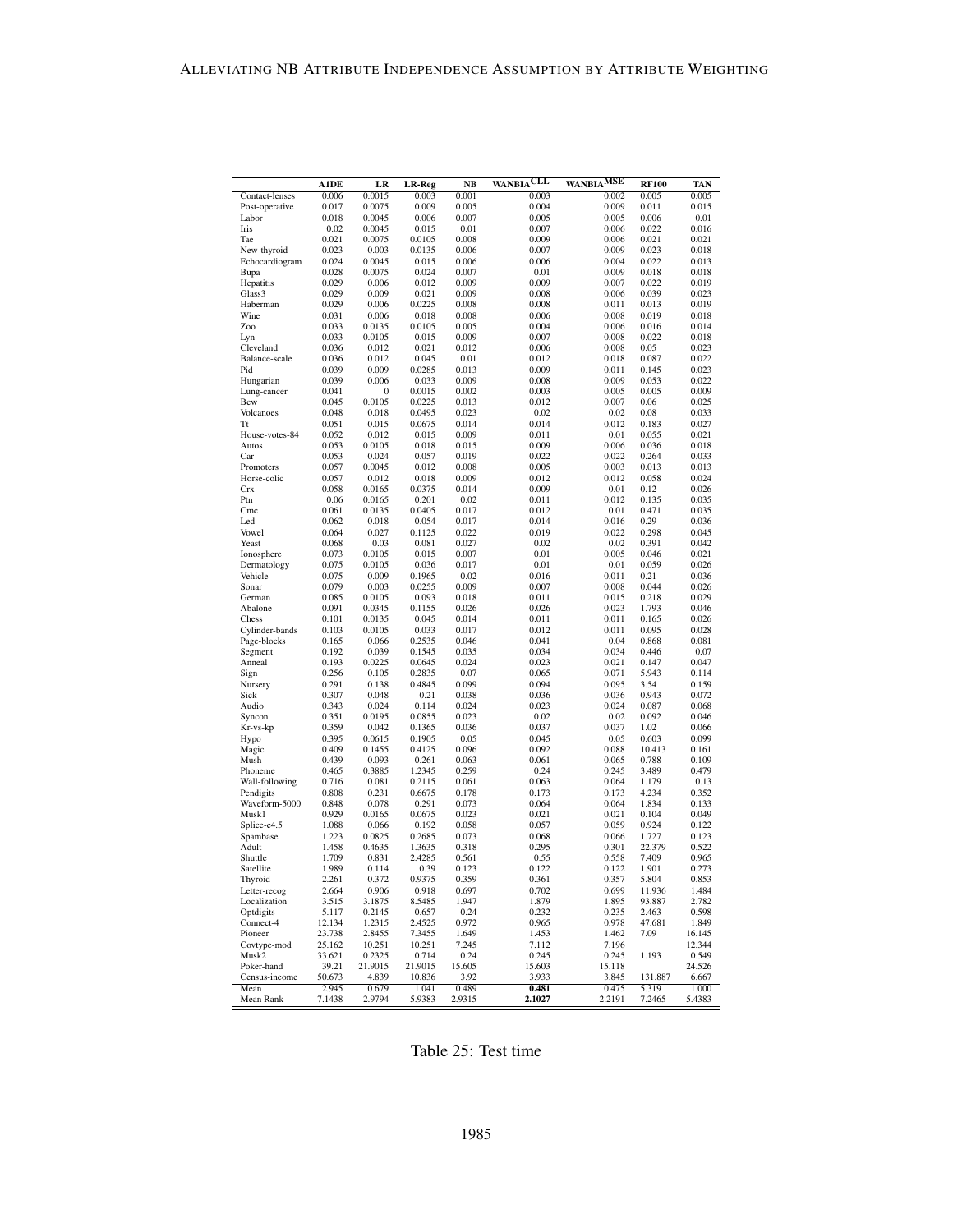- B. Cestnik, I. Kononenko, and I. Bratko. Assistant 86: A knowledge-elicitation tool for sophisticated users. In *Proceedings of the Second European Working Session on Learning*, pages 31–45. Wulmslow, UK: Sigma Press, 1987.
- B. Damien and G. I. Webb. The need for low bias algorithms in classification learning from small data sets. In *Proceedings of the Sixth European Conference on Principles and Practice of Knowledge Discovery in Databases (PKDD) 2002*, pages 62–73, Berlin, 2002. Springer-Verlag.
- M. H. DeGroot and S. E. Fienbert. The comparison and evaluation of forecasters. *Statistician*, 32 (1):12–22, 1982.
- **J.** Demšar. Statistical comparisons of classifiers over multiple data sets. *Journal of Machine Learning Research*, 7:1–30, 2006.
- P. Domingos and M. J. Pazzani. Beyond independence: Conditions for the optimality of the simple Bayesian classifier. In *Proceedings of the Thirteenth International Conference on Machine Learning*, pages 105–112. Morgan Kaufmann, 1996.
- R. Duda, P. Hart, and D. Stork. *Pattern Classification*. John Wiley and Sons, 2006.
- U. M. Fayyad and B. I. Keki. On the handling of continuous-valued attributes in decision tree generation. *Machine Learning*, 8(1):87–102, 1992.
- J. T. A. S. Ferreira, D. G. T. Denison, and D. J. Hand. Weighted naive Bayes modelling for data mining, 2001.
- A. Frank and A. Asuncion. UCI machine learning repository, 2010. URL http://archive.ics. uci.edu/ml.
- J. Friedman. Flexible metric nearest neighbor classification. Technical report, Department of Statistics, Stanford University, 1994.
- M. Friedman. The use of ranks to avoid the assumption of normality implicit in the analysis of variance. *The American Statistical Association*, 32(200):675–701, 1937.
- M. Friedman. A comparison of alternative tests of significance for the problem of *m* rankings. *The American Statistical Association*, 11(1):86–92, 1940.
- N. Friedman and M. Goldszmidt. Building classifiers using Bayesian networks. In *AAAI-96*, pages 1277–1284, 1996.
- N. Friedman, D. Geiger, and M. Goldszmidt. Bayesian network classifiers. *Machine Learning*, 29 (2):131–163, 1997.
- R. Greiner, W. Zhou, X. Su, and B. Shen. Structural extensions to logistic regression: Discriminative parameter learning of belief net classifiers. *Journal of Machine Learning Research*, 2004.
- D. Grossman and P. Domingos. Learning Bayesian network classifiers by maximizing conditional likelihood. In *International Conference on Machine Learning*, 2004.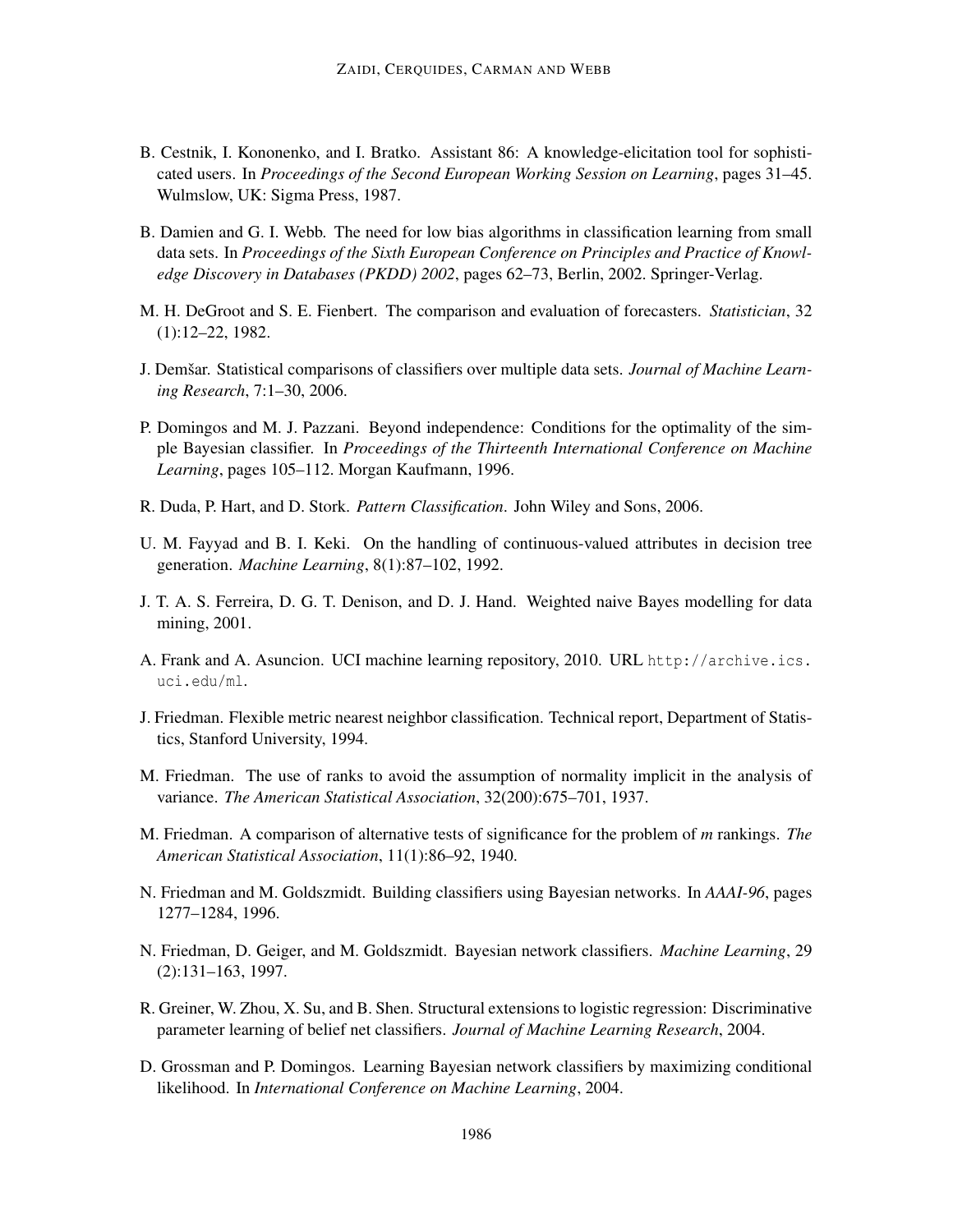- I. Guyon, S. Gunn, M. Nikravesh, and L. Zadeh. *Feature Extraction, Foundation and Applications*. Springer, 2004.
- M. A. Hall. Correlation-based feature selection for discrete and numeric class machine learning. In *Proceedings of the Seventeenth International Conference on Machine Learning*, pages 359–366. Morgan Kaufmann, 2000.
- M. A. Hall. A decision tree-based attribute weighting filter for naive Bayes. *Knowledge-Based Systems*, 20:120–126, March 2007.
- D. J. Hand and K. Yu. Idiot's Bayes not so stupid after all? *International Statistical Review*, 69 (3):385–398, 2001.
- J. Hilden and B. Bjerregaard. Computer-aided diagnosis and the atypical case. In *In Decision Making and Medical Care: Can Information Science Help*, pages 365–378. North-Holland Publishing Company, 1976.
- R. Kohavi and D. Wolpert. Bias plus variance decomposition for zero-one loss functions. In *Proceedings of the Thirteenth International Conference on Machine Learning*, pages 275–283. San Francisco: Morgan Kaufmann, 1996.
- I. Kononenko. Comparison of inductive and naive Bayesian learning approaches to automatic knowledge acquisition. *Current Trends in Knowledge Acquisition*, 1990.
- P. Langley and S. Sage. Induction of selective Bayesian classifiers. In *Proceedings of the Tenth Conference on Uncertainty in Artificial Intelligence*, pages 399–406. Morgan Kaufmann, 1994.
- P. Langley, W. Iba, and K. Thompson. An analysis of Bayesian classifiers. In *Proceedings of the Tenth National Conference on Artificial Intelligence*, pages 223–228. AAAI Press and MIT Press, 1992.
- D. D. Lewis. Naive Bayes at forty: The independence assumption in information retrieval. In *ECML-98: Proceedings of the Tenth European Conference on Machine Learning*, pages 4–15, Berlin, April 1998. Springer.
- A. Murphy and R. Winkler. Reliability of subjective probability forecasts of precipitation and temperature. *Applied Statistics*, 26(1):41–47, 1977.
- F. Pernkopf and J. A. Bilmes. Efficient heuristics for discriminative structure learning of Bayesian network classifiers. *Journal of Machine Learning Research*, 2010.
- C. A. Ratanamahatana and D. Gunopulos. Feature selection for the naive Bayesian classifier using decision trees. *Applied Artificial Intelligence*, pages 475–487, 2003.
- T. Roos, H. Wettig, P. Grünwald, P. Myllymäki, and H. Tirri. On discriminative Bayesian network classifiers and logistic regression. *Machine Learning*, 59(3):267–296, 2005.
- G. I. Webb. Multiboosting: A technique for combining boosting and wagging. *Machine Learning*, 40(2):159–196, 2000.